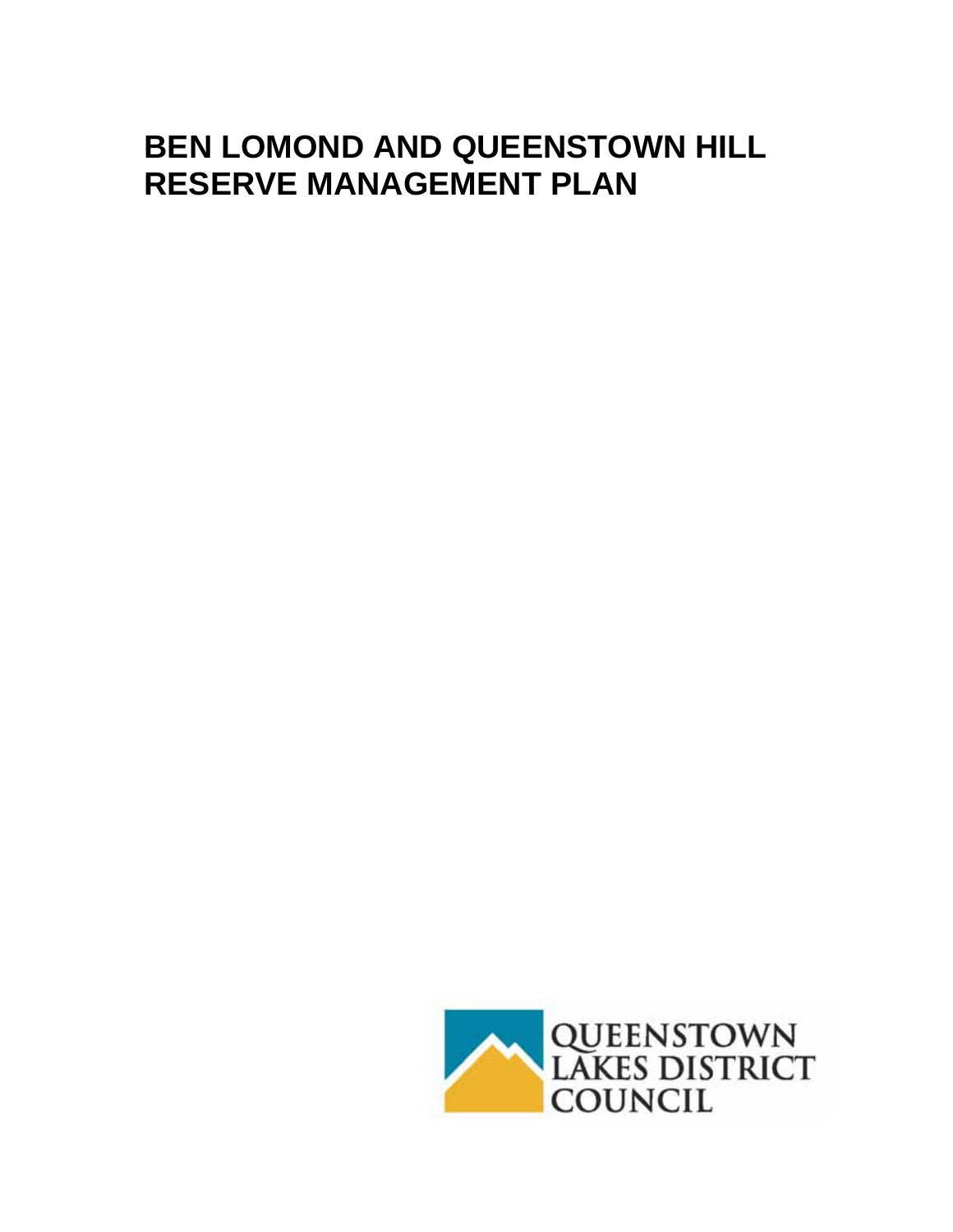Copies of this management plan are also available on line at www.qldc.govt.nz

Prepared by Prophet Infrastructure Asset Management Ltd for Queenstown Lakes District **Council** 

Adopted by the Queenstown Lakes District Council 03 August 2005

Please refer all enquires to:

Paul Wilson Director of Parks Queenstown Lakes District Council Private Bag 50072 Queenstown Ph. 03 441 0467 paulw@qldc.govt.nz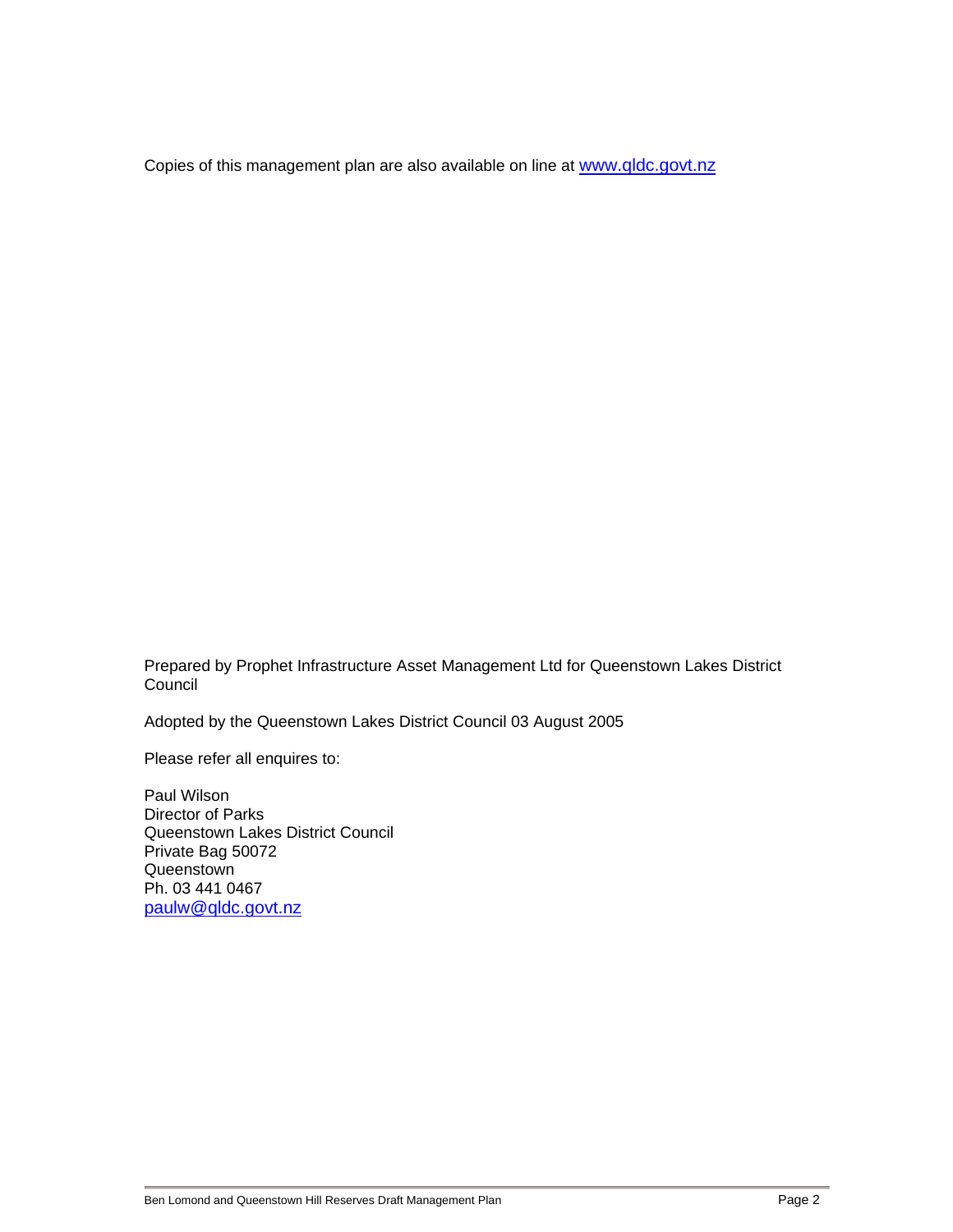## **BEN LOMOND AND QUEENSTOWN HILL RESERVE MANAGEMENT PLAN**

## **Contents**

| 1.0 Introduction                                  | <b>PAGE</b><br>5 |
|---------------------------------------------------|------------------|
| <b>PART A: PLANNING FRAMEWORK</b>                 |                  |
| 2.0 Statutory framework                           | 6                |
| 2.1 Reserves Act 1977                             | 6                |
| 2.1.1 Definition and purpose of management plans  | 6                |
| 2.1.2 Management plan preparation process         | 7                |
| 2.1.3 Land included within this management plan   | 7                |
| 3.0 Other Planning Documents                      | 11               |
| 3.1 Conservation Management Strategy              | 11               |
| 3.2 District Plan                                 | 12               |
| 3.2 Parks Strategy                                | 13               |
| 4.0 History                                       | 14               |
| 4.1 Pre-European history                          | 14               |
| 4.2 European history                              | 14               |
| 5.0 Natural values                                | 20               |
| 5.1 Geology                                       | 20               |
| 5.2 Vegetation                                    | 20               |
| 5.3 Fauna                                         | 22               |
| 5.4 Ecological significance                       | 22               |
| 5.5 Landscape significance                        | 23               |
| 6.0 Issues for use and development                | 25               |
| 6.1 Present use                                   | 25               |
| 6.2 Physical constraints                          | 25               |
| 6.3 Community constraints                         | 25               |
| PART B: MANAGEMENT GOALS, OBJECTIVES AND POLICIES |                  |
| <b>7.0 OVERALL OBJECTIVES</b>                     | 27               |
| 8.0 VISION                                        | 28               |
| 8.1 Statement of values                           | 28               |
| 8.2.1 Effective Management                        | 28               |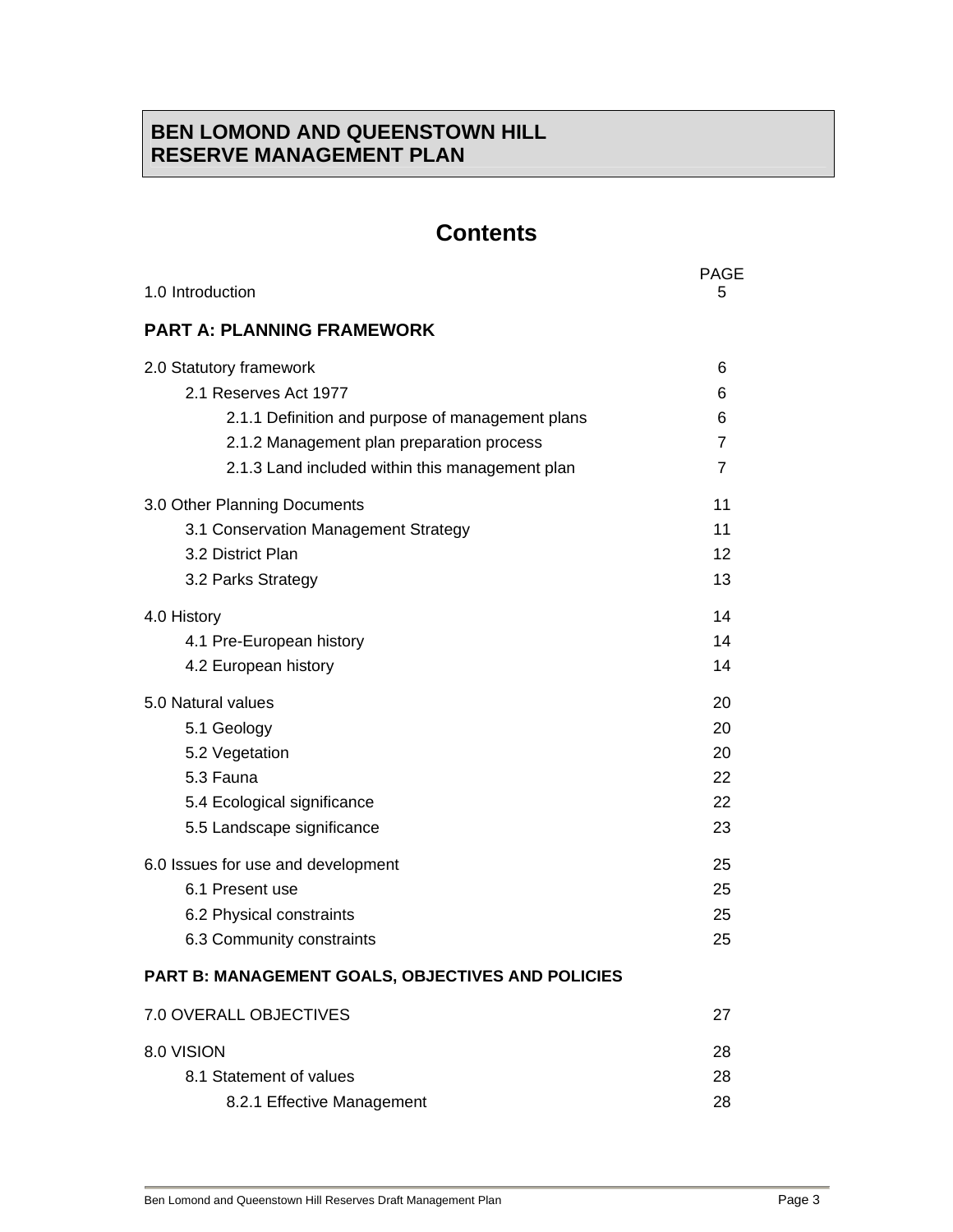| 8.2.2 Biodiversity<br>8.2.3 Recreation<br>8.2.4 Landscape                                                                                                                                     | 29<br>29<br>29       |
|-----------------------------------------------------------------------------------------------------------------------------------------------------------------------------------------------|----------------------|
| 9.0 Goal 1: Effective Management<br>9.1 Objective: Effective Management & Administration<br>9.2 Objective: Plan Review<br>9.3 Objective: Occupation agreements<br>9.4 Objective: Partnerships | 31<br>32<br>32<br>33 |
| 10.0 Goal 2: Enhanced Biodiversity<br>10.1 Objective: Forestry management<br>10.2 Objective: Indigenous vegetation                                                                            | 34<br>34<br>35       |
| 11.0 Goal 3: Recreation Opportunities<br>11.1 Objective: Recreation Use                                                                                                                       | 36<br>37             |
| 12.0 Goal 4: Protect Landscape Values<br>12.1 Objective: Protect Landscape values                                                                                                             | 40<br>40             |
| <b>PART C: ACTION PLAN</b>                                                                                                                                                                    | 42                   |
| <b>APPENDIX ONE: Ecology Report</b>                                                                                                                                                           | 44                   |
| <b>APPENDIX TWO: Current Leases/Licenses</b>                                                                                                                                                  | 48                   |
| <b>APPENDIX THREE: Reserves Act</b>                                                                                                                                                           | 49                   |
| <b>APPENDIX FOUR: Powerhouse history</b>                                                                                                                                                      | 52                   |
| <b>REFERENCES</b>                                                                                                                                                                             | 53                   |
| <b>PLANS</b><br>Property / title plan                                                                                                                                                         | 10                   |
| Descriptive plan                                                                                                                                                                              | 26                   |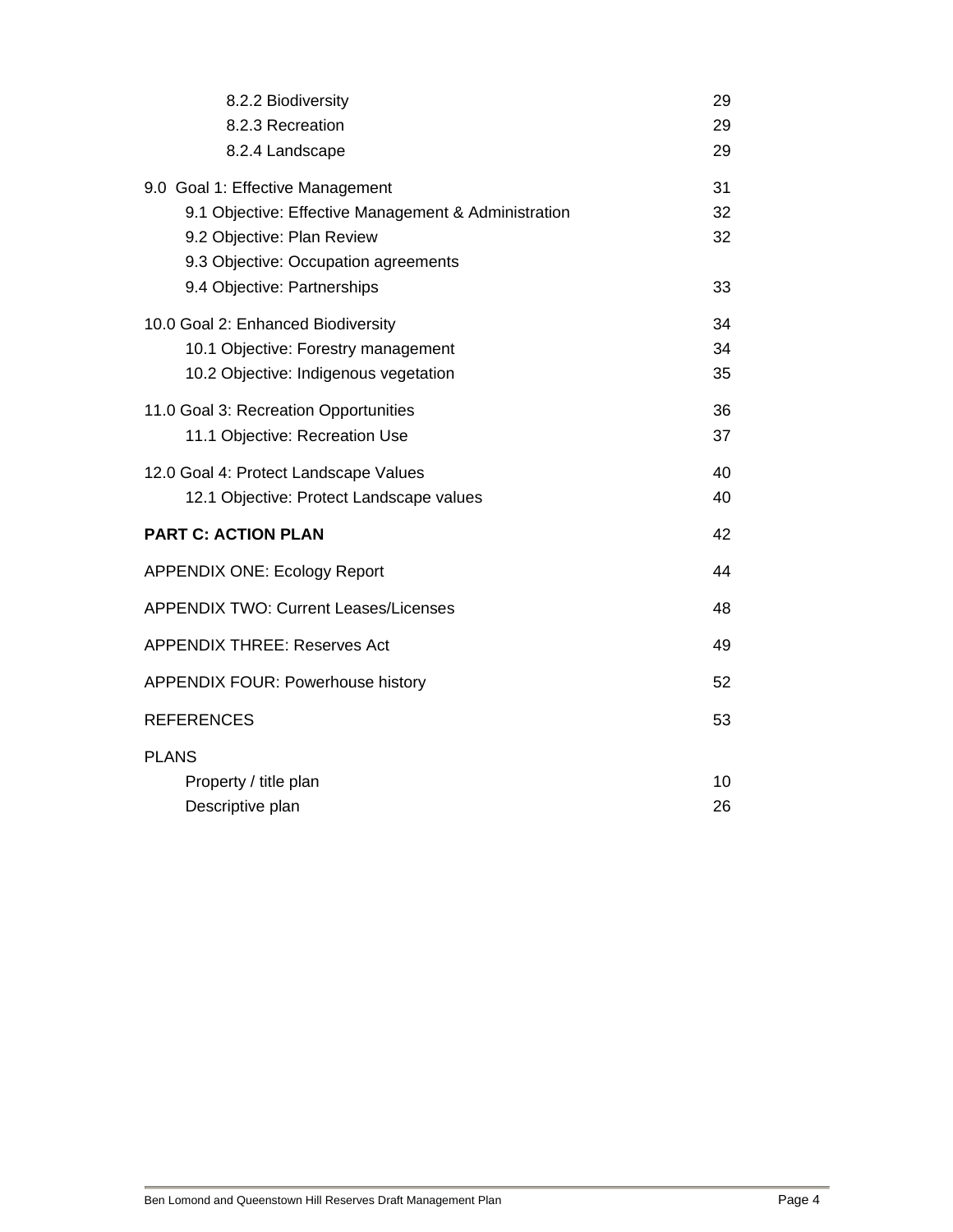## **1.0 INTRODUCTION**

The Ben Lomond and Queenstown Hill reserves form the backdrop to Queenstown. They also provide the most readily accessible recreational areas for residents of and visitors to Queenstown.

This plan has been prepared to provide greater certainty about the future use and care of these reserves.

This management plan covers two main areas of land. These are:

#### **1.1 Ben Lomond Reserve.**

The major focus of the plan relates to the hills immediately to the west of Queenstown, which include the hill where the gondola and other recreation activities are located. This contains numerous parcels of reserve land including scenic, recreation, and local purpose reserve land.

#### **1.2 Queenstown Hill.**

The second area covered by this plan is known as Queenstown Hill and lies to the north of the town centre comprising of two blocks of recreation reserve land.

The plan is structured into three parts:

| Α | <b>Planning Framework</b>                 |
|---|-------------------------------------------|
| B | Management Goals, Objectives and Policies |
| С | <b>Action Plan</b>                        |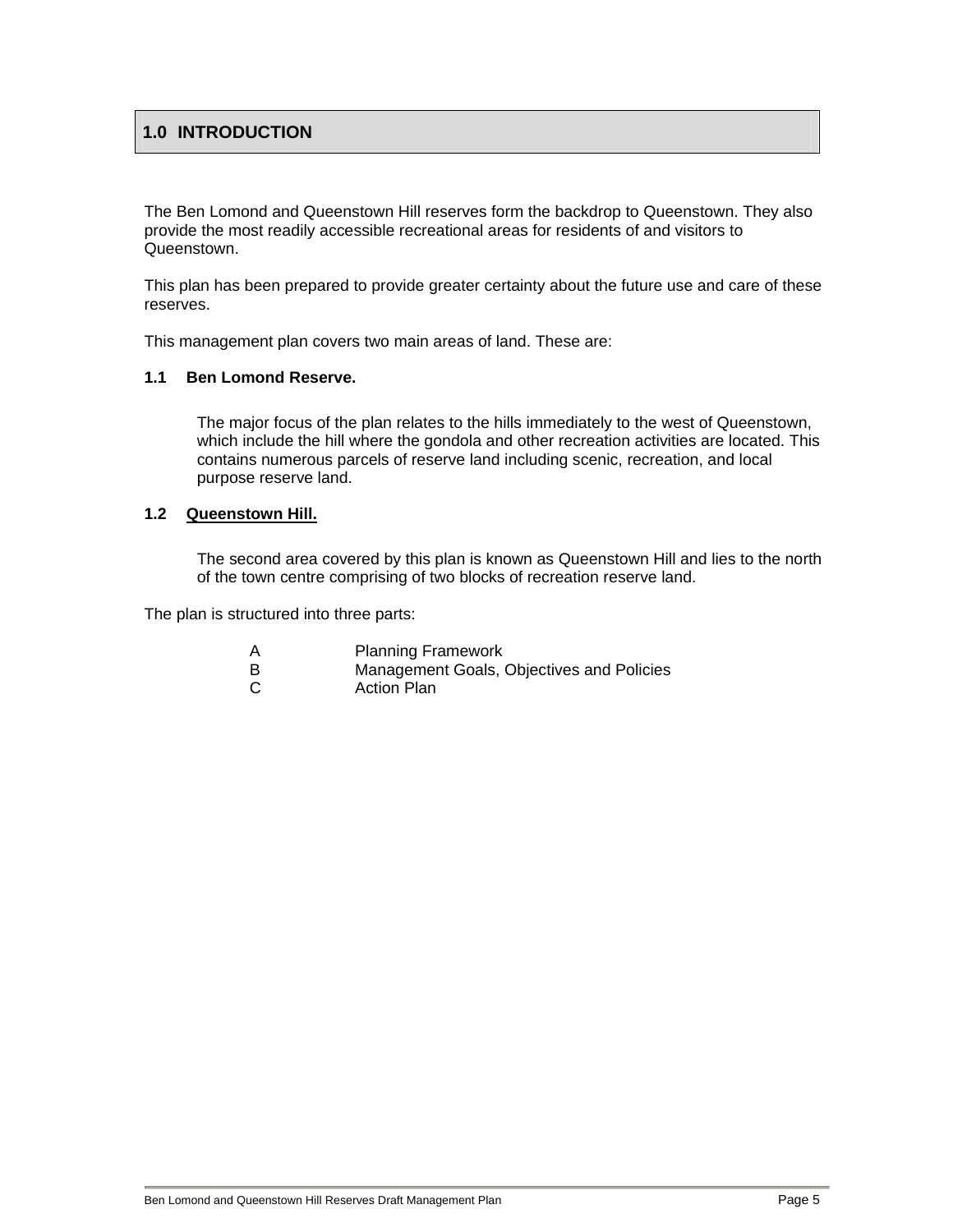## **PART A: PLANNING FRAMEWORK**

## **2.0 STATUTORY FRAMEWORK**

## **2.1 Reserves Act 1977**

#### *2.1.1 Definition and purpose of management plans*

Management plans are required under the Reserves Act 1977 to outline a council's general intentions for use, development and maintenance of its reserves.

The aim of this legislation is to ensure that park development and enjoyment are based on sound principles and that, through involvement, the needs of the public are clearly identified.

Reserve management plans are documents outlining a series of management objectives and policies for the development and operation of individual reserves. Each plan seeks to balance the protection of natural resources with the provision of recreational opportunities that are relevant to the needs of the district.

The process of writing these plans allows the public opportunities to have input and therefore to take part in the decision making which will affect the future of the reserve.

This management plan process is shown below. The plan, once adopted by Council, is kept under continuous review so that it may be adapted to changing circumstances or in accordance with increased knowledge.

The purpose of this plan, therefore, is to embrace the community's vision for the reserves and provide for the use, enjoyment, maintenance, protection and sensitive development of the reserves, in keeping with the existing character of the area and within the limits of Council's resources.

#### **To achieve this purpose, the plan:**

- complies with the terms of the Reserve Act 1977
- speeds up subsequent Council decision making by providing a common understanding in the community of how the reserves will be managed;
- simplifies administration by providing clear Council policy statements with regard to the reserves, which are designed to encourage consistency in decision making;
- ensures that these decisions will take into account the broad public interest, rather than being made on an ad hoc basis;
- contains management policies which can be readily understood and implemented;
- is clear about general intentions and attitudes while retaining the flexibility to deal with matters of detail on their individual merits within the general framework;
- provides a procedure for public involvement during its preparation and review.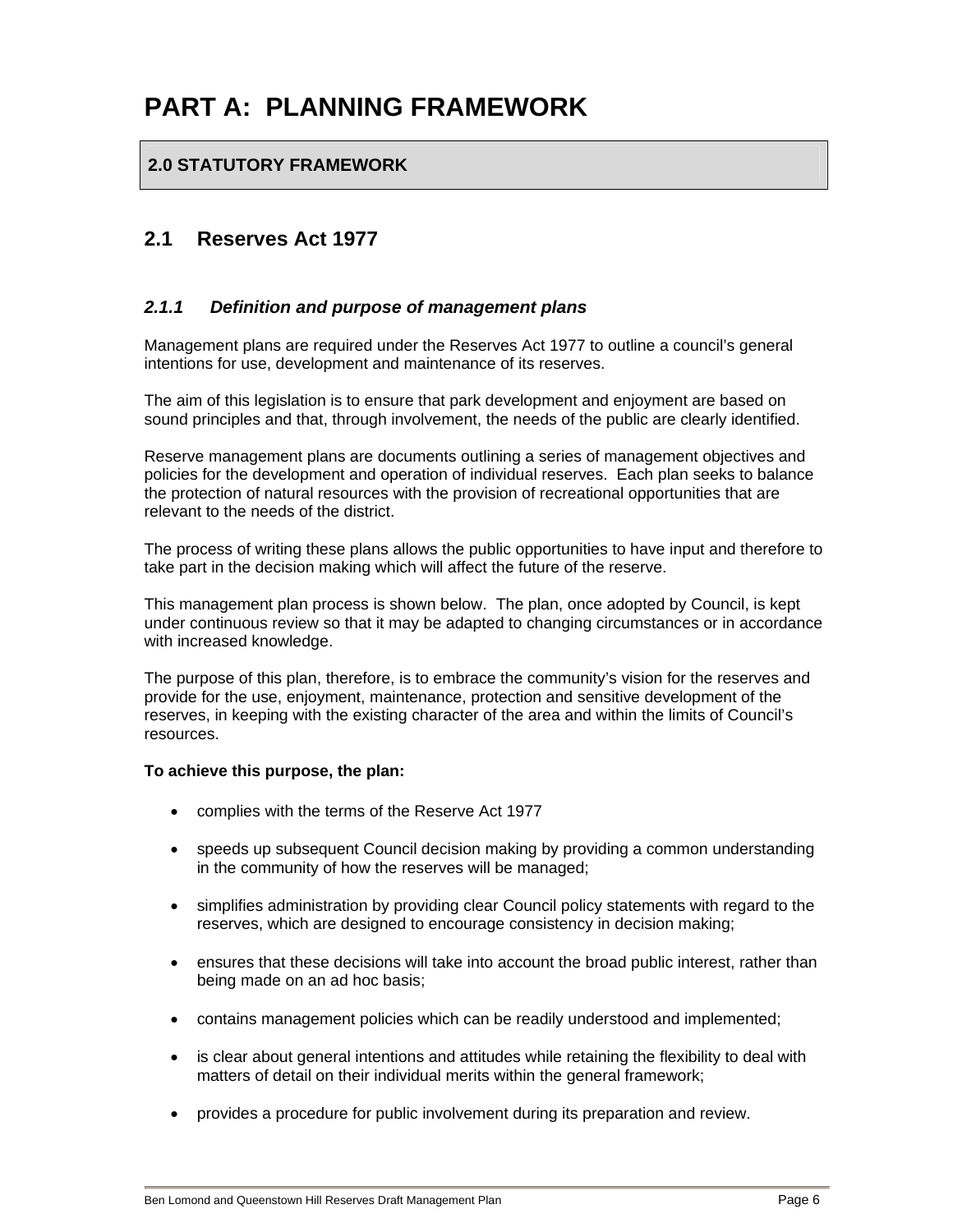## *2.1.2 Management plan preparation process*

- 1 Queenstown Lakes District Council decision to prepare / review the Management Plan for the reserve 6 August 2002.
- 2 Public notification of intention to prepare Draft Management Plan and request for submissions (November 2002).
- 3 Submissions reviewed and issues and options summary discussion paper produced.
- 4 Stakeholders and public workshops held 19 March 2003 where issues raised in submissions are discussed and actions refined. General agreement reached about the principal issues that the plan is to address.
- 5 Draft Management Plan produced and approved by Council for release for community consultation
- 6 Draft Plan advertised for public comment for a minimum two month period (CURRENT STATUS)
- 7 Council hearing of submissions (April 2005)
- 8 Modifications to Management Plan resulting from submissions, if appropriate
- 9 Council adopts Final Management Plan and advertises its availability to the public 9June 2005)
- 10 Plan kept under continuous review by Queenstown Lakes District Council

#### *2.1.3 Land included within this management plan*

A total of 462.3685 hectares of land is covered by the plan with Queenstown Hill incorporating 74.4074 hectares and Ben Lomond 387.9611hectares. The properties are described as follows:

#### **Ben Lomond**

| <b>Referred to as</b> | <b>Legal Description</b> | SΟ   | <b>Classification</b><br>Area (ha) |         |
|-----------------------|--------------------------|------|------------------------------------|---------|
| <b>Water Supply</b>   | Sec 1 Blk VIII Mid       | 5760 | Local purpose (Water Supply)       |         |
| Reserve               | <b>Wakatipu SD</b>       |      | Reserve Gazette 1896 page 1697     |         |
| <b>Water Supply</b>   | Sec 2 Blk VIII Mid       | 5760 | Local purpose (Water Supply)       | 8.2429  |
| Reserve               | <b>Wakatipu SD</b>       |      | Reserve Gazette 1896 page 1697     |         |
| <b>Water Supply</b>   | Sec 3 Blk VIII Mid       | 6755 | Local purpose (Water Supply)       | 15.8232 |
| Reserve               | <b>Wakatipu SD</b>       |      | Reserve Gazette 1900 page 1740     |         |
| <b>Water Supply</b>   | Sec 4 Blk I Mid          | 5760 | Local purpose (Water Supply)       | 41.0756 |
| Reserve               | <b>Wakatipu SD</b>       |      | Reserve Gazette 1896 page          |         |
|                       |                          |      | 1697                               |         |
|                       |                          |      |                                    |         |
| <b>Water Supply</b>   | Sec 10 Blk I Mid         | 5760 | Local purpose (Water Supply)       | 39.4746 |
| Reserve               | Wakatipu SD              |      | Reserve Gazette 1896 page 1697     |         |
|                       |                          |      |                                    |         |
| <b>Water Supply</b>   | Sec 14 Blk I Mid         | 5760 | Local purpose (Water Supply)       | 16.7692 |
| Reserve               | <b>Wakatipu SD</b>       |      | Reserve Gazette 1896 page 1697     |         |
|                       |                          |      |                                    |         |
| <b>Water Supply</b>   | Sec 19 Blk I Mid         | 5760 | Local purpose (Water Supply)       | 46.3744 |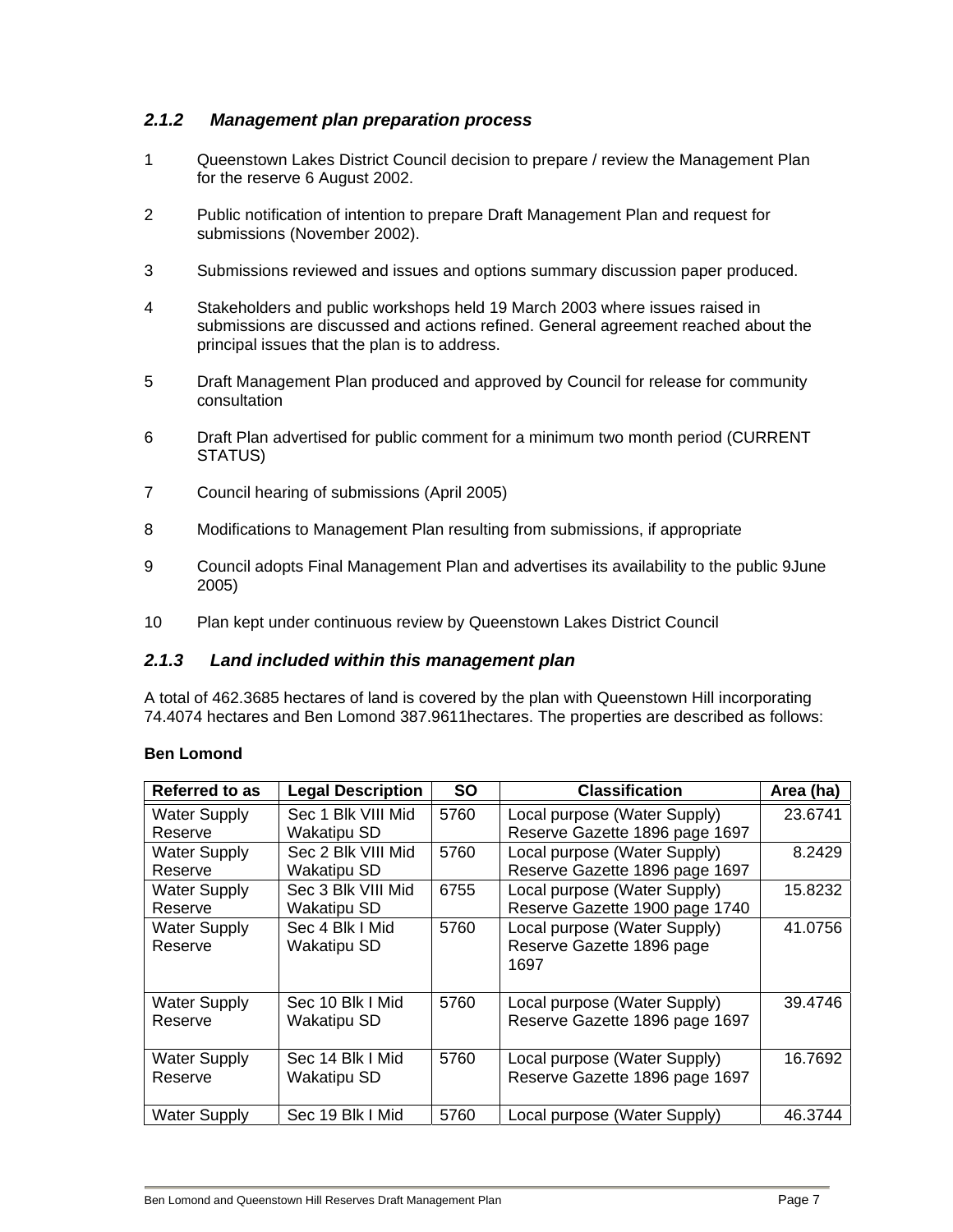| <b>Referred to as</b>          | <b>Legal Description</b>                                                                                                                                  | <b>SO</b> | <b>Classification</b>                                                                                             | Area (ha) |
|--------------------------------|-----------------------------------------------------------------------------------------------------------------------------------------------------------|-----------|-------------------------------------------------------------------------------------------------------------------|-----------|
| Reserve                        | Wakatipu SD                                                                                                                                               |           | Reserve Gazette 1896 page 1697                                                                                    |           |
| <b>Water Supply</b><br>Reserve | Sec 72 Blk XX<br>Shotover SD                                                                                                                              | 6755      | Local purpose (Water Supply)<br>Reserve Gazette 1900 page 1740                                                    | 39.4164   |
| "Bob's Peak"<br>Reserve        | Pt Sec 110 Blk XX<br>Shotover SD                                                                                                                          | 17256     | Recreation Reserve under Sec 5<br>of the Queenstown Vesting and<br>Empowering Act 1971. Gazette<br>2004 Page 1859 | 129.2977  |
| Powerhouse<br>Reserve          | Sec 1 Blk XX<br>Recreation Reserve under Sec 5<br>24350<br>Shotover SD<br>of the Queenstown Vesting and<br>Empowering Act 1971. Gazette<br>2004 Page 1859 |           | 1.0590                                                                                                            |           |
| One Mile Creek<br>Commonage*   | Pt Sec 105 Blk XX<br>Shotover SD                                                                                                                          | 17256     | Commonage Reserve under the<br>Queenstown Commonage Act<br>1876                                                   | 7.0937    |
| One Mile Creek<br>Commonage*   | Sec 106 Blk XX<br>Shotover SD                                                                                                                             | 17356     | Commonage Reserve under the<br>Queenstown Commonage Act<br>1876                                                   | 11.8371   |
| <b>Skyline Terminal</b>        | Section 1                                                                                                                                                 | 24832     | <b>Recreation Reserve</b>                                                                                         | 4.1024    |
| <b>Skyline Terminal</b>        | Section 1 and Pt of<br>CT9B/769                                                                                                                           | 22971     | <b>Recreation Reserve</b>                                                                                         | 0.2654    |
| One Mile Creek<br>Reserve      | Pt Sec 107 Blk XX<br>Shotover SD                                                                                                                          |           | Recreation Reserve -<br>Queenstown Vesting and<br><b>Empowering Act</b>                                           | 1.5395    |
| One Mile Creek<br>Reserve      | Pt Sec 109 Blk XX<br>Shotover SD                                                                                                                          |           | Recreation Reserve -<br>Queenstown Vesting and<br>Empowering Act. Gazette 2004<br>Page 1859                       | 1.7367    |
| Sainsbury Road<br>Reserve      | Lot 3 DP19021<br>Sec 57 Blk I Mid<br><b>Wakatipu SD</b>                                                                                                   |           | <b>Recreation Reserve, Gazette</b><br>2004 Page 1859                                                              | 0.1792    |
|                                |                                                                                                                                                           |           | <b>TOTAL</b>                                                                                                      | 387.9611  |

#### **Queenstown Hill**

| <b>Referred to as</b> | <b>Legal Description</b> | <b>SO</b> | <b>Classification</b>              | Area (ha) |
|-----------------------|--------------------------|-----------|------------------------------------|-----------|
| Queenstown Hill       | Pt Sec 104 Blk XX        |           | <b>Recreation Reserve. Gazette</b> | 70.2965   |
| Reserve               | Shotover SD              |           | 2004 Page 1859                     |           |
| Queenstown Hill       | Sec 1                    | 23185     | Local Purpose (Water Reservoir)    | 0.0423    |
| Reserve               |                          |           | Gazette 2004 Page 1859             |           |
| Queenstown Hill       | <b>Lot 802 DP</b>        |           | Commonage Reserve under the        | 6.0689    |
| Commonage*            | 306902                   |           | Queenstown Commonage Act           |           |
|                       |                          |           | 1876                               |           |
| Reserve               | Lot 602 DP               |           | <b>Local Purpose Reserve</b>       | 0.4282    |
|                       | 306902                   |           | (Beautification). Gazette 2004     |           |
|                       |                          |           | Page 1859                          |           |
|                       |                          |           | TOTAL                              | 76.8359   |

\* Commonage Land subject to the Queenstown Commonage Reserves Vesting and Empowering Act 1876. These areas are not subject to the Reserves Act 1977.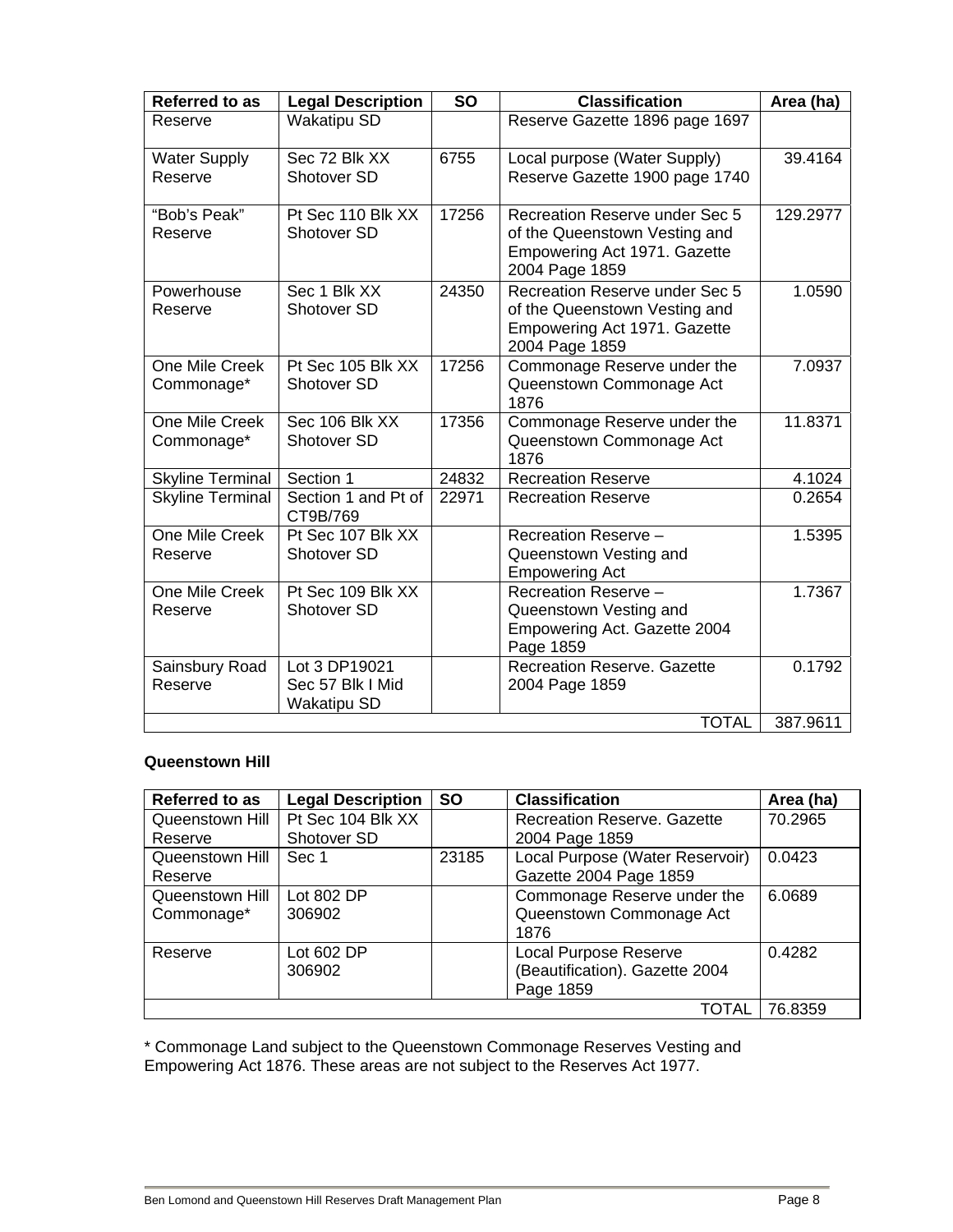**Property Plan** 

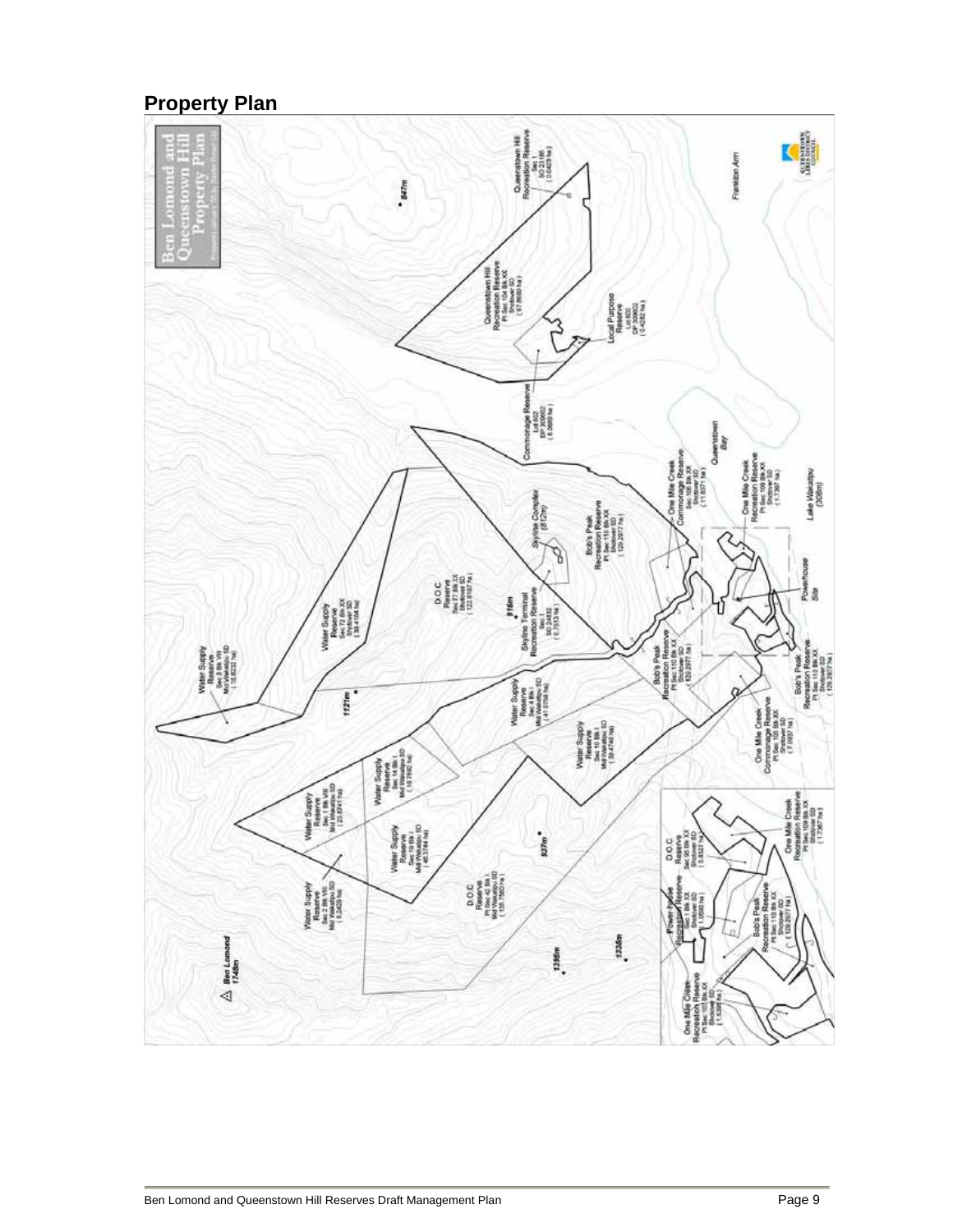## **2.3 Other Planning Documents**

## *2.3.1 Conservation Management Strategy*

Two adjoining Scenic Reserves and a Local Purposes Reserve are under the control of the Department of Conservation and therefore are not covered by this management plan.

The Department of Conservation's land is managed under the 'Conservation Management Strategy' (CMS) August 1998, and includes references to the Ben Lomond Scenic reserves.

As the Department of Conservation reserves are effectively contiguous with the QLDC reserves this management plan should generally be consistent with the objectives stated in the CMS.

The relevant objectives from the CMS include:

#### **General Objective for Lakes Zone Landscape**

*To encourage the protection of the special landscape character and quality of the zone.* 

#### **General Objective for Lakes Zone Tourism and Recreation**

*Subject to section 17 of the Reserves Act 1977(recreation reserves) where it applies, to foster the use of conservation resources for recreational enjoyment and allow commercial recreation provided natural and historic values and the quality of recreational experience can be retained.* 

#### **Objectives for Plant Pest Control**

*Protection of the most valuable and most vulnerable areas managed by the department, or parts of those areas, from those species of plant pests posing the greatest threat to the area's natural and historic resources and sustainability.* 

*The fulfilment of the legal requirements for plant pest control an annual plant pest operations.* 

*In general for the department to be a "good neighbour" in relation to plant pests on land it administers.* 

#### **Priorities for Plant Pest Control**

*Plant pest control priorities will be determined from time to time using the methods outlined above.* 

*Current priorities are gorse control in the Aramoana- Otago Peninsula area to protect low stature herb/marsh communities, gorse control in the Maungaatua area to prevent invasion of tussock grassland, eradication of isolated wilding conifers throughout the tussock grasslands and containment of the large infestations near Queenstown.* 

#### **Objective for Queenstown**

*To recognise the value of an extensive protected area system around Queenstown as a basis for the protection of amenity, landscape, natural, cultural*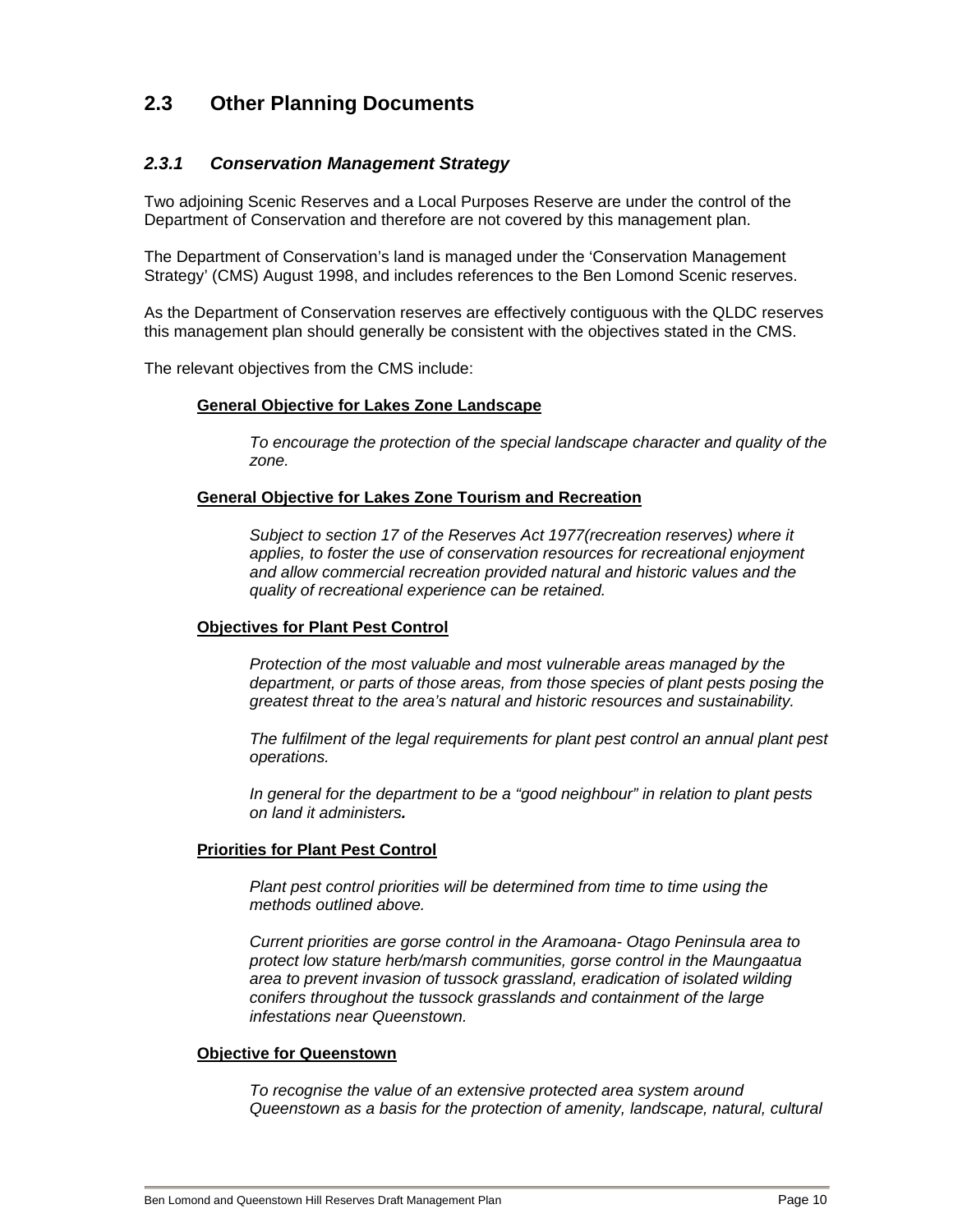*and historic resources of significance to Queenstown and New Zealand and for recreational enjoyment, then to implement and protect that system.* 

#### **Priorities for Queenstown**

*The protection and enhancement of indigenous natural resources and recreational opportunities in natural walk- in settings on the higher ground around Queenstown will be priorities in this special place, along with servicing visitor's needs for information*.

#### *2.3.2 Queenstown Lakes District Council –District Plan*

The objectives and polices of this management plan should be consistent with and support where applicable the objectives and policies of the District Plan. (Note  $1$ )

The use and management of the reserve needs to take into account the policies and rules of the District Plan.

Relevant objectives form the District Plan Include:

#### **4.1 Natural Environment**

4.1.4 Objective 1- Nature Conservation values (part)

*The protection and enhancement of indigenous ecosystem functioning and sufficient viable habitats to maintain the communities and the diversity of indigenous flora and fauna within the District*.

#### **4.2 Landscape and Visual Amenity**

4.2.5 Objective

 $\overline{a}$ 

".

*Subdivision, use and development being undertaken in the District in a manner which avoids, remedies or mitigates adverse effects on landscape and visual amenity values.* 

#### **4.4 Open Space and Recreation**

4.4.3 Objective 2 – Environmental Effects

*Recreational activities and facilities undertaken in a way which avoids, remedies or mitigates significant adverse effects on the environment or on the recreation opportunities available within the District.* 

Objective 3 – Effective use

*Effective use and functioning of open space and recreational areas in meeting the needs of the District's residents and visitors*.

<sup>&</sup>lt;sup>1</sup> At time of writing the operative District Plan was the *Queenstown-Lakes District Council – PARTIALLY OPERATIVE DISTRICT PLAN (February 2005)*

Ben Lomond and Queenstown Hill Reserves Draft Management Plan Page 11 and Page 11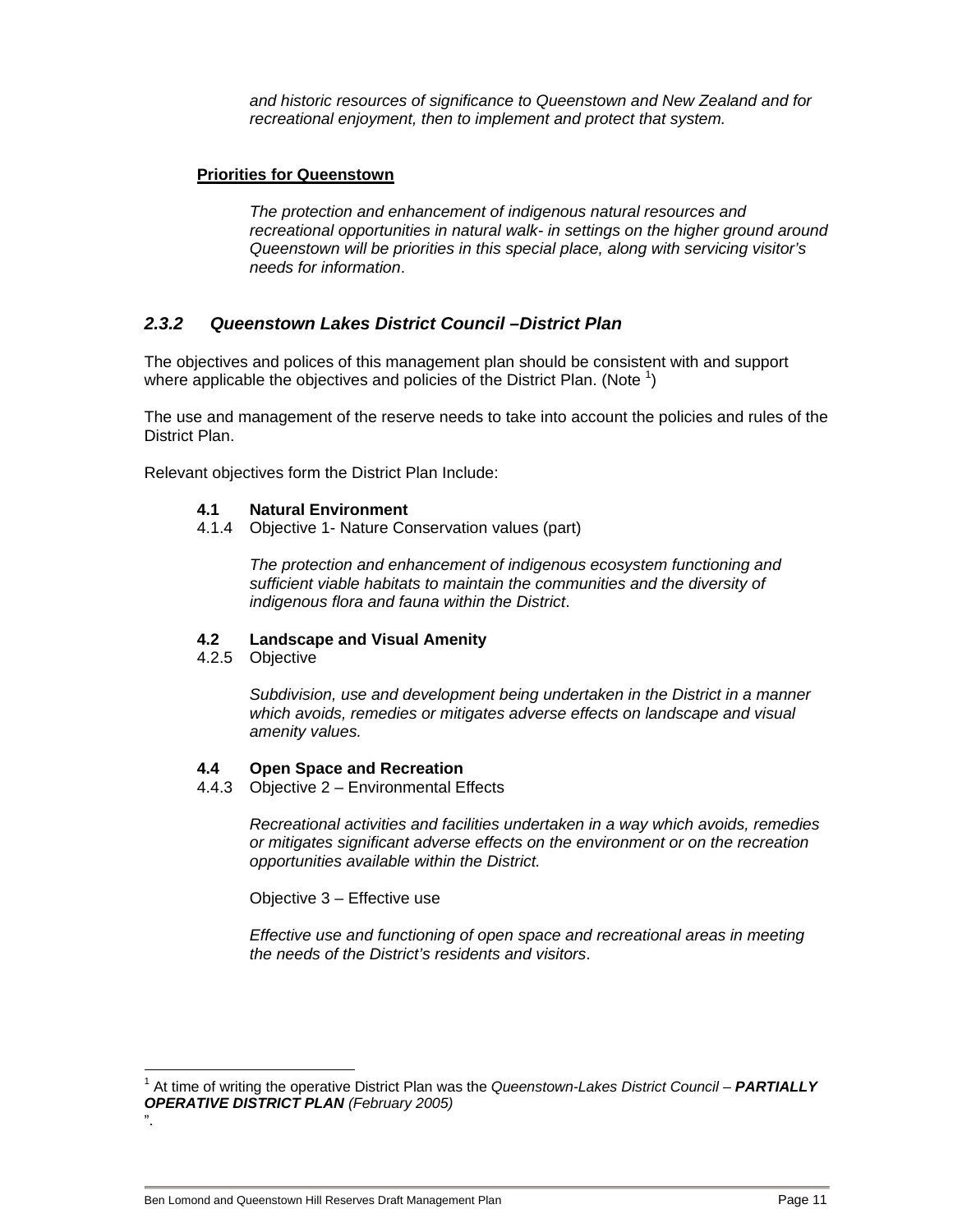## *2.3.4 Parks Strategy*

Council adopted a strategy for the management of the district parks and reserves on 18 October 2002.

The vision for the district, with respect to parks and reserves, is:

*"To provide an abundance of quality parks for recreation, sport and amenity inter-linked by green corridors providing safe walking and cycling routes while also providing wildlife refuge. The urban communities will have easy access to river, lake and mountain fringes as well as good access to developed parks and reserves"* 

The strategy classifies the parks and reserves of the district in order to set basic standards of facility provision and set policy with regards the acquisition and development of the park and reserve network.

The strategy identifies a number of issues that require attention. The following issues are relevant for the reserves governed by this management plan.

- Formally name reserves which do not have official names
- Provide signs via the development and implementation of a sign system to cover orientation, directional, regulatory and interpretative signage needs.
- Define and meet service levels for the maintenance of reserves as set by Council
- Recognise, support and manage the efforts of volunteers in the maintenance and management of the parks and reserves.
- Improve footpaths and walkways
- Protect and enhance remnant native forest and regenerating native vegetation where this exists.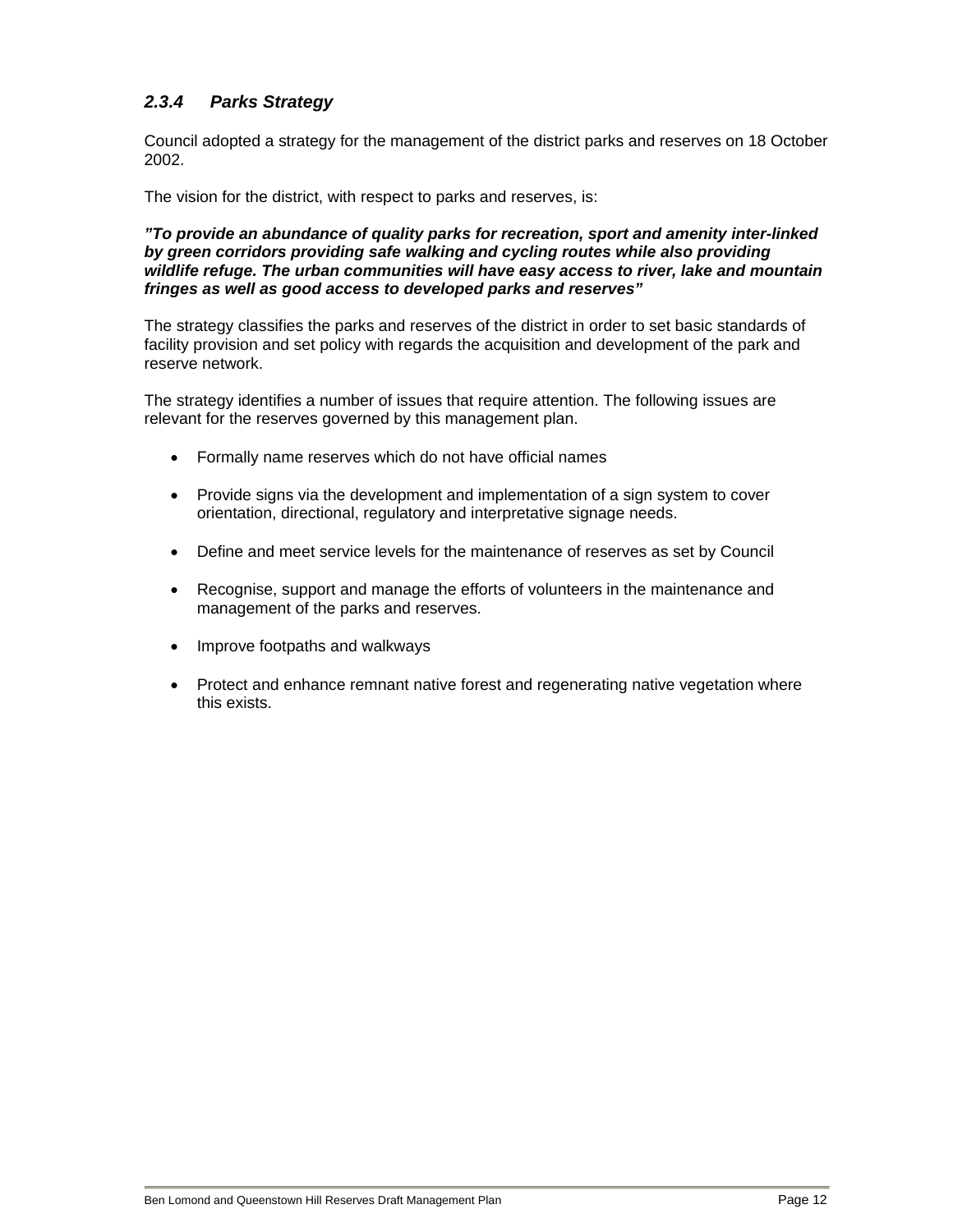## **4.0 HISTORY**

## **4.1 Pre European history**

The Wakatipu, along with other areas in inland Otago, was important to Southern Maori as a source of items such as eels, birds, Ti (cabbage tree), mountain daisy leaves (used for cloaks) and taramea (Spaniard grass) from which a fragrant oil was extracted.

Important settlement sites were at Tahuna (Queenstown), Oterotu (Frankton) and at Tititea (junction of Kawarau and Shotover Rivers). Other village and camping sites in the Wakatipu area have been found at Glenorchy, Bob's Cove, Kingston, Kawarau Gorge, Lake Hayes, Pigeon Island and Mavora Lakes.

The Wakatipu and Wanaka region was typical of the whole of the interior of Te Wai Pounamu. It had some permanent settlements, but was largely a seasonal resource base for highly mobile coastal communities.

No particular settlement or use of the Ben Lomond or Queenstown Hill reserves has been identified, although Queenstown Hill was named *Te Tapu-nui*, a name which signifies intense sacredness, although the reason for this does not appear to be known.

## **4.2 European history**

In 1860 William Rees set up a sheep station in the Wakatipu with his base at Queenstown Bay.

With the settlement of Rees in 1860 land use changed dramatically. While Rees and his colleagues found evidence of Maori habitation they reported that no groups came through after their settlement.

In late 1862 Jack Tewa found gold in the Arrow River and before long there was a gold-rush. The existence of gold in Otago rivers was known to Kai Tahu but, as it had no value to them, it was not collected. However, news of Tewa's find leaked out and Rees was soon inundated by gold-fever struck diggers and his run was declared a goldfield early in 1863 and Rees's licence for Run 356 was cancelled on November 6, 1863.

As the gold ran out in the ensuing years, the Lakes District turned to farming to sustain its economic viability. Tourism had always had a function in the area. People had been coming to the Lakes District simply to admire the scenery since gold was found. Gradually tourism supplanted farming and has probably now become the most important income earner in the basin.

#### **Queenstown Hill Reserve**

Herries Beattie spent much time travelling the South and talking to Maori elders regarding the naming of places in Te Wai Pounamu. In Queenstown he noted that Queenstown Hill was named Te Tapu-nui, a name which signifies intense sacredness. Yet Beattie does not record why Kai Tahu named Queenstown Hill Te Tapu-nui.

With the burgeoning tourism industry people recognised that Queenstown Hill would give excellent views towards the west of Lake Wakatipu without the challenge of climbing Ben Lomond: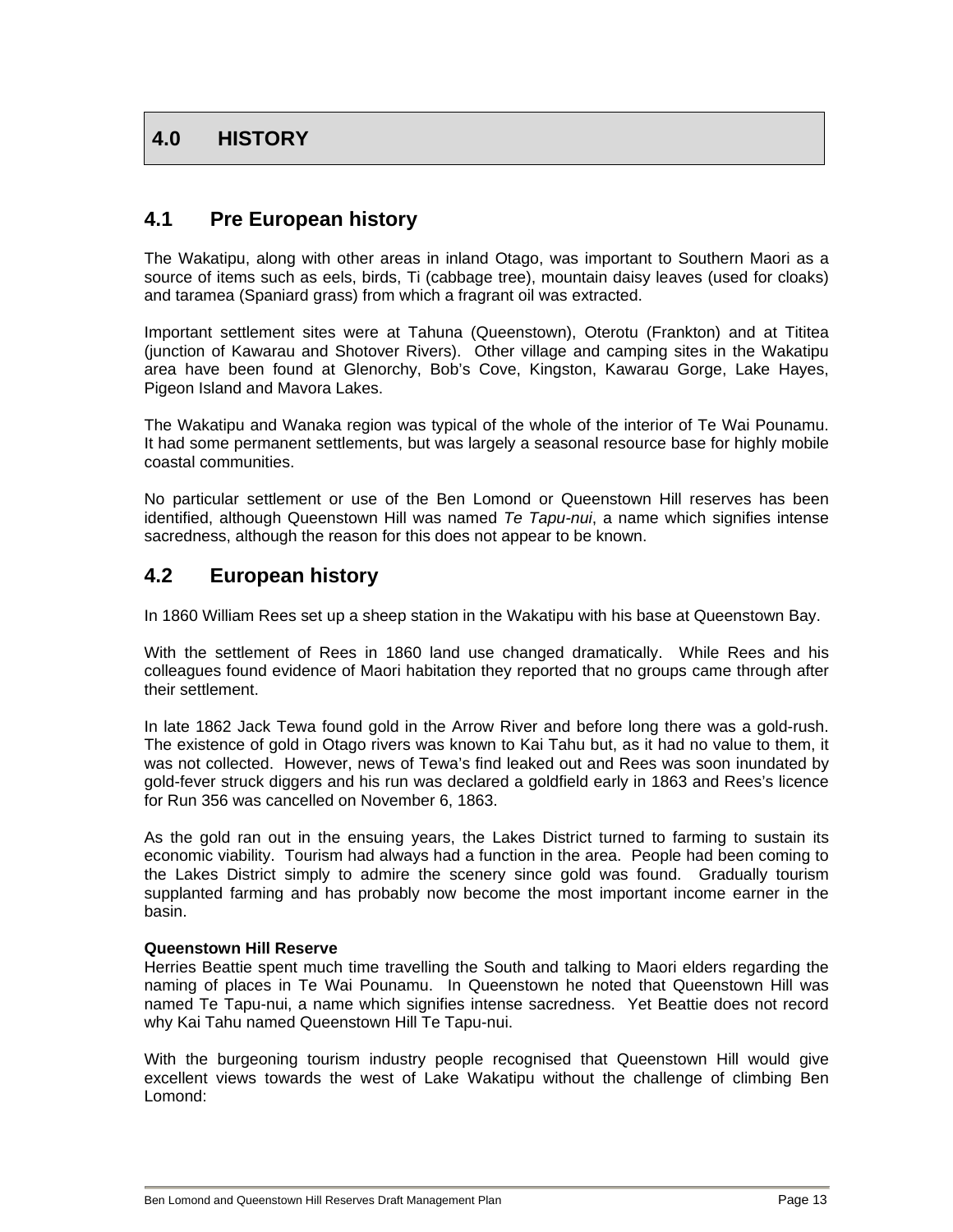*An easy and delightful climb is that to the summit of QUEENSTOWN HILL, that young mountain standing 2,958 feet directly at the back of the township. An excellent track marks the way, which zigzags across the face of the bosky hillside, and by taking it comfortably the climber should reach the top in just over an hour. From this coign of vantage a wonderful expanse of lake and mountain scenery is spread out before him, resembling the vista viewed from Ben Lomond, only of a slightly lesser degree. Two picturesquely-situated mountain tarns will also be observed nestling in the indentations of the undulating country.*

Wakatipu's Scenic Glories, 1922

Over the next 50 years it became apparent that town was expanding and yet the infrastructure was not growing at a comparable rate. Mayor Warren Cooper's council placed an embargo on the building of hotels in an effort to halt pollution problems. In 1970 the Government of the day ceded an area of commonage land to the Queenstown Council in order that the latter might subdivide it to pay for a one million dollar sewerage scheme.

These days Queenstown Hill is still used as a scenic walking track. In February 2000 the Queenstown Hill Time Walk was opened. Interpretation panels have been placed along the walk which describes the Maori and European history of the area.

#### **Ben Lomond**

Beattie records that the mountain Ben Lomond was known by the local Maori as Te-taumata-o-Hakitekura, the eyrie of Hakitekura. They named it this for a girl who sat on the mountain and watched other village girls have swimming competitions. Hakitekura watched from her position for many days and became determined that she could do better. Early one morning she began to swim from the end of Te Karoro (the Gardens) and steered using the silhouettes of Cecil and Walter Peaks. She landed at Refuge Point and lit a fire using the fire stick she had bound tightly the night before. The rocks at Refuge Point still bear the blackness from the soot of the fire and Kai Tahu knew the place as Te-ahi-a-Hakitekura (the fire of Hakitekura). Ben Lomond was given it's English name by Duncan McAusland, one of Rees's shepherds.

Early on in Queenstown's history Ben Lomond became a target for adventurous tourists due to its height and relative accessibility. It was quite the done thing to leave Queenstown several hours before dawn, walk to the top of the towering peak and wait for the sun to rise. This practice carries on to this day. In 1885 the walk had become so important that the Borough and County Councils spent the year in intense negotiations regarding signage and track maintenance. In 1916 the *Lake Wakatipu Mail* reported:

*It is probable there is no peak of the same height in New Zealand more climbed than Ben Lomond. Every visitor is expected to 'go up Ben' and the few who do not … miss a great deal*

#### **"Bob's Peak" (Cemetery Hill)2**

 $\overline{a}$ 

As early as the 1920s, people had considered putting a road up what is sometimes mistakenly referred to as "Bobs Peak". This unnamed hill forms the backdrop to Queenstown and affords magnificent views over Lake Wakatipu and the Remarkables mountain range. In 1961 the late Ian Hamilton formed a steep zig zag road to take advantage of these views. In 1962 he applied to the Queenstown Borough Council for two acres of land on the summit. Many people remember the music and often humorous commentary that came from Ian's loudspeaker system during this period.

 $2$  "Bob's Peak" is actually located nearly 5km to the west above the Seven Mile Creek. The hill is also known as Cemetery Hill.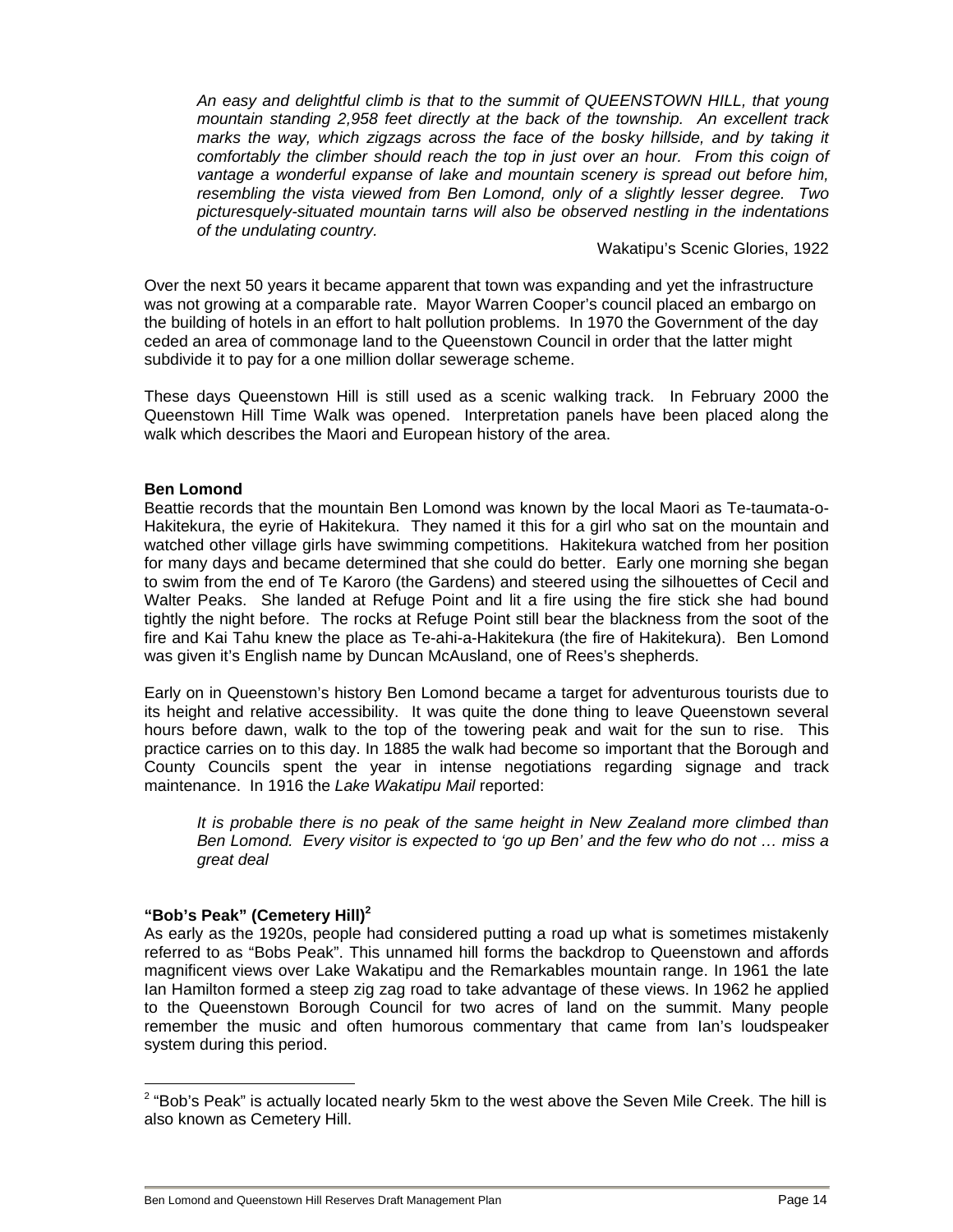The objective was to run Volkswagen buses to the top of "Bobs Peak" to a chalet, the building of which began in November 1963. It was opened in January 1964 by the then mayor, George Cochrane. The chalet served morning and afternoon teas and light meals, and was an instant success. People could take the bus up, but if they walked, they received a certificate for doing so. It was not uncommon for the chalet to host 500 visitors a day.

Skyline Enterprises Limited was formed as a private company in 1966 with the purpose of building an aerial gondola from Queenstown up to the chalet. This project was first planned 1964, and the council gave its initial blessing in 1965. However, the venture was considerably delayed when the company and the council could not agree on rental fees for land to be used by the terminal buildings and for car parking, and the government of the day refused to grant an import license for the gondola machinery. Both issues were eventually resolved, and construction began in August 1966. The first passengers travelled up to the chalet on 3 November 1967. At the same time, Skyline Enterprises expanded the restaurant and was granted a very rare (in those days) liquor license. The restaurant consequently was hugely popular during the 1970s, and Sunday night dining became an institution amongst the locals.

#### **The One Mile**

Considering the One Mile stream is rather small it has served Queenstown very well on several occasions.

With the influx of miners, business people and families into Queenstown wood became a precious commodity, and there was not much to be had in the area. At the northern end of the lake there was a large, mature beech forest which was quickly pounced on by the wood hungry populace. Closer to Queenstown, though, there was the One Mile Stream. Very quickly this picturesque gorge was completely denuded to supply the citizens of Queenstown with firewood and framing.

Paradoxically Queenstown, from the 1860's to the 1880's, had a water supply problem. All had to bucket their water from the lake or Horne Creek. This posed problems not the least of which was pollution. As early as 1869 the Queenstown Borough Council formed a subcommittee to investigate a water supply. There were wrangles with a company who wanted to establish a woollen mill at the One Mile. After going to arbitration, arranging overdrafts and generally frantically negotiating with the mill company it was 1881 and Queenstown still did not have a reticulated water supply.

In January 1882 a local grocer, in an attempt to defraud his insurance company, set fire to his Ballarat Street shop. The resulting fire destroyed much of the north side of the street and exposed glaring inefficiencies in the volunteer fire brigade's equipment (the appliance didn't work and there was no spare). As there was no water supply to the town the townspeople were forced to fight the fire using the bucket chain method.

The disaster sharpened everybody's thinking and when, a year later, the Council decided to ask ratepayers to sanction a loan of £3000 to meet the estimated cost of installing a water supply from the One Mile Creek the result was 76 votes for and 10 against.

On the 10 November, 1884, Queenstown's reticulated water supply came into operation. The mayor was presented with a gold pendant in the shape of a water key from the contractors along with a testimonial and a purse of fifty sovereigns on behalf of the citizens of the town.

The scheme provided water at a pressure of 110 lbs. per square inch, sufficient pressure to enable the use of pelton wheels to drive a number of industrial plants. Julia Eichardt was using one to provide electric lights throughout her hotel in 1886.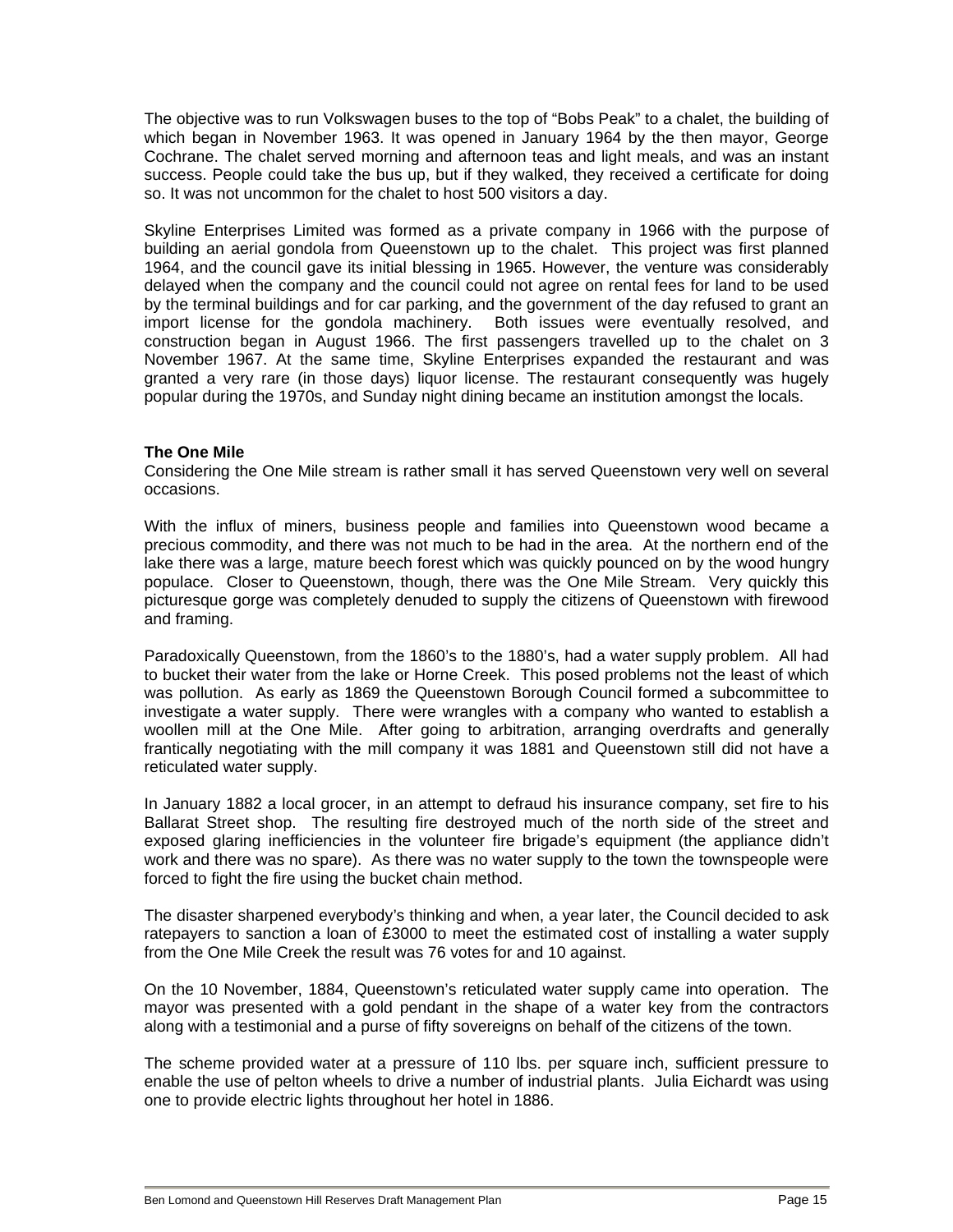After the water supply was well and truly established the attention of the Queenstown Borough Council turned to supplying Queenstown with hydro-electricity. The proposal was initially put forward at Council in 1892. However as the Council had just borrowed £3000 pounds for the water supply, they decided that the ratepayers would not by happy to pay the estimated £2000 to £3000 needed for the project.

Queenstown lost sight of hydro-electricity and instead turned to acetylene gas. Earnslaw Park played host to the acetylene plant from 1910 until its explosive demise on the 23 June 1923. It took just one year, three months and £12,000 for the One Mile Hydro-electric scheme to come on line.

The One Mile Hydro-electric scheme continued to supply Queenstown with electricity until December 1966 when the Otago Central Electric Power Board decided that the generating equipment was too old and too small to be an asset any longer.

Recently there has been intense interest in restoring the power house and the One Mile Powerhouse Restoration Trust has been formed. Several pieces of the original plant have been sourced from around the country.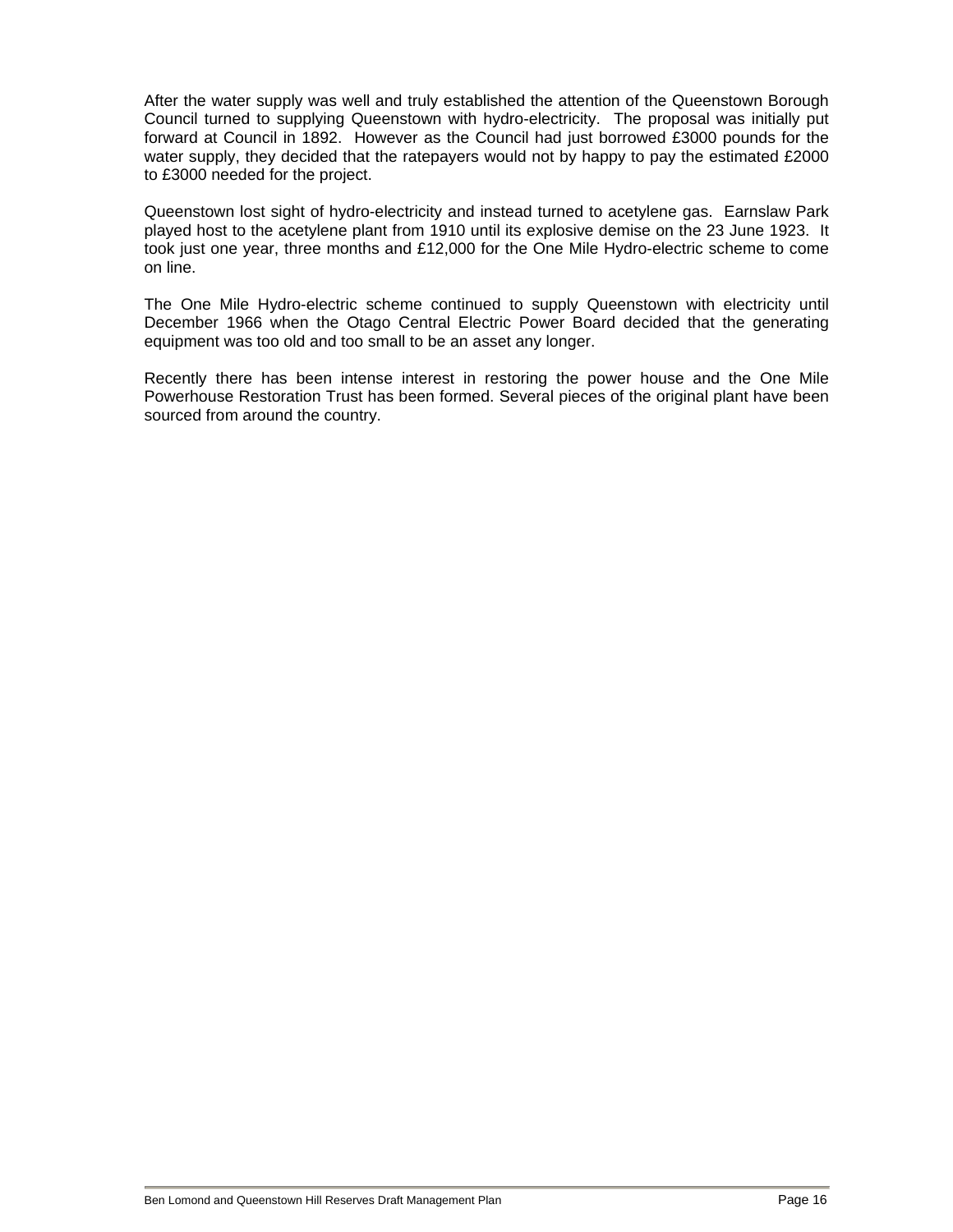## **5.0 NATURAL VALUES**

A complete and detailed description of the reserves natural values is provided in the ecology report in Appendix One. The following is a summary of that report.

## **5.1 Geology**

Most of the area is underlain by finely foliated schist rock. This is a relatively soft, erodable rock as indicated by the deeply incised streams. The whole area has been glaciated in the past and the affect of this can be seen in the steep south face of ""Bob's Peak"", a truncated spur of Ben Lomond, and in the ice rounded topography of Queenstown Hill and spurs of Ben Lomond below about 1200 m. The three creeks draining these south faces have all carved deep valleys and have cut narrow gorges through the soft rock of the lower slopes.

## **5.2 Vegetation**

Only a small sample of the original, postglacial vegetation of Ben Lomond remains today and most of this is found on the upper levels of the mountain. The postglacial vegetation here would have comprised beech forest with broad-leaved species in the damper gullies and along the lake edge. A few podocarps such as Matai, Hall's Totara and Mountain Toatoa may have also been present. But by the time William Rees arrived to take his sheep to the head of the lake, at least some of this forest had gone, burnt by natural or Maori fires and aided by a fire lit by Rees himself (Duncan 1964).

Today remnant beech forest continues to occupy all three of the steep-sided creek beds where it has been protected from fire, and it also covers some of the upper slopes of the One Mile Creek catchment to about 1060 m, the original tree line. In places, the beech forest extends almost to lake level. Small patches of mountain beech also occur on the south and Southwest faces of "Bob's Peak". Above this, tussock grassland dominates with a narrow band of subalpine shrubland in places.

Almost surrounding the beech forest in places and covering much of the lower slopes right down to the lakeshore is tall Douglas Fir. Damp gullies on the south face of "Bob's Peak" contain patches of Sycamore while larch is prominent on west faces. Many other exotic species and weed plants cover the lower slopes, particularly where logging has occurred.

Most of the reserve area on the Southwest end of Queenstown Hill has a similar plant cover to that on lower "Bob's Peak". It has a wide range of exotic trees and shrubs but dominated by Douglas fir with also Radiata Pine, Lawson species and Silver Birch.

## **5.2.1 Beech Forest**

Mountain beech forest occupies some of the upper slopes and the sides of One Mile, Two Mile and Bush Creeks with a few patches on the face of "Bob's Peak". The forest of the spurs and dry valley sides has a sparse understorey. In the damper gullies and nearer the streambed, the forest is more diverse. Red Beech occurs sporadically on warmer sites and where the soil is deeper. The opening up of light gaps adjacent to the beech forest patches along the Skyline road has allowed some regeneration of mountain beech with young trees now present in places.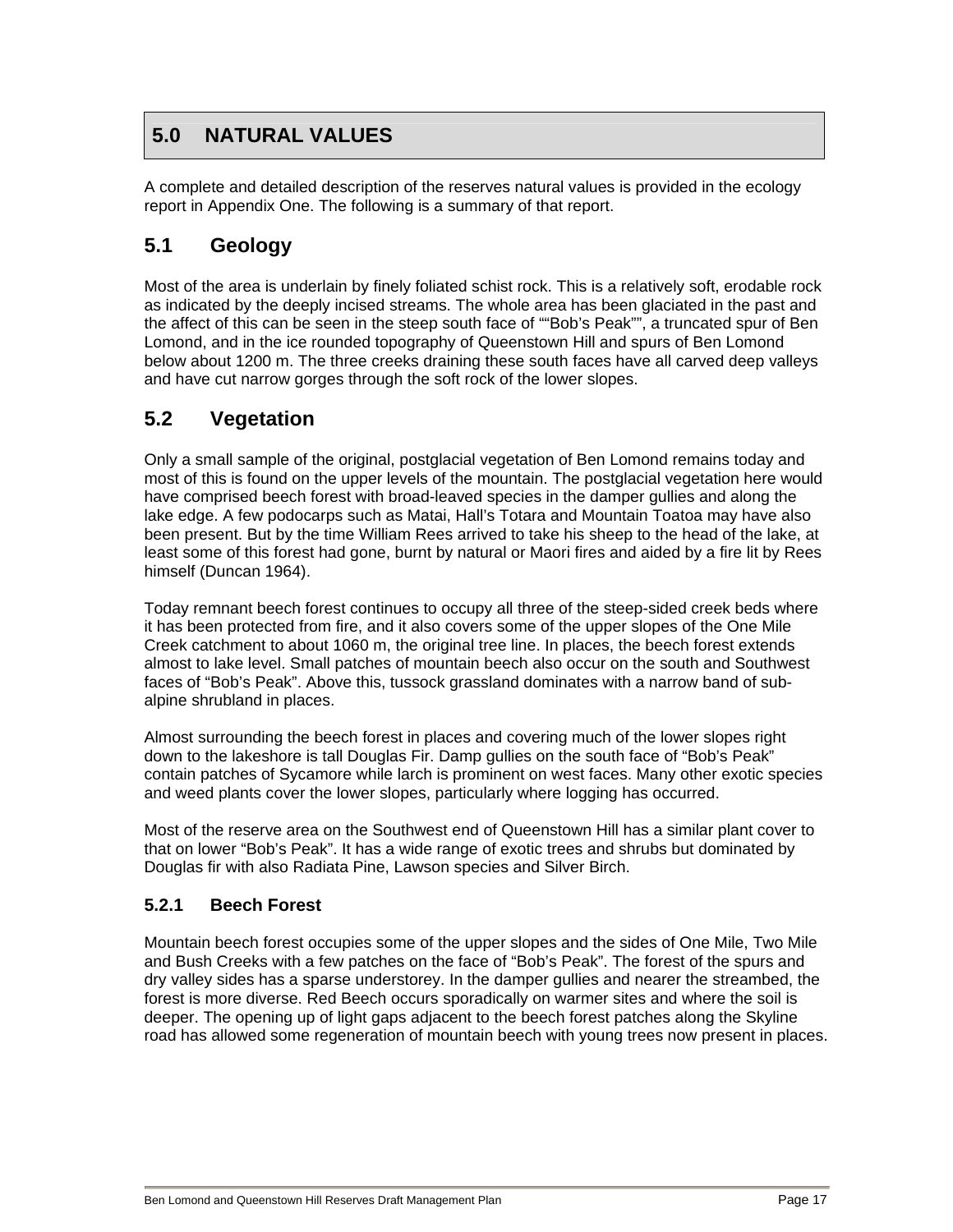## **5.2.2 Subalpine Shrubland**

In places such as the head of One Mile Creek, there is a narrow band of shrubland. Subalpine shrubs also occur on cold, rocky slopes and frequently in the tussock grassland.

## **5.2.3 Tussock grassland**

Above the treeline, grassland takes over as the vegetative cover. At lower altitudes there is much introduced grass with brown top and sweet vernal prominent and numerous shrubs including the introduced sweet brier. The large snow tussock occurs as scattered plants, but the introduced plants reduce in number and importance higher up until at about 1000 m there are few or none at all and narrow-leaved snow tussock dominates. Many small herbs, grasses and shrubs also grow amongst the tussock.

## **5.2.4 Exotic communities of the lower slopes**

During the 1940's and 50's as part of Arbour Day activities, school children planted trees along the foot of ""Bob's Peak"" and Queenstown Hill. The present mix of large trees on both hills is the result of these plantings and of subsequent natural spread from seedlings. Trees such as Douglas Fir, Larch and Sycamore in particular have found the conditions ideal and have become prolific in places and still spreading. An aerial drop of seed assisted the spread of Douglas Fir in 1964. At this time trees still only sparsely covered the hillsides above Queenstown with grasses dominating.

Today all the lower slopes of the reserve land except for the creek sides are covered in introduced trees, shrubs and many large herbs.

## **5.2.5 Douglas Fir (Pseudotsuga menziesii)**

From the lakeshore up to as high as the Ben Lomond Saddle Douglas Fir are now growing and are gradually increasing their area at the expense of both the native tussock and shrubland and also the native beech forest. They have the potential to attain much higher altitudes than mountain beech and could eventually cover the whole of Ben Lomond and Queenstown hill, considerably reducing the biodiversity and interest of both areas. Their seedlings will grow in lower light conditions than beech seedlings and can infiltrate mature beech forest so that they not only prevent natural beech regeneration around the edges but also will compete with the mature trees and reduce their vigour and longevity. Along the upper edges of the Douglas Fir invasion can be seen dead and dying native plants that have succumbed to the reduced light conditions.

## **5.3 Fauna**

The bird life of the reserves is quite varied with many introduced birds such as, thrush, starling yellow hammer, goldfinch, green finch, chaffinch , redpoll, skylark and hedge sparrow. Some of these species are mainly found in open land and grassland, others such as blackbird and thrush are found in most habitats including exotic and native forest and shrubland. Native forest and shrubland birds found in the area include silvereye, grey warbler, fantail, brown creeper and occasionally yellow-breasted tit.

Open country birds of this area include the pipit, while Australasian harrier and New Zealand falcon are frequent visitors.

Tui and New Zealand pigeon may be occasional visitors and shining cuckoo are likely visitors over the summer months.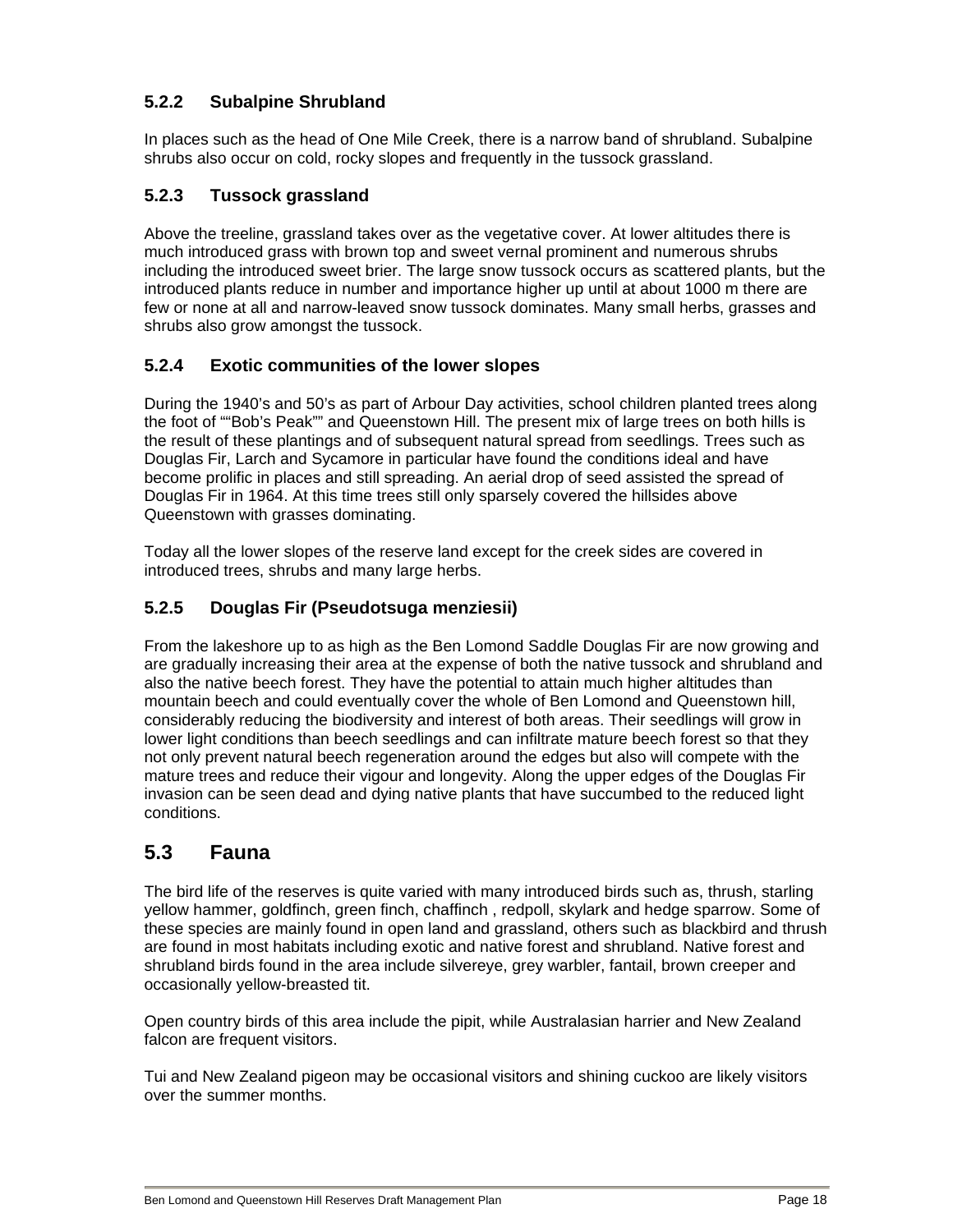A generally unseen but important part of the ecology of the area is the invertebrates. Invertebrates not only provide food for the birds but also break down plant material to create an organic layer and provide plant nutrients, aerate the soil and pollinate flowers.

Although no comprehensive study has been completed on Ben Lomond, numerous species of moths, butterflies, flies, spiders, beetles, land snails, grasshoppers, caddis and others groups of insects have been recorded from here and around the district.

The McCann's skink and common Otago gecko are probably present on rocky parts of the area, the former may be seen scuttling for cover on sunny days. The latter is nocturnal in habit. Animals present in the area but generally in low numbers include possum, stoat, hares and goats. Mice and ship rat will be present throughout but are nocturnal and seldom seen.

## **5.4 Ecological Significance**

The ecological significance of the reserves lies in the retention and preservation of the existing natural values. Visitors to Queenstown can see New Zealand beech forest and in particular, subalpine shrubland and montane tussock grassland all within easy walking distance from town or the gondola. The walk up One Mile Creek takes you up through diverse beech forest to the subalpine and alpine zones a walk emulated by few if any other town or city in New Zealand. This vegetation can be likened to a microcosm of the mountain vegetation of the South Island and is generally representative of our montane forests and tussocklands.

All natural values and the existing biodiversity in the reserves are threatened by the spread of wild conifers and will eventually be lost without intervention.

The Wakatipu Wilding Conifer Strategy (2004) addresses Council response to wilding conifer control and recommends the containment of Douglas Fir and Larch above a containment line established within the adjoining Department of Conservation scenic reserve.

## **5.5 Landscape significance**

## **5.5.1 Landscape Description**

Ben Lomond and Queenstown Hill are steep mountain blocks located on the north-eastern and north-western boundaries of the town centre of Queenstown. The slopes of both mountains have been scoured by past glacial activity leaving behind features of severe grinding and scouring on their rocky slopes.

Ben Lomond Reserve has a south-easterly aspect and is 1718m at its peak. It is a steep sided mountain landscape with steep gullies and a rocky peak. Queenstown Hill is south-westerly facing and is 907m at its peak, with a rounder, roche mountonee form (it is less dramatic than Ben Lomond). The peaks of both mountains are outside of the boundaries of the reserves. However the tussock covered peak of Ben Lomond can be seen from the town centre.

Both reserves are covered predominantly in Douglas Fir. The conifers on both reserves appear to be approximately the same age, forming a contiguous vegetative cover and texture. Queenstown Hill also has pockets of larch at the lower levels adjacent to existing urban development.

The upper slopes and north facing slopes of Ben Lomond, Queenstown Hill and the surrounding mountains are predominantly, tussock grassland covered. Some of the tussock grassland areas come within the reserve boundaries of Ben Lomond.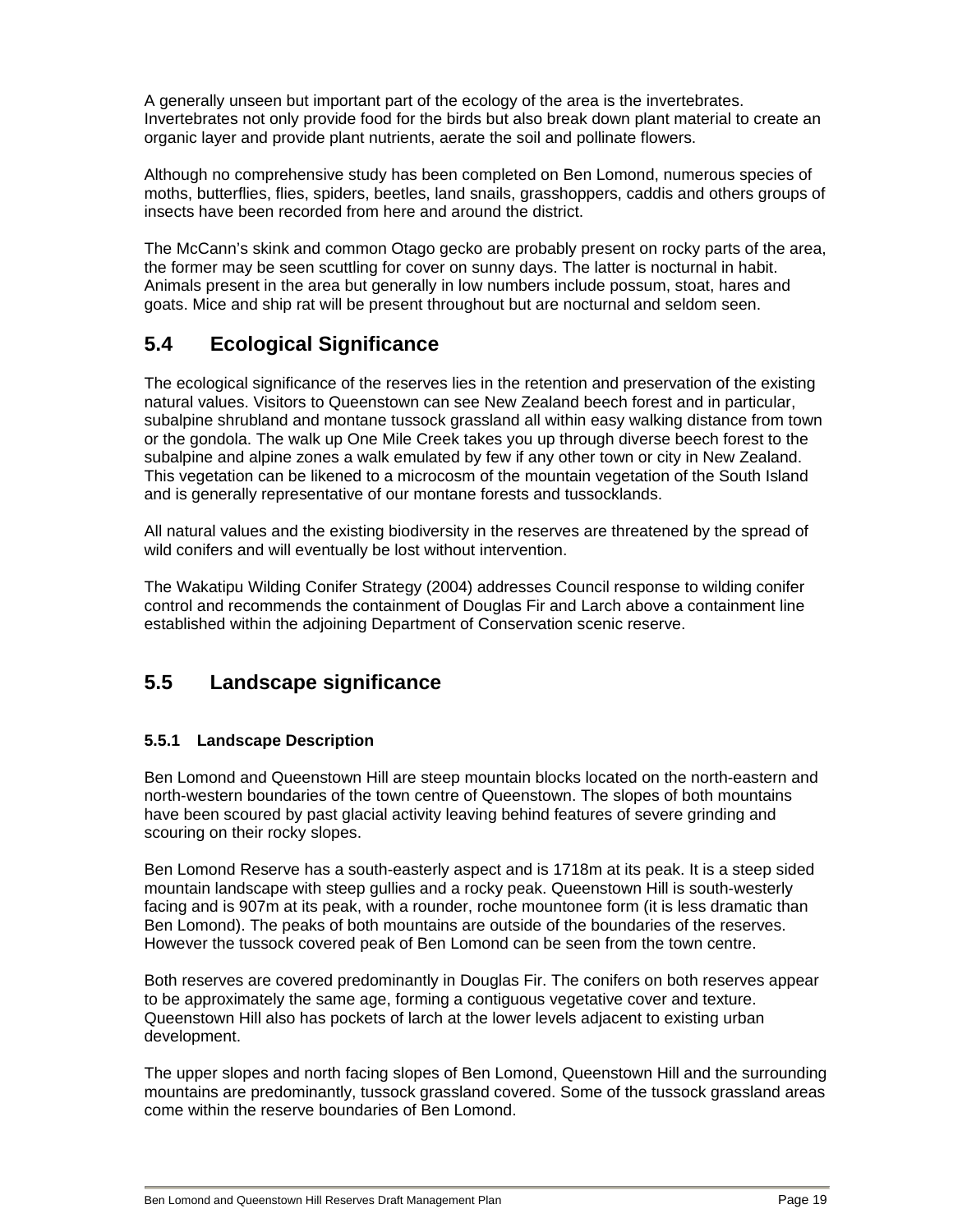There is no visual distinction between Ben Lomond and the surrounding mountains. The Douglas Fir and tussock vegetation is predominant from Gorge Road to the vicinity of Moke Lake, albeit not continuously.

Queenstown Hill Reserve is part of a separate landform that includes Sugar Loaf, Ferry Hill and Lake Johnson.

The reserves form part of the larger glacial landscape of the immediate Lake Wakatipu edge, and therefore have to be considered as part of that larger landscape.

Ben Lomond, Queenstown Hill, the small peninsula that contains the Queenstown Gardens and Lake Wakatipu enclose and define the town of Queenstown. The dramatic scale and texture of craggy mountains, and dynamics between high mountains, Lake Wakatipu and urban development in the narrow strip of land between lake and mountain gives Queenstown a distinctive alpine character. The town is subordinate to its mountain setting.

#### **5.5.2 Landscape Values**

The landscape values of the Ben Lomond and Queenstown Hill reserves include:

- They are geologically and topographically dynamic components of the landscape steep sided, high mountains enclosing a small town. The mountainous backdrop gives Queenstown its alpine character, which is distinct from the 'browns' that typify the Central Otago character, and other pastoral alpine areas in New Zealand.
- They form the highly visible and dramatic setting for Queenstown, which is memorable because of the dynamics between the mountains and lake, and the contrast between the tawny brown landscape of the upper altitudes and the deep green of the Douglas Fir.
- Ben Lomond and Queenstown Hill are tangible evidence of the glacial processes that formed the Wakatipu basin and their significance is enhanced by their proximity to an urban environment.
- They possess transient values that include changing light during the day and seasonal change during the year particularly when the peaks and lower levels are covered in snow in winter.
- Their values are shared and recognized, as they form an impression on visitors and locals alike of the 'alpine' landscape. They are the stereotypical alpine landscape of European culture.
- Historical associations have given rise to the vegetative cover that gives the cultural landscape its significance. Although a cultural, historic landscape, the conifer forests have become iconic – part of the local and visitor's identification/association of an alpine resort, as much as the schist stone and Lake Wakatipu.

#### **5.5.3 Conclusion**

From a landscape perspective the Douglas Fir vegetation of Ben Lomond and Queenstown Hill is important, providing a forested backdrop to Queenstown.

The Douglas Fir backdrop is also unique to Queenstown and this visual value forms part of the shared and recognised backdrop of the Queenstown town centre.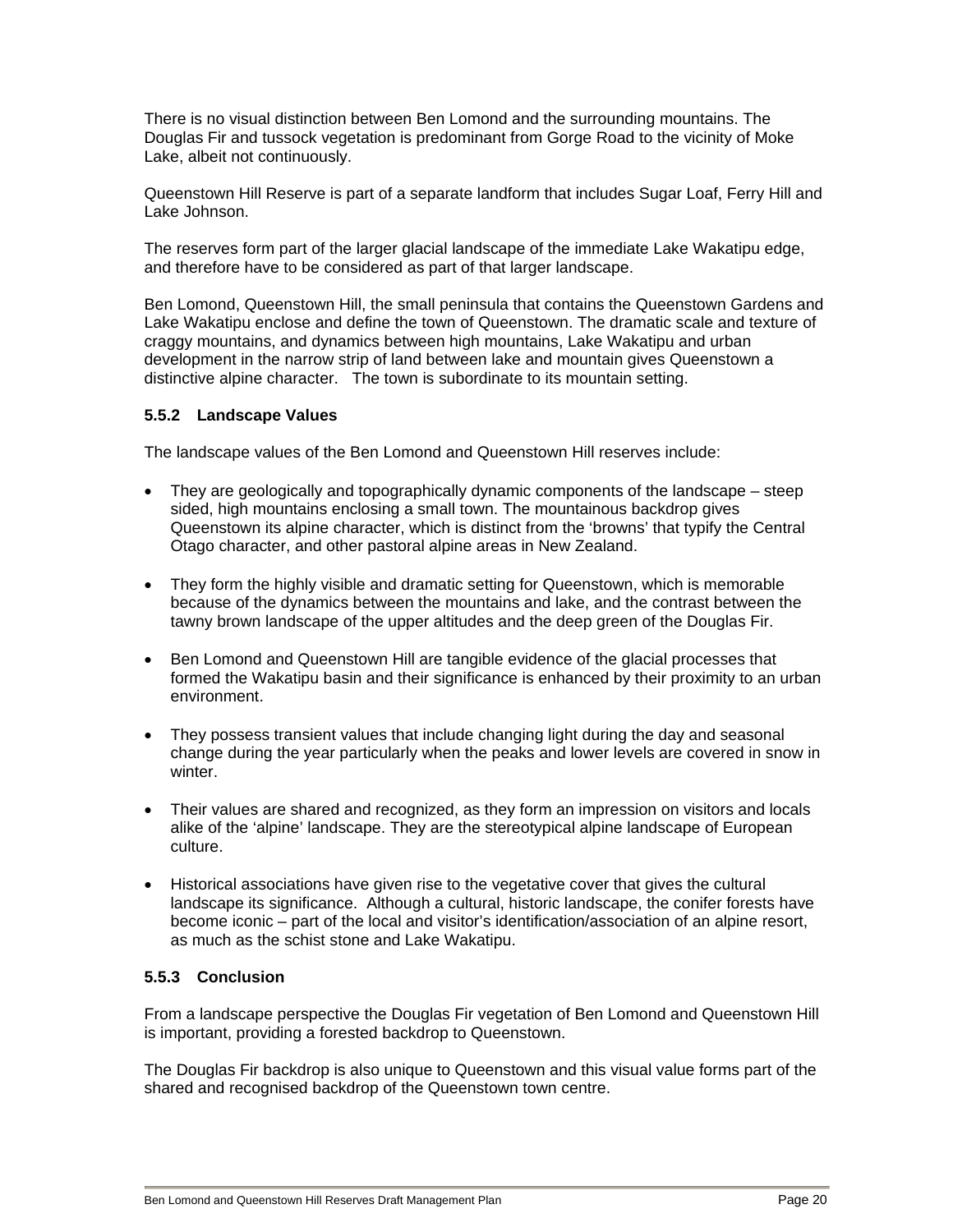In regards to the issue of the possible removal of the Douglas Fir, and revegetation with indigenous plant cover, although ecologically appropriate, this would cause a discontinuity of texture and colour, and therefore a change in the contiguous amenity of the mountain backdrop.

Any change to vegetation will need to carefully managed and staged to ensure amenity values are maintained.

## **6.0 ISSUES FOR USE AND DEVELOPMENT**

## **6.1 Present use**

## **6.1.1 Leases, Licenses and Concessions**

There are a number of leases and licenses issued to various parties on the Ben Lomond Reserves. The most significant of these are those related to the tourism related activities on Bobs Peak, namely the Gondola and associated Skyline operations. Other activities of lesser impact include parapenting, mountain biking and telecommunications.

There is one lease on the Queenstown Hill Reserve to enable access to a commercial recreation climbing activity "Via Ferrata" adjacent to the reserve on private land.

A full list of current leases, licenses and concessions that have been granted by Council with the approval of the Minister of Conservation where such approval is required is provided in Appendix Two.

## **6.1.2 Economic Values**

The economic values arising from the use of the reserves are extremely significant. These values arise from the operation of the tourism-focused facilities located on Bobs Peak. In particular the Gondola is a Queenstown Icon and a significant part of the overall tourism infrastructure in the area. This facility and a number of the spin-off activities are only possible due to the unique topography provided by the reserve, immediately adjacent to the town centre.

In addition the landscape backdrop that Ben Lomond in particular and also Queenstown Hill provide for the town forms part of the landscape scenery for which the town is renown.

Other public recreation opportunities on the hills such as walking, climbing and native bush areas, all within easy reach of the town centre, also add significantly to the tourism values of the town.

## **6.2 Physical constraints**

The primary physical constraint is created by the topography of the reserves. The steepness of many of the slopes limits their use and creates significant practical problems of access for managing the site, particularly in regard to managing the spread of wilding pines and the possibility of restoring native vegetation cover. However it is this topography that also creates the very high values associated with this reserve.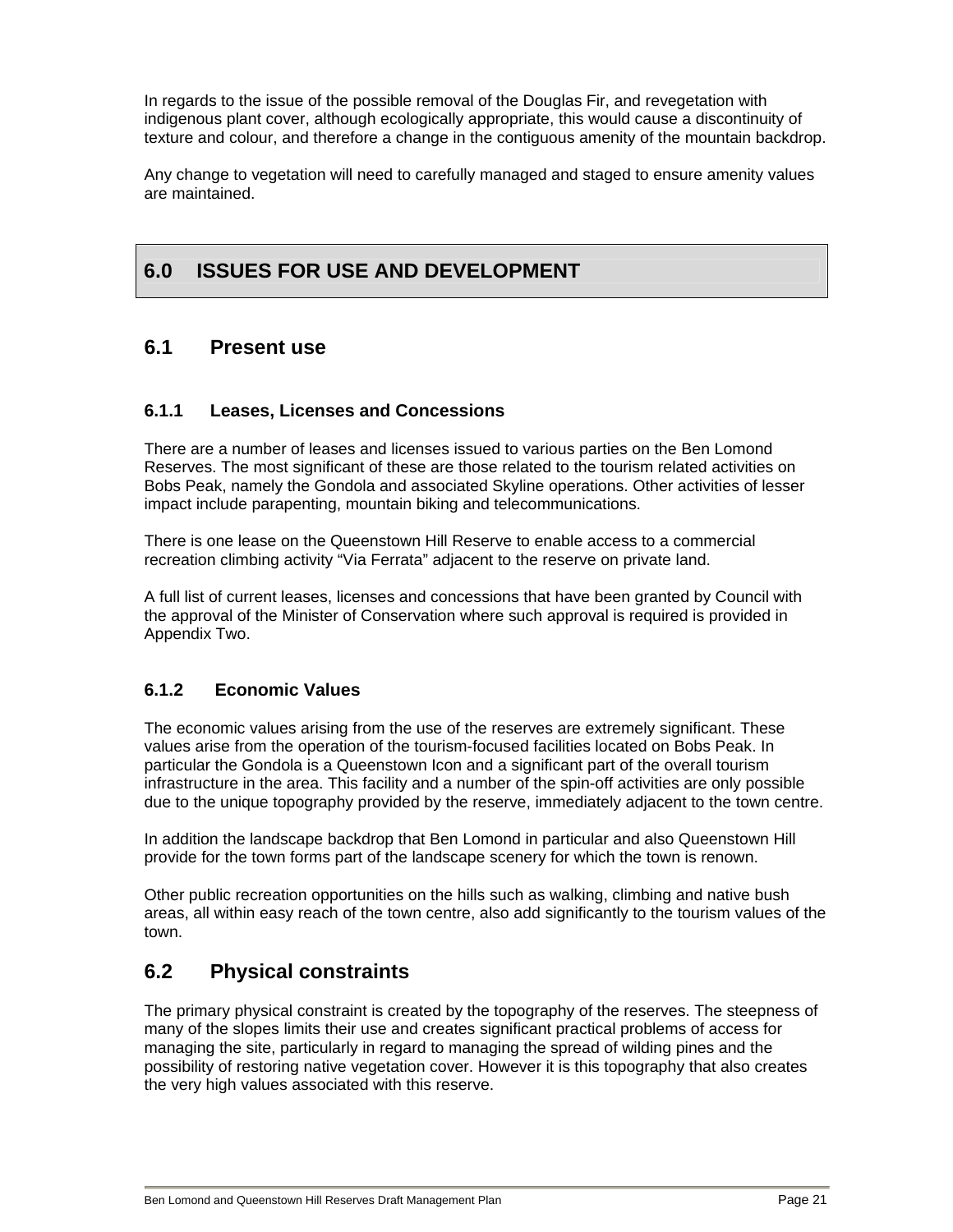## **6.3 Community constraints**

Due to very prominent nature of these reserves, significant change to their use and /or character is likely to be met with strong resistance from the community.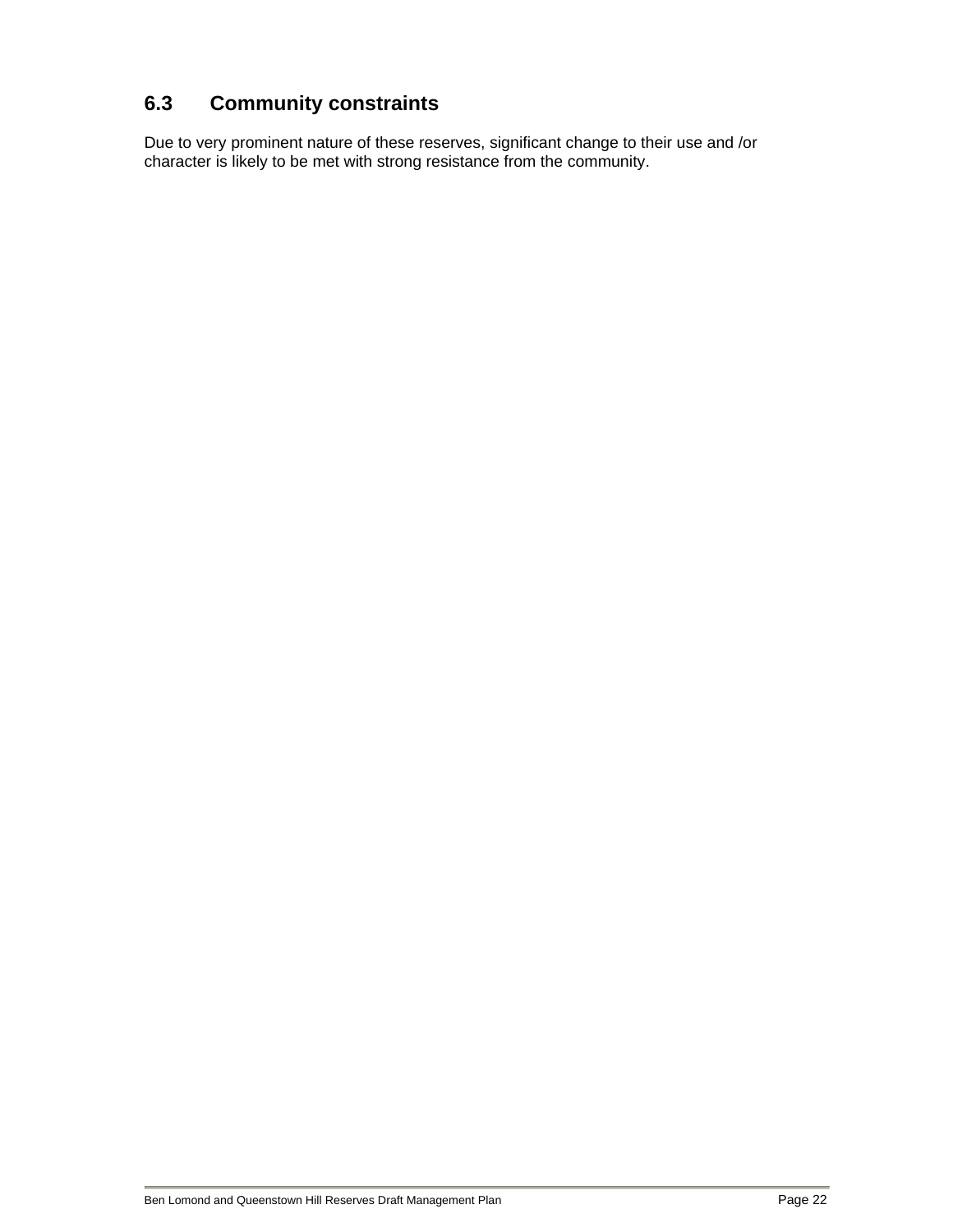## **Recreation facilities**

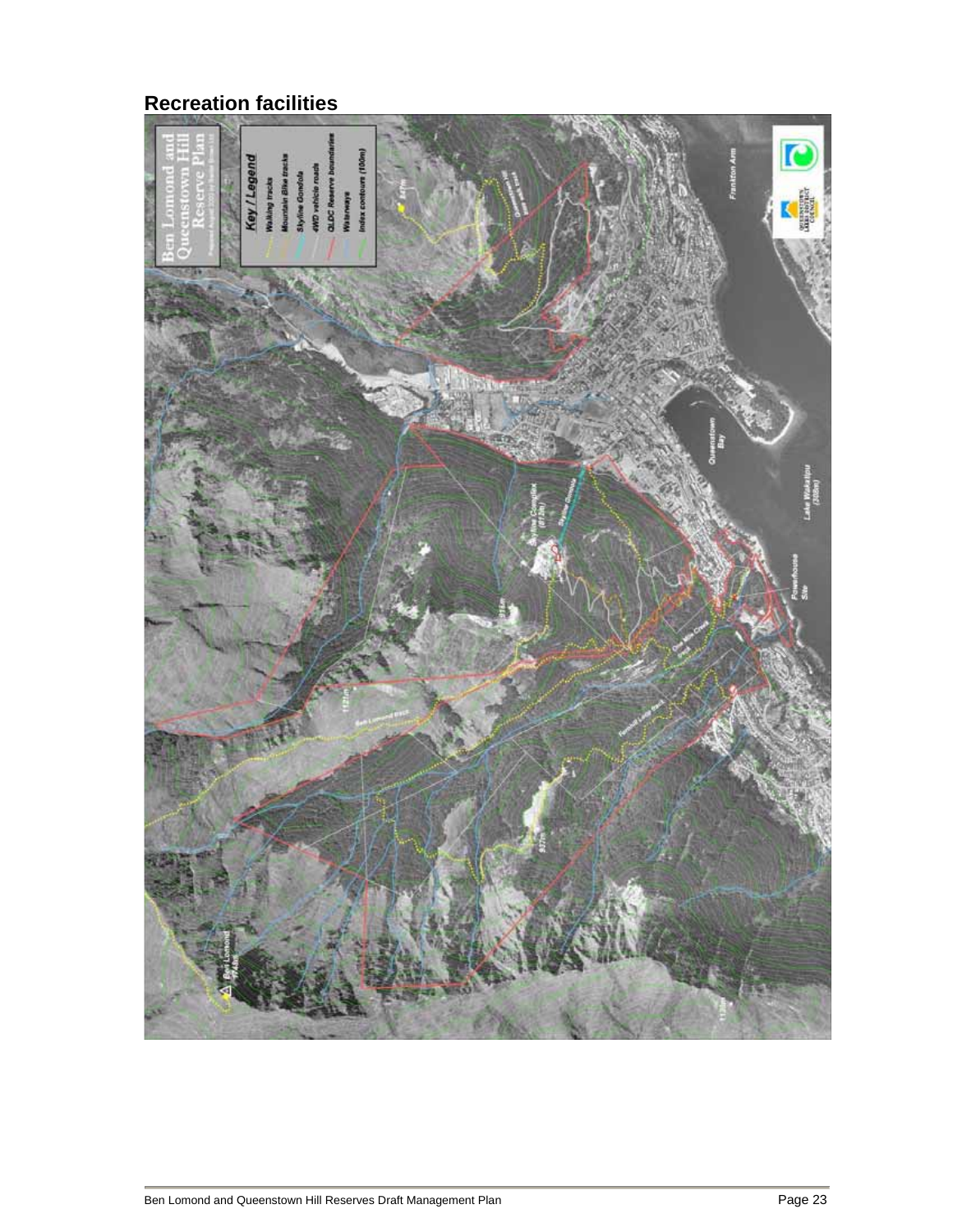## **PART B: MANAGEMENT OBJECTIVES, GOALS AND POLICIES**

## **7.0 OVERALL OBJECTIVES**

The Overall Objectives for the management of the Ben Lomond reserves are:

- **1. Protection of the high quality scenic landscape values.**
- **2. Protection of the reserves natural quiet values**
- **3. Provision for recreation and tourism activities, including commercial activities that do not adversely impact on the landscape, recreation and natural values.**
- **4. Enhancement of the reserves biodiversity, through control of wilding pine spread and targeted native bush revegetation.**
- **5. Enhanced opportunities for low impact recreation activities, such as walking and mountain biking, through the co-ordinated maintenance, enhancement and development of walking and mountain biking trails information and facilities.**
- **6. Harvesting of exotic timber species to the extent that amenity, landscape and recreational opportunities (including safety of existing facilities) are not unduly compromised.**

The Overall Objectives for the management of the Queenstown Hill reserves are:

- **1. Protection of the high quality scenic landscape values.**
- **2. Protection of the reserves natural quiet values**
- **3. (a) Provision of non-commercial recreation and tourism activities that do not adversely impact on the landscape, recreation and natural values, and (b) Provision of small scale commercial rock climbing and abseiling activities in association with existing activity on adjoining private land**
- **4. Enhancement of the reserves biodiversity, through control of wilding pine spread and targeted native revegetation.**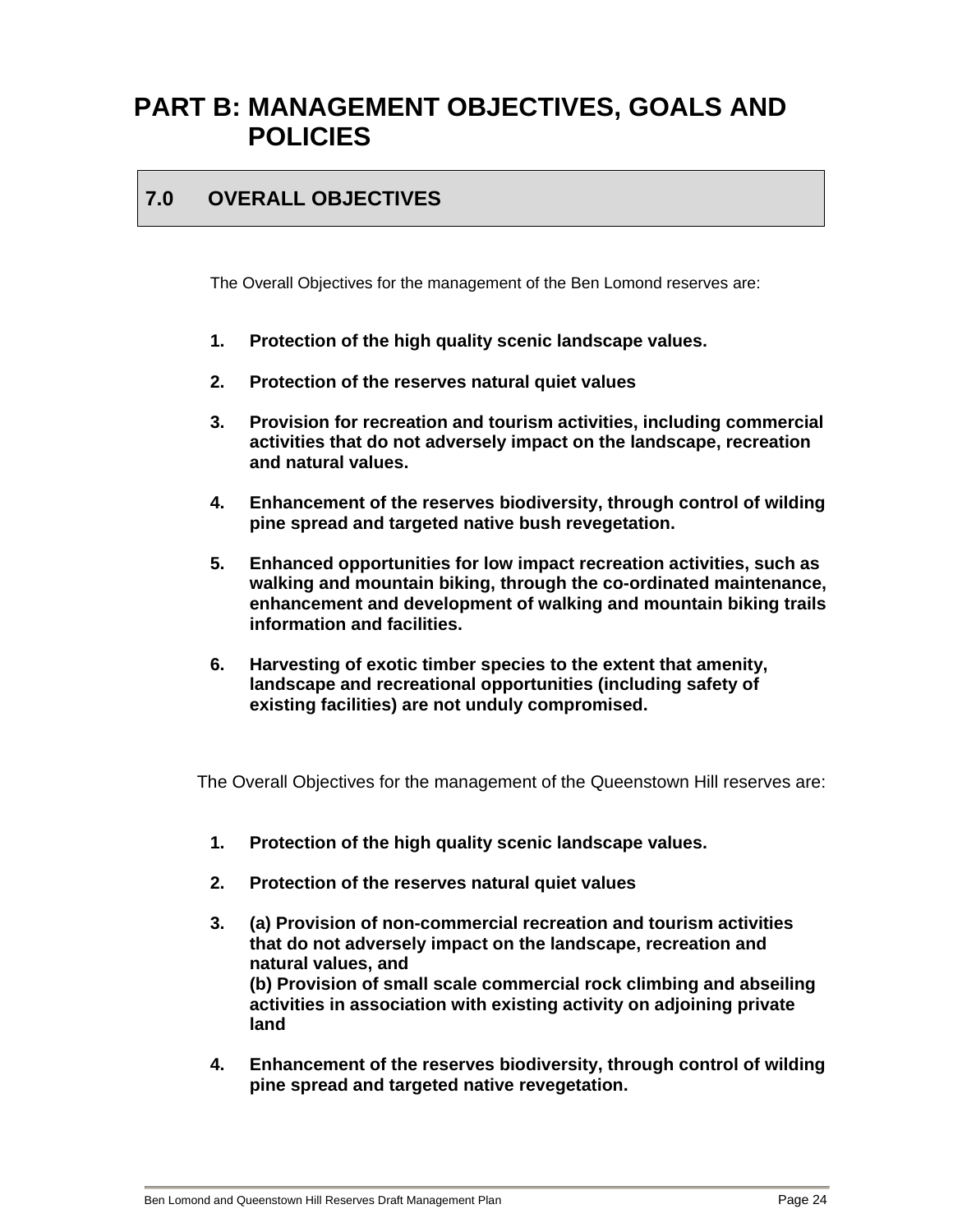- **5. Enhanced opportunities for low impact recreation activities, through improvement of tracks and promotion.**
- **6. Harvesting of exotic timber species to the extent that amenity, landscape and recreational opportunities are not unduly compromised.**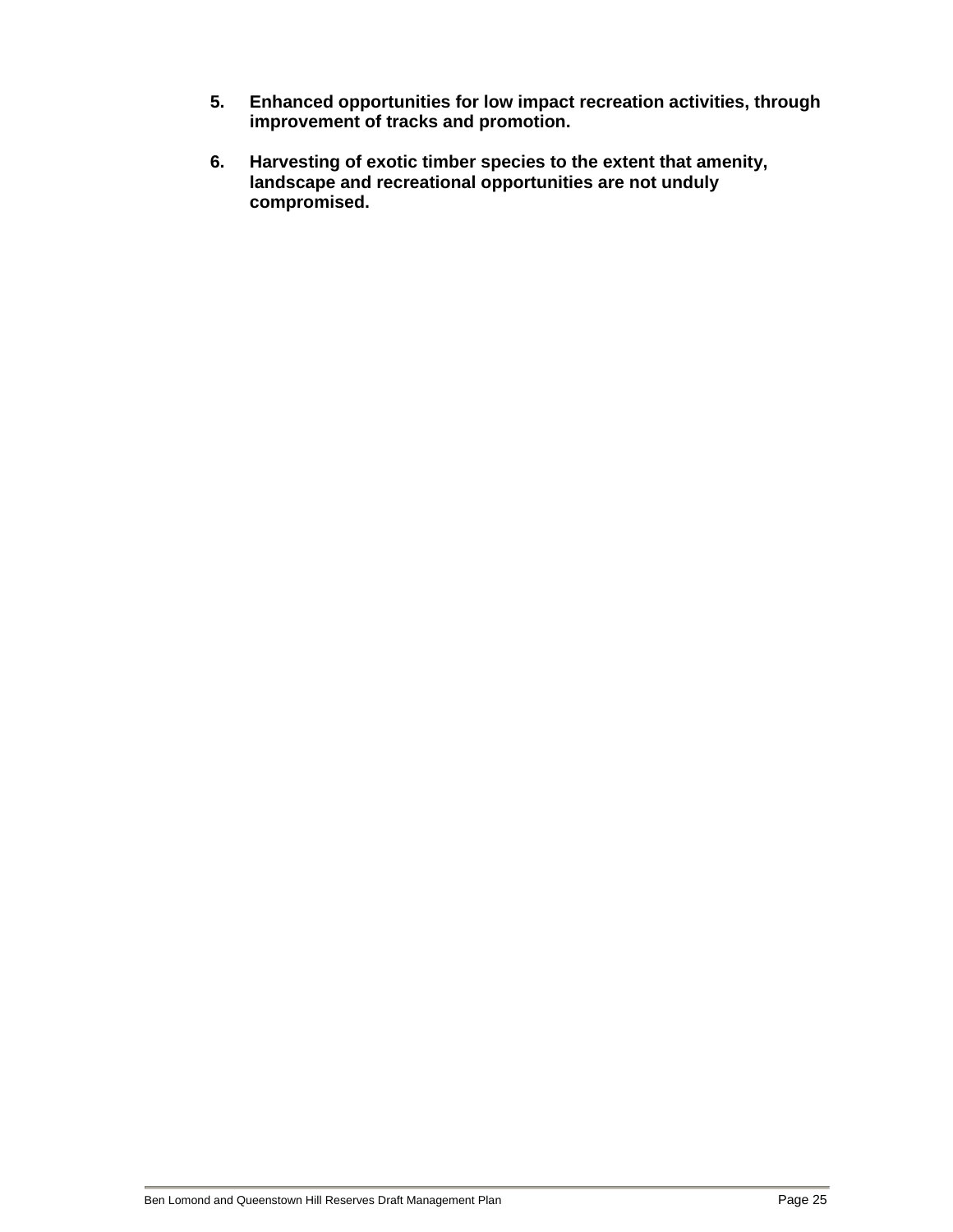#### **Vision Statements**

*BEN LOMOND*

**To protect and enhance the natural values of Ben Lomond Reserve and provide opportunity for compatible recreation activities**.

*QUEENSTOWN HILL*

**To protect and enhance the natural values of Queenstown Hill Reserve and provide opportunity for generally casual low impact recreation activities.** 

## **8.1 Statement of values**

#### **8.1.1 Effective Management**

The Management of the reserves contained within this plan are under the control of the Queenstown Lakes District Council, with several adjoining areas of scenic reserve managed directly by the Department of Conservation.

Given the contiguous nature of the reserves compounded by the cross boundary issues that effect management, close coordination is required between the QLDC, DOC, Wakatipu Trails Trust and adjoining landowners.

Consideration should be given to a review of reserve boundaries, classifications and management to ensure effective management.

The Ben Lomond reserve contains several tourism related commercial leases, which in addition to providing significant income also provide benefits of recreation opportunities and economic benefits to the District. Any changes to management should include consultation with lessees and the wider public.

The reserves also include significant exotic forest areas, which properly managed, may yield returns which assist in the management of reserves by providing funding to offset the cost of wilding control, revegetation and providing recreational opportunities and facilities.

The Queenstown Lakes District Council must decide how best to manage these resources over time to provide a source of income to assist the development and maintenance of this and other reserves in the District.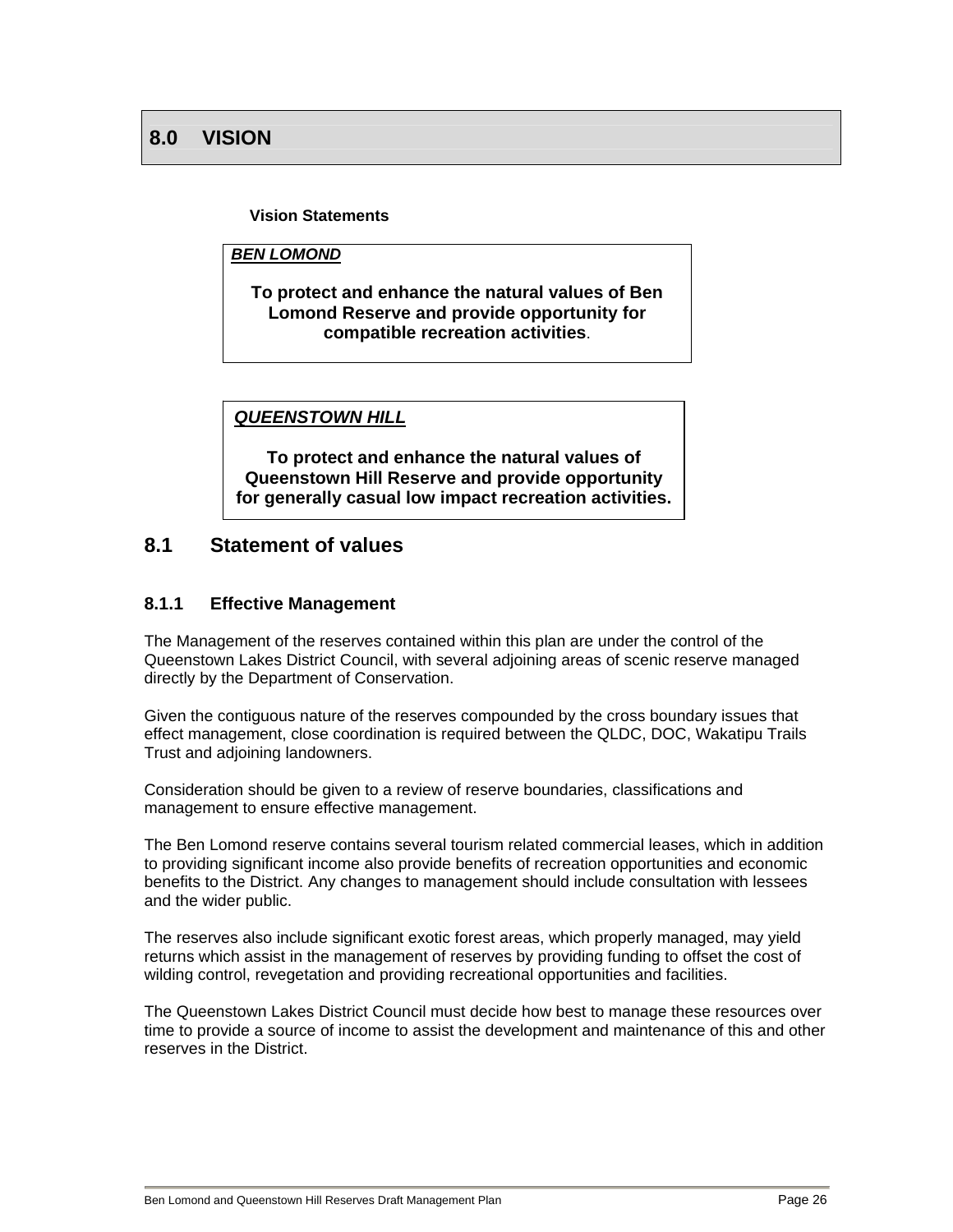## **8.1.2 Biodiversity**

Biodiversity is an important value in terms of ecological benefits and integrity. The management options for biodiversity also have an impact on the reserves landscape values.

The dominant vegetation cover on both reserves is Douglas Fir, which due to its prolific seeding and rapid establishment limits the indigenous forest and its spread into the tussock grasslands on the upper slopes is an ongoing threat. However, it provides values in terms of land stability, potential economic return, limits (other) weed problems, and its strong landscape value as part of Queenstown's alpine scenery.

There are also pockets of larch and other deciduous exotic trees at the lower levels adjacent to existing urban development.

Ben Lomond also has small remnant areas of indigenous forest, mainly beech, in the gully areas.

The upper slopes and north facing slopes of Ben Lomond and Queenstown Hill are predominantly tussock grassland covered, with some mixed sub alpine vegetation.

## **8.1.3 Recreation**

The Reserves are a significant recreation resource in terms of land area, proximity to Queenstown and topography.

The Ben Lomond reserve already has a number of established commercial recreation activities, which rely on the reserves steep topography and height together with the views it provides over the Wakatipu Basin. These activities are primarily aimed at the tourism sector.

Less formal recreation opportunities are also provided through the reserves walking and mountain biking tracks, which while having a high tourist use, are also an important resource for the local community.

Queenstown Hill has an established popular walkway known as the Queenstown Hill Time Walk.

Rock climbing on the steep exposed rock faces on the western side of the hill is also becoming popular, with the recent development of a 'Via Ferrata' rock climbing operation on land adjoining the reserve with access provided through the reserve. It is likely that this activity could be expanded into the Council reserve in time. While the activity is commercial in nature, it is otherwise consistent with the quiet values of the reserve and has little impact on other reserve users.

Given the close proximity of the Ben Lomond and Queenstown Hill reserves to Queenstown and the high tourism activity associated with the area, it is likely that these reserves will come under future pressure for use by commercial tourism operators for the establishment of recreation developments and activities. The management plan provides a policy and management structure for addressing such pressures.

## **8.1.4 Landscape**

The reserves provide very high landscape values as they are geologically and topographically dynamic components of the landscape – steep sided, high mountains enclosing a small town. The mountainous backdrop gives Queenstown its alpine character.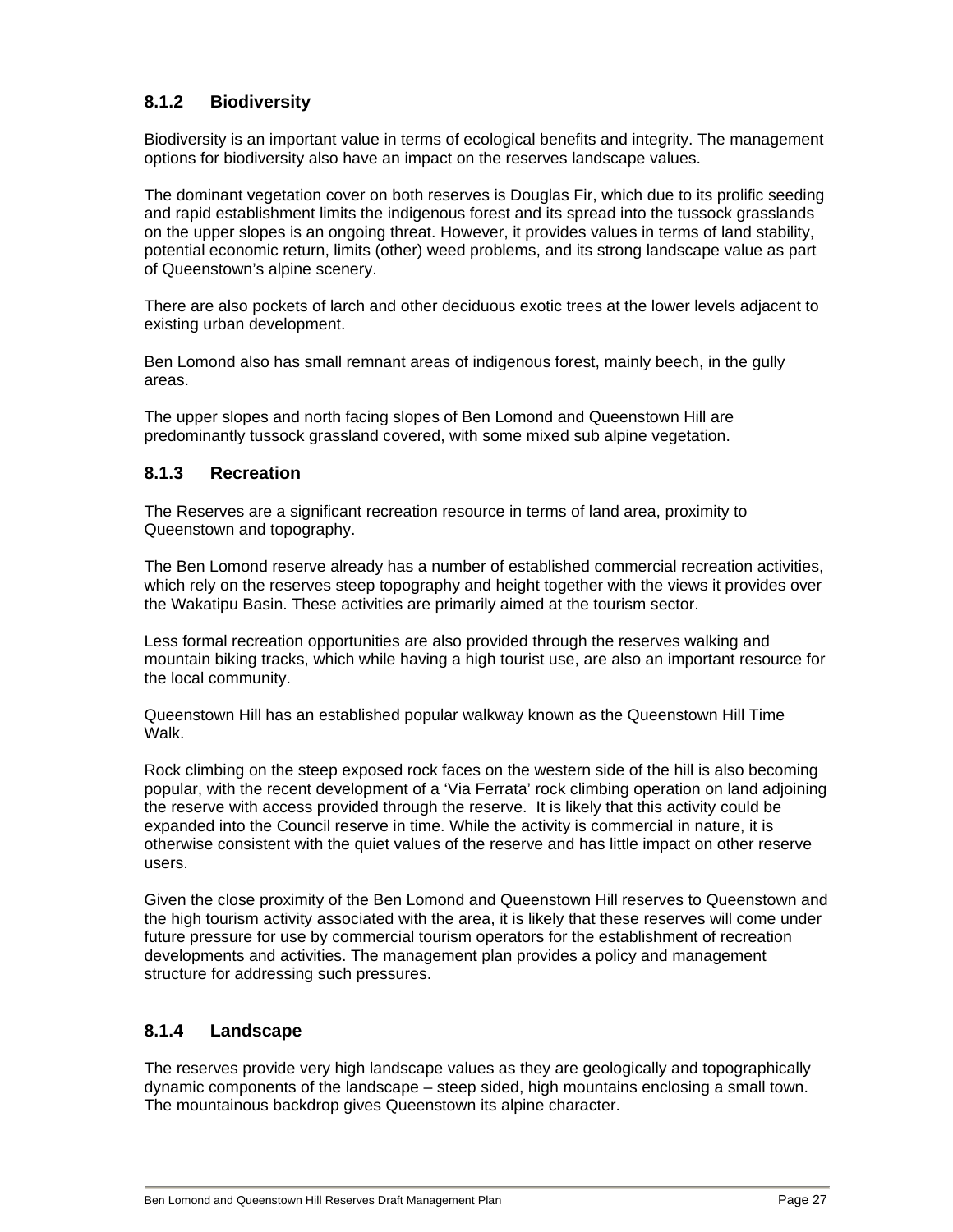They form the highly visible and dramatic setting for Queenstown, which is memorable because of the dynamics between the mountains and lake, and the contrast between the tawny brown landscape of the upper altitudes and the deep green of the Douglas Fir.

Ben Lomond and Queenstown Hill are tangible evidence of the glacial processes that formed the Wakatipu basin and their significance is enhanced by their proximity to an urban environment.

They possess transient values that include changing light during the day and seasonal change during the year particularly when the peaks and lower levels are covered in snow in winter.

Historical associations have given rise to the vegetative cover that gives the cultural landscape its significance. Although a cultural, historic landscape, the conifer forests have become recognised as part of the local and visitor's identification/association of this alpine resort.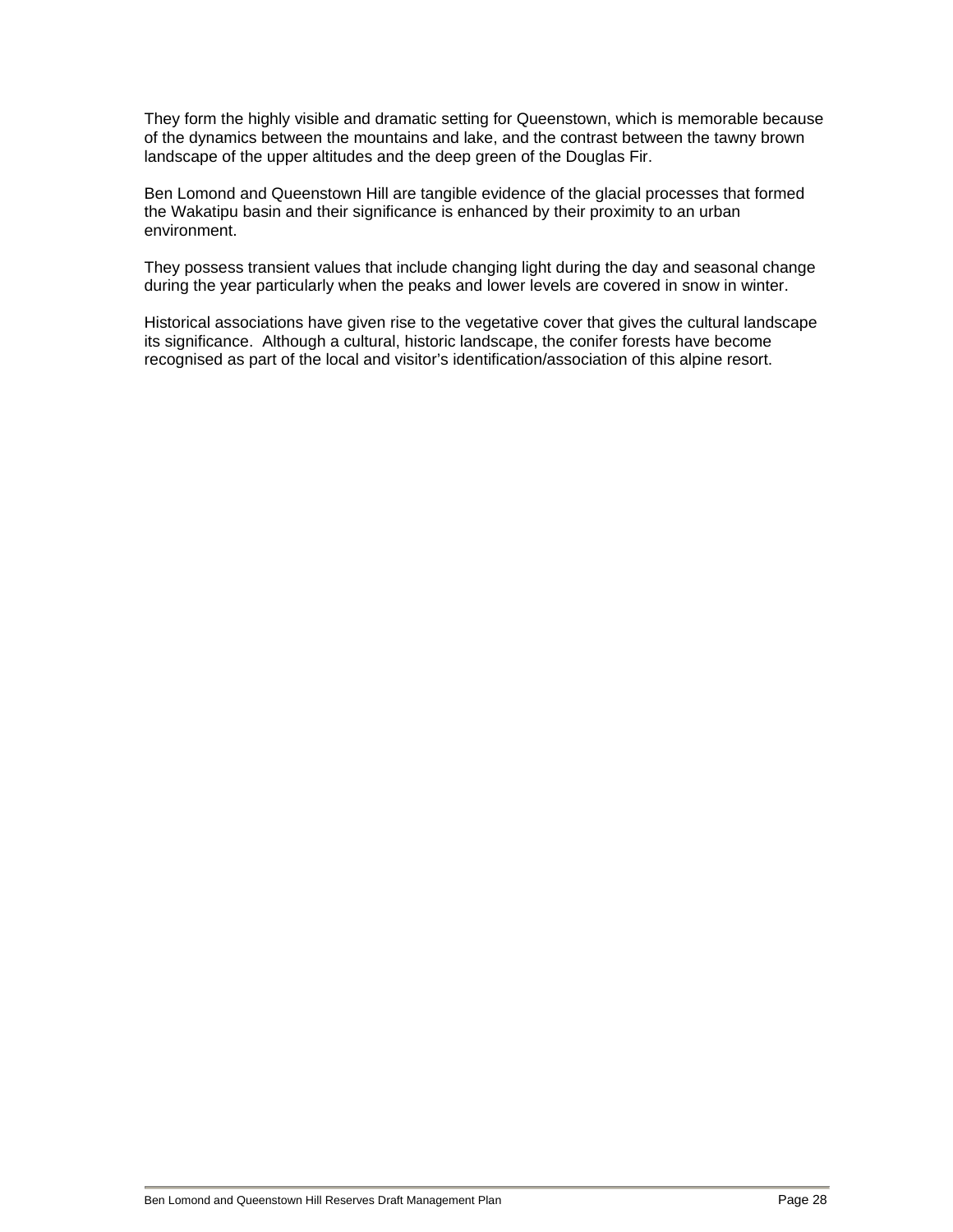## **9.0 GOAL 1: EFFECTIVE MANAGEMENT**

The Ben Lomond and Queenstown Hill reserves are a collection of many adjoining reserves which have been grouped together for the purpose of producing this plan, to provide a comprehensive approach to managing the area.

The reserves have a number of different classifications under the Reserves Act. It is important that these classifications are taken into account when managing and making decisions on the use of the reserve, as each classification has a different purpose and restrictions on what can and can't be done on that particular reserve.

The reserve classifications are Scenic, Recreation, Local purpose or Commonage reserve set aside under the Commonage Act 1876.

| <b>Recreation Reserve</b> | Purpose is to provide areas for recreation and<br>sporting activities, and for the protection of the<br>natural environment and beauty of the<br>countryside, with emphasis on the retention of<br>open spaces and on outdoor recreational<br>activities.                                                                                                                                             |
|---------------------------|-------------------------------------------------------------------------------------------------------------------------------------------------------------------------------------------------------------------------------------------------------------------------------------------------------------------------------------------------------------------------------------------------------|
| Local Purpose Reserve     | Purpose of providing and retaining areas for<br>educational, community, social, or other local<br>purposes as may be specified in the Gazette<br>notice. Where scenic, historic, archaeological,<br>biological, or natural features are present on<br>the reserve, those features shall be managed<br>and protected to the extent compatible with the<br>principal or primary purpose of the reserve: |
| Commonage Reserve         | Authority can manage the land in such a<br>manner as it thinks the purposes for which the<br>land was granted could best be carried out.                                                                                                                                                                                                                                                              |

A brief description of the purposes, uses and restrictions are as follows:

Section 41 of the Reserves Act requires considerable public input into the content and intent of the management plan. It also requires the management plan to be under 'continuous review' so that it is 'adapted to changing circumstances or in accordance with increased knowledge'.

This means that while the management plan is the key management document, the Queenstown Lakes District Council must remain aware of changing circumstances of the reserve and be prepared to apply flexibility to ensure the goals and policies remain effective and relevant.

The Queenstown Lakes District Council has the authority to lease areas of the reserve under certain circumstances to various organisations.

Before any lease of a recreation reserve is granted, it must be subject to public consultation either by public notification of each proposed lease, or preferably, by the consultation process involved in the preparation of a management plan unless the lease is already contemplated by this plan.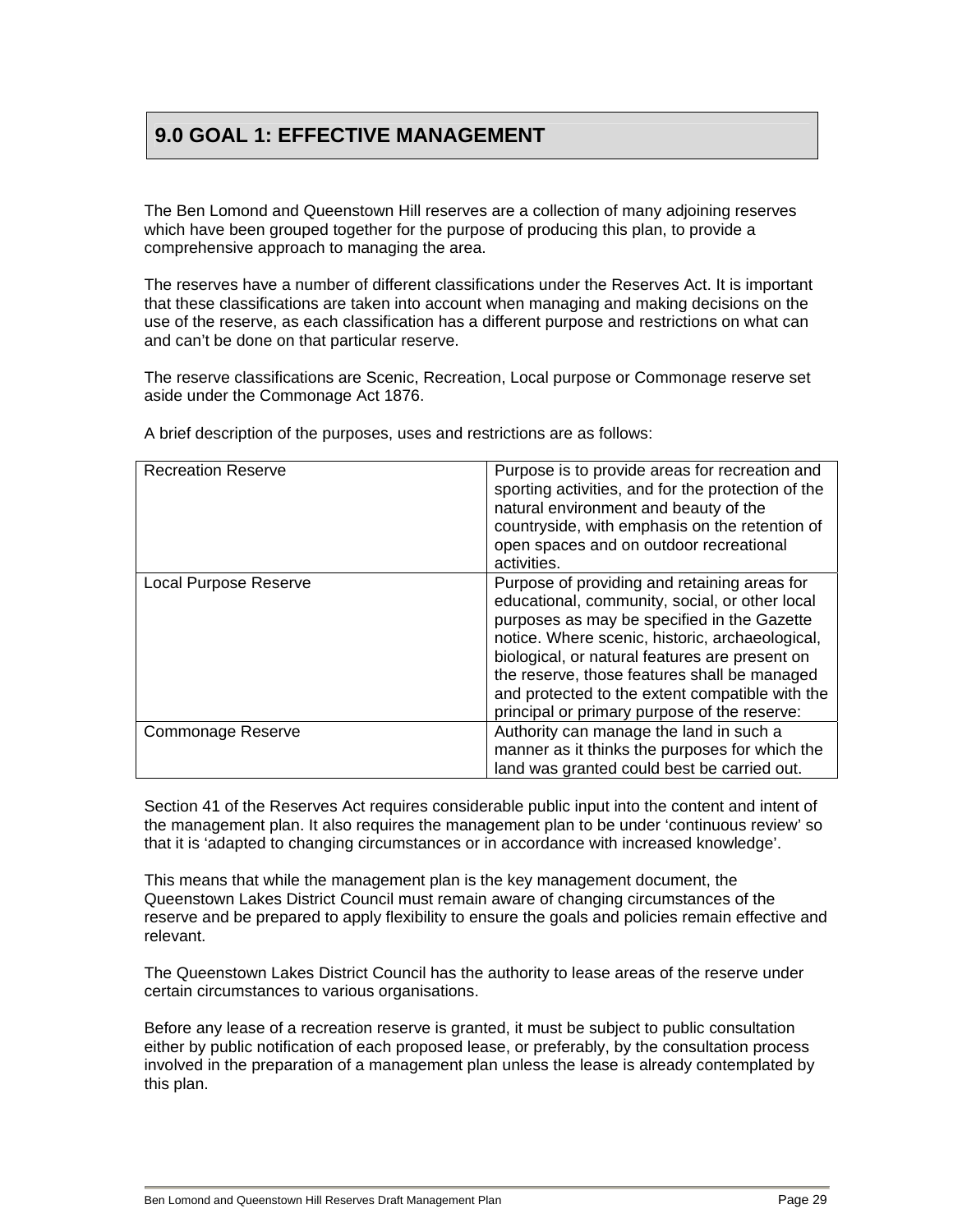Large areas of the reserves are covered in exotic pine forest (predominantly Douglas Fir). The plantation forest provides income to Queenstown Lakes District Council, which is used to offset some of the cost of reserve maintenance in the wider district.

The Pine forest also provides other benefits including land stabilisation, weed control and landscape values. It does however provide a significant seed source for further wilding pine in the Wakatipu Basin. Careful management of forest logging activities is required to minimise adverse landscape impacts, and disruption to other activities on the reserve.

The Council notified the proposed exchange of reserve land on Queenstown Hill with the Department of Conservation in September 2004. The proposal is for Council to transfer 7.1 hectares of fee simple and local purpose reserve to the Crown being Lot 802 DP 306902, Lot 602 DP306902 and Part Section 142, SO22124 in exchange for 7.1 hectares of recreation reserve being a portion of Part Section 104 Block XX Shotover Survey District. The land transferred to the Crown is proposed to be managed as recreation reserve whereas the land transferred to the Council is proposed to be developed for residential purposes.

## **9.1 Objective: Effective Management and Administration**

- 1 Effective management of the Ben Lomond reserve and adjoining reserves between the Queenstown Lakes District Council and Department of Conservation to maintain, protect and enhance its core values in accordance with the objectives and policies of this management plan and the Conservation Management Strategy
- 2 To manage the Queenstown Hill Reserve to maintain, protect and enhance its core values in accordance with the objectives and policies of this management plan. In particular, to manage the reserve for generally non-commercial recreational activity and as a place to escape the busy town for quiet reflection and enjoyment.

## *9.1.1 Policies*

- 1 The Queenstown Lakes District Council will be primarily responsible for the maintenance and management of the Queenstown Hill and Ben Lomond reserve areas they have responsibility for, as defined in section 2.1.3.
- 2 To initiate a review of reserve classifications, administration and boundaries with the Department of Conservation to ensure the effective management of all reserves in the Ben Lomond ad Queenstown Hill area.
- 3 That subject to any changes in administration, the policies contained within this management plan should generally be applied to the Ben Lomond and Queenstown Hill reserve land administered by the Queenstown Lakes District Council until such time that this management plan is reviewed.
- 4 The Queenstown Lakes District Council will implement a capital works programme, based on the action plan in this management plan and as funds permit, as determined by the Council's Annual Plan.
- 5 To revise the management plan subject to the outcome of the proposed land exchange between the Council and the Crown.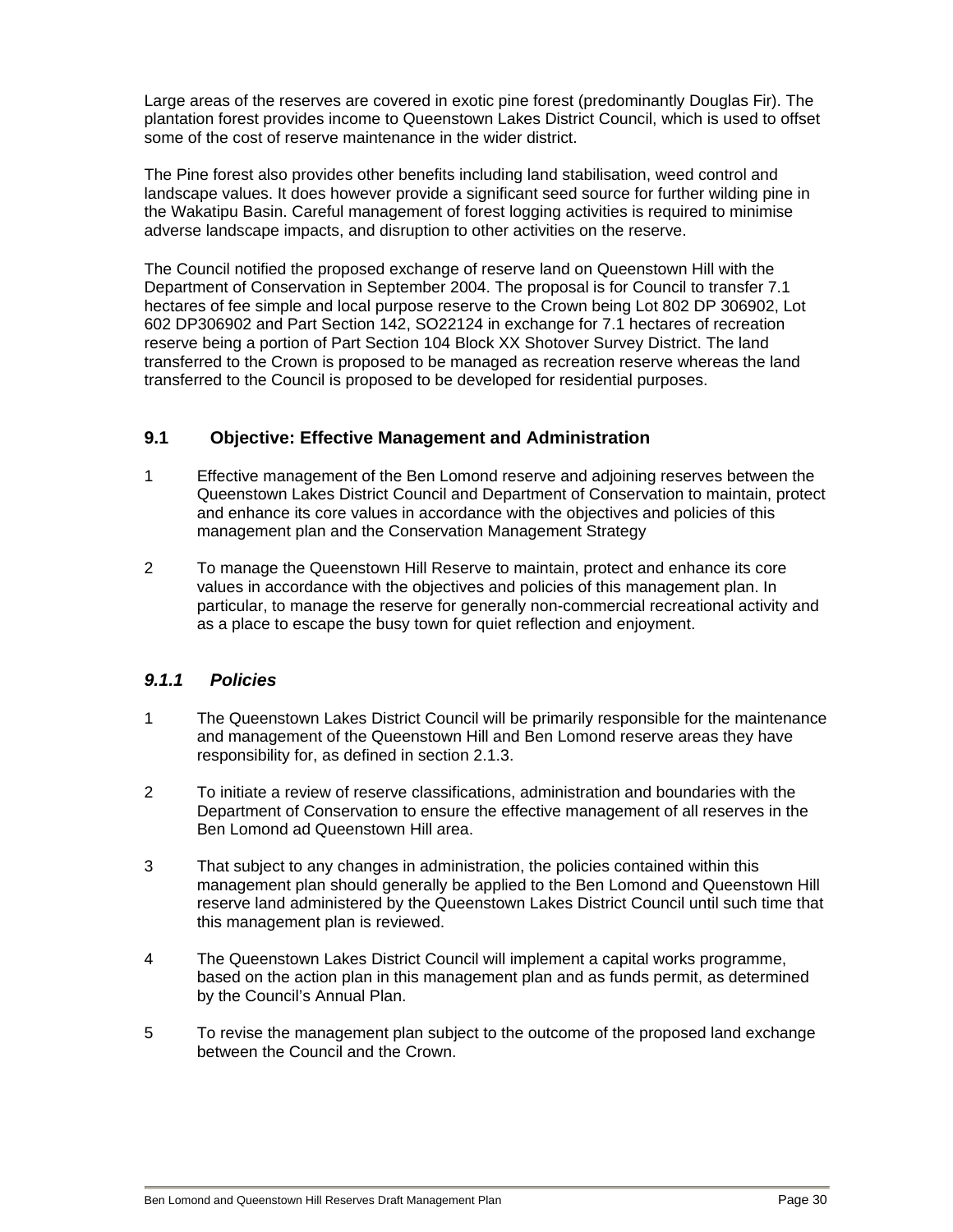## **9.2 Objective: Plan Review**

1. To review the plan on a regular basis to ensure it remains current and relevant.

## *9.2.1 Policies*

1 To keep this management plan under 'continuous review' and to formally review it at least every 10 years.

## **9.3 Objective: Occupation Agreements**

- 1 To issue occupation agreements to commercial operators and other users of Ben Lomond reserve land which are compatible with the values of the reserve and support the long-term objectives for reserve development and use.
- 2 No commercial occupation agreements for Queenstown Hill except for:
	- essential services
	- existing leases or licences as detailed in this plan
	- rock climbing and abseiling on the Gorge Road faces

## *9.3.1 Policies*

- 1 Commercial users and public utility activities will be permitted within the reserve where they are compatible with or do not unduly affect its primary purpose, and recreation, landscape, and biodiversity values.
- 2 Commercial users of the reserve, and public utility activities, will require a concession (lease, licence, permit or easement under Section 54 of the Reserves Act 1977), or a formal agreement under Section 53(f) of the Reserves Act 1977, where a significant commercial activity is involved and/or it is considered to impact upon the reserve's primary purpose or its recreation, landscape, or biodiversity values.
- 3 Applications for use of the reserve for commercial purposes or for public utilities will be considered by the Queenstown Lakes District Council, who will consider the appropriate form of concession (a lease, licence, easement or permit)and appropriate level of consultation..
- 4 The costs associated with processing and advertising an application for an occupation agreement will be determined by current Council policy.
- 5 The Queenstown Lakes District Council will review all leases (existing and future) as they expire or renewed to ensure their continued compatibility with this reserve management plan.
- 6 New commercial motorised recreational use of the reserves will not be permitted i.e. motorbikes, farm trikes, four wheel drive vehicles or micro-light launching or similar powered flight activities.
- 7 To permit the development of a commercial thermal pool complex on the reserve below the Heritage Villas in the area below the tennis courts. Any lease will be subject to the lessee obtaining all necessary resource consents and satisfying the Council that the building design, landscaping and site requirements (facilities, roads and walkways, parking, servicing etc) can be accommodated on the site whilst providing protection and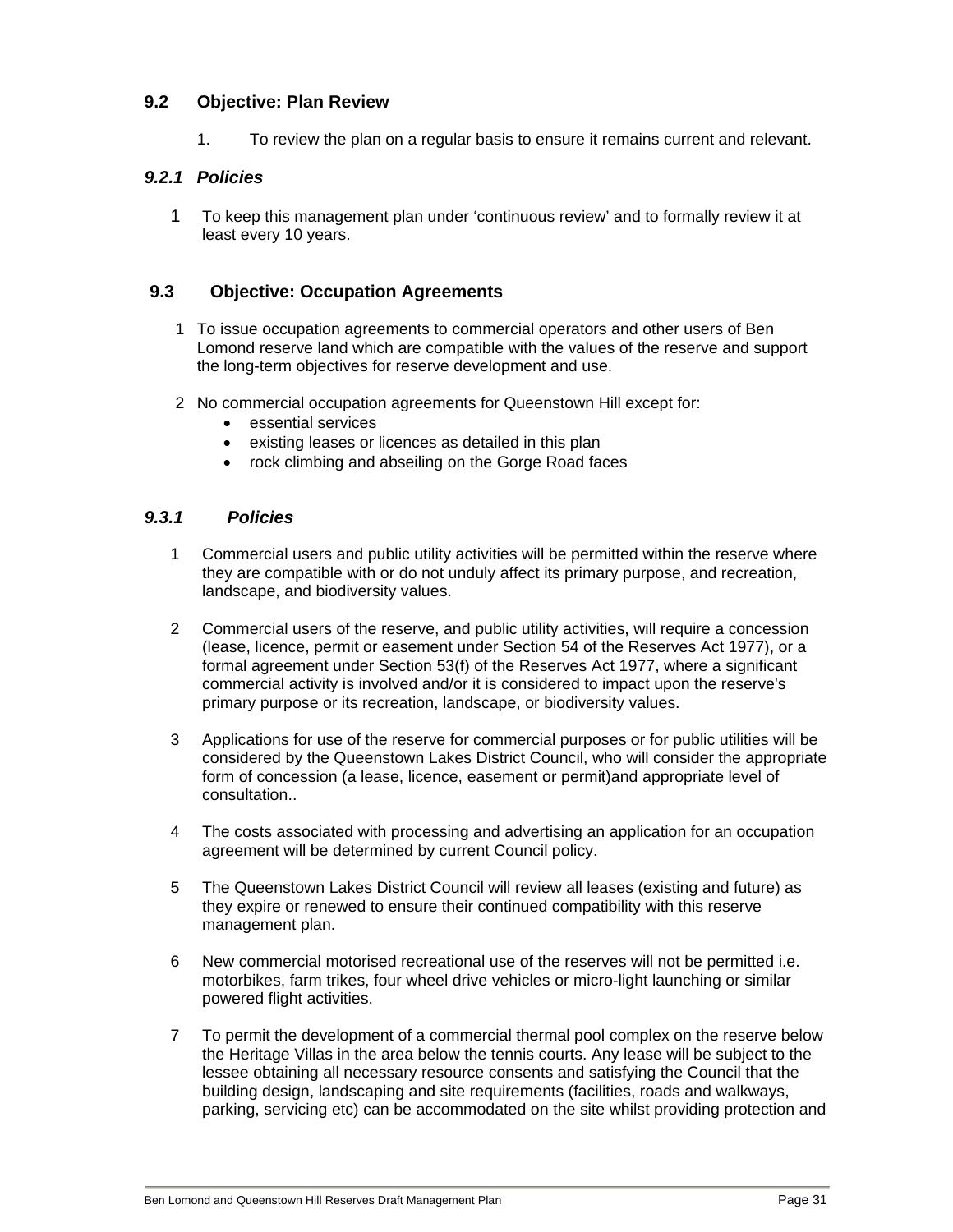maintenance of mountain and lake views from adjoining property owners and with minimal impact on existing recreational users.

- 8 To provide a lease to a suitable club for the operation, care and maintenance of the Petanque Terrain
- 9 To permit concessions for limited commercial rock climbing and abseiling operations on the faces above Gorge Road within the Queenstown Hill reserve subject to the proposed lease/licence being notified in accordance with the Reserves Act 1977.
- 10 Helicopter landings will be restricted to those required for reserve management requirements (such as wilding pine control, forestry operations, search and rescue and fire control) and landings at the helicopter landing pad adjacent to the Skyline Gondola Terminal for tourism purposes. These landings will be subject to helicopter operators having obtained a licence to land from the QLDC and complying with the following conditions:
	- only one helicopter to be on the helipad at any one time
	- no helicopter is to make an approach to the helipad or operate over the reserve while the pad is occupied by another helicopter
	- That the use of the helipad be limited from 10 a.m. to 7:00 p.m. daily
	- that the flight path to the helipad be such that flying over the urban areas of the District be prohibited
	- That scenic flights originating from and returning to the helipad be prohibited
	- That operators pay a licence fee as set from time to time by the QLDC.

The Council will continue to monitor the effects of helicopter landings at the Skyline Terminal and may impose limits on the number and frequency of flights via the licences issued.

#### **9.4 Objective: Partnerships**

Effective partnerships with private or public organisations that assist in achieving the objectives of this management plan.

#### *9.4.1 Policies*

- 1 The Queenstown Lakes District Council will seek to identify and work co-operatively with any organisation where such partnership results in an effective method to assist in achieving the goals and objectives of this management plan.
- 2 To work in partnership with the Wakatipu Trails Trust regarding the development and implementation of the trail network for Ben Lomond and Queenstown Hill as identified in the Wakatipu Trails Strategy.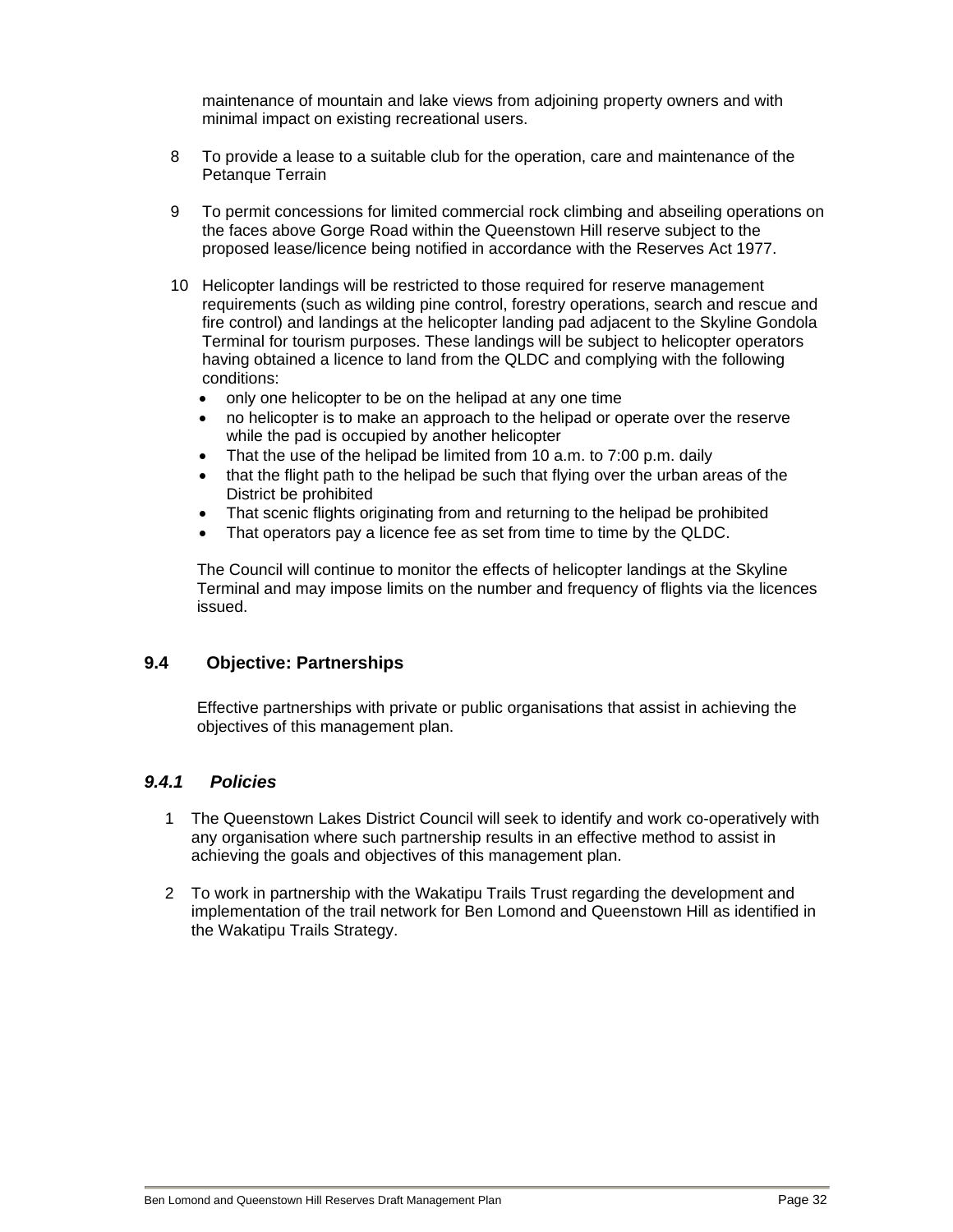## **10 GOAL 2: ENHANCED BIODIVERSITY**

Both reserves are covered predominantly in Douglas Fir. The conifers on both reserves are of a similar age, forming a contiguous vegetative cover. There are also pockets of larch and other deciduous exotic trees at the lower levels adjacent to existing urban development. Ben Lomond also has small areas of indigenous forest, mainly beech, in the gully areas, which are infested to varying degrees by Douglas Fir.

The upper slopes and north facing slopes of Ben Lomond and Queenstown Hill are predominantly tussock grassland covered, with some mixed sub alpine vegetation.

Due to the significant landscape values that the current vegetation cover provides, this management plan does not propose a significant change to the biodiversity balance of the reserves. Rather the emphasis is an on enhancing the current values through:

- sustainable production forestry management which minimises adverse amenity effects;
- protection, enhancement and to a limited degree, expansion, of the indigenous beech forest in targeted areas; and
- the control of wilding pine spread in the tussock grasslands.

In addition to maintaining (and enhancing) the landscape values, this approach is considered the most desirable as it is practically achievable, the cost is not significant, and revenue from the production forestry is maintained.

Target areas for indigenous forest enhancement would include:

- 1) Gully areas (existing native bush)– active control of wilding's and other weed species together with enhancement planting and expansion of these areas with new plantings on accessible terrain.
- 2) High use areas such as along walking tracks and in the vicinity of the gondola facilities and easement where a strip or corridor of natives could be established
- 3) Around the lower boundaries of the reserve, where access and native plant establishment is likely to be easier.

#### **10.1 Objective: Forestry Management**

- 1. Management of exotic forest to recover merchantable timber where amenity can be improved and recreational opportunities and indigenous vegetation enhanced.
- 2. To ensure the logging operations minimise impacts on landscape and recreation values and existing facilities.
- 3. To ensure the safety of the public and other facilities on the reserve

## *10.1.1 Policies*

1. To prepare a detailed forestry plan by 30 June 2006 that establishes the following management zones: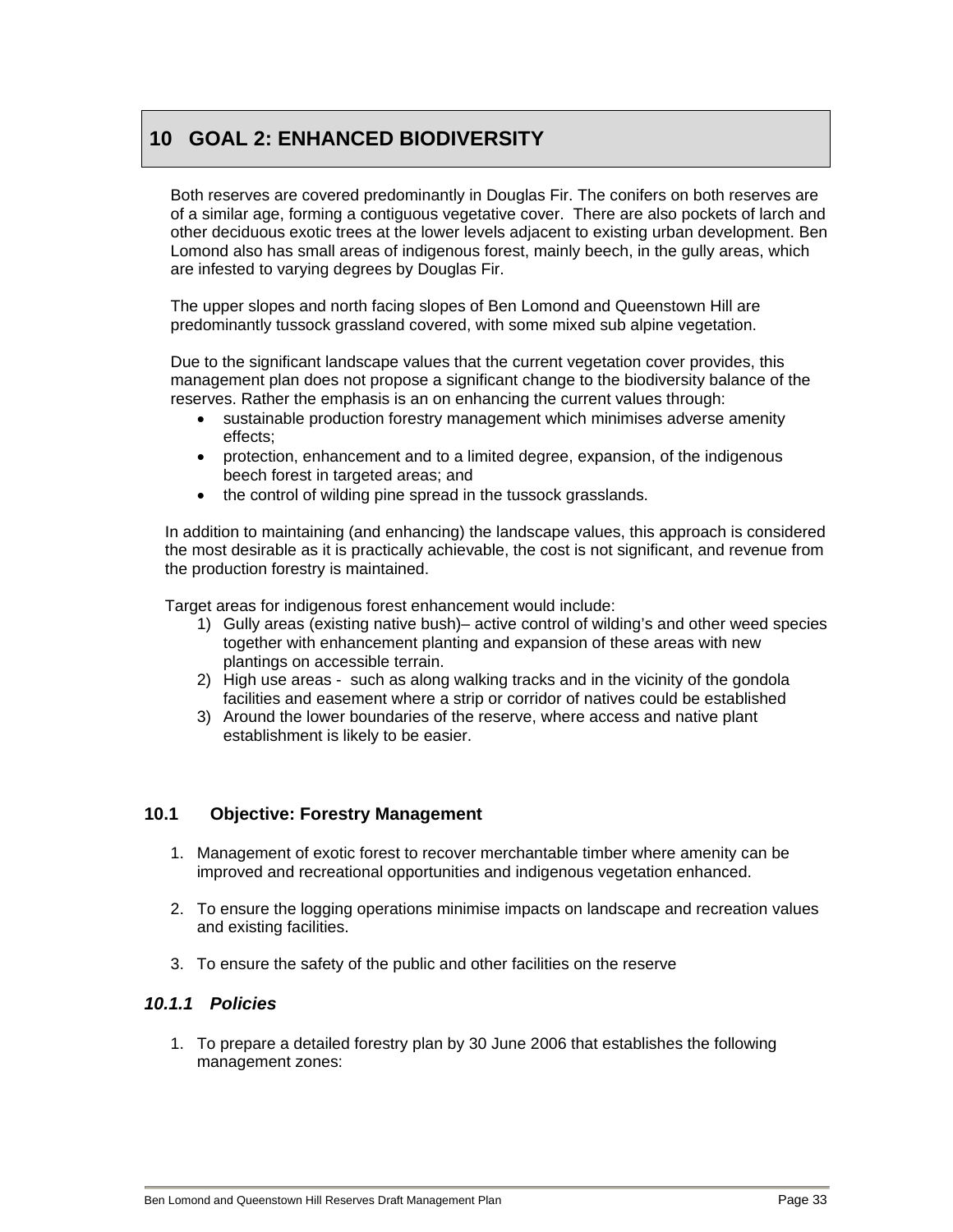- Recreation Forest zone is managed to provide for recreational opportunities. Harvesting techniques utilised achieve a high level of amenity and protect the quality of recreation experience and activity such as walking and biking.
- Production Forest zone is managed to maximise production values while maintaining continuous canopy cover to ensure a forest backdrop to Queenstown is achieved.
- Beech revegetation zone is protected and actively maintained to promote beech regeneration and revegetation including the control of invasive weeds and wilding conifers where such control will enhance revegetation.
- Amenity Forest zone is managed to maximise amenity value including continuous canopy cover, autumn colour and other arboriculture or horticultural features
- Sub-Alpine zone zone is managed to exclude wilding conifers, control wilding conifer spread and protect the open tussock and indigenous sub-alpine vegetation.
- Control zone zone is managed to exclude wilding conifer spread and regeneration for the purposes of utility protection or for the conversion of one zone to another over a period of time (for example from production forest to beech revegetation)
- Gondola Zone zone is managed to ensure safety of gondola operation whilst maintaining amenity of forest surrounding gondola and minimising the visual effect of the gondola line.
- 2. The forestry plan will also address the following requirements:
	- Minimise any risks to commercial facilities and operations on the reserve that may arise during forestry operation; through effective consultation and agreement with lessees on the reserve that are affected by forest areas.
	- To minimise any risks to the public by:
		- a) Ensuring logging is carried out in a timely manner before any trees are likely to become unstable.
		- b) Closure of areas of the forest to public access during forestry operation, in areas where the public normally have access. Such closure to be publicly notified.
		- c) Erection of warning signage in areas that the public is likely to be present.
- 3. The forestry plan will be reviewed every three years

#### **10.2 Objective: Indigenous vegetation**

The natural flora and fauna is to be protected and enhanced. In particular the protection of the tussock grassland and sub-alpine vegetation and the protection and extension of beech forest is to be encouraged.

## *10.2.1 Policies*

1. To identify existing areas of native beech forest through the Forestry plan zoning, for protection and enhancement.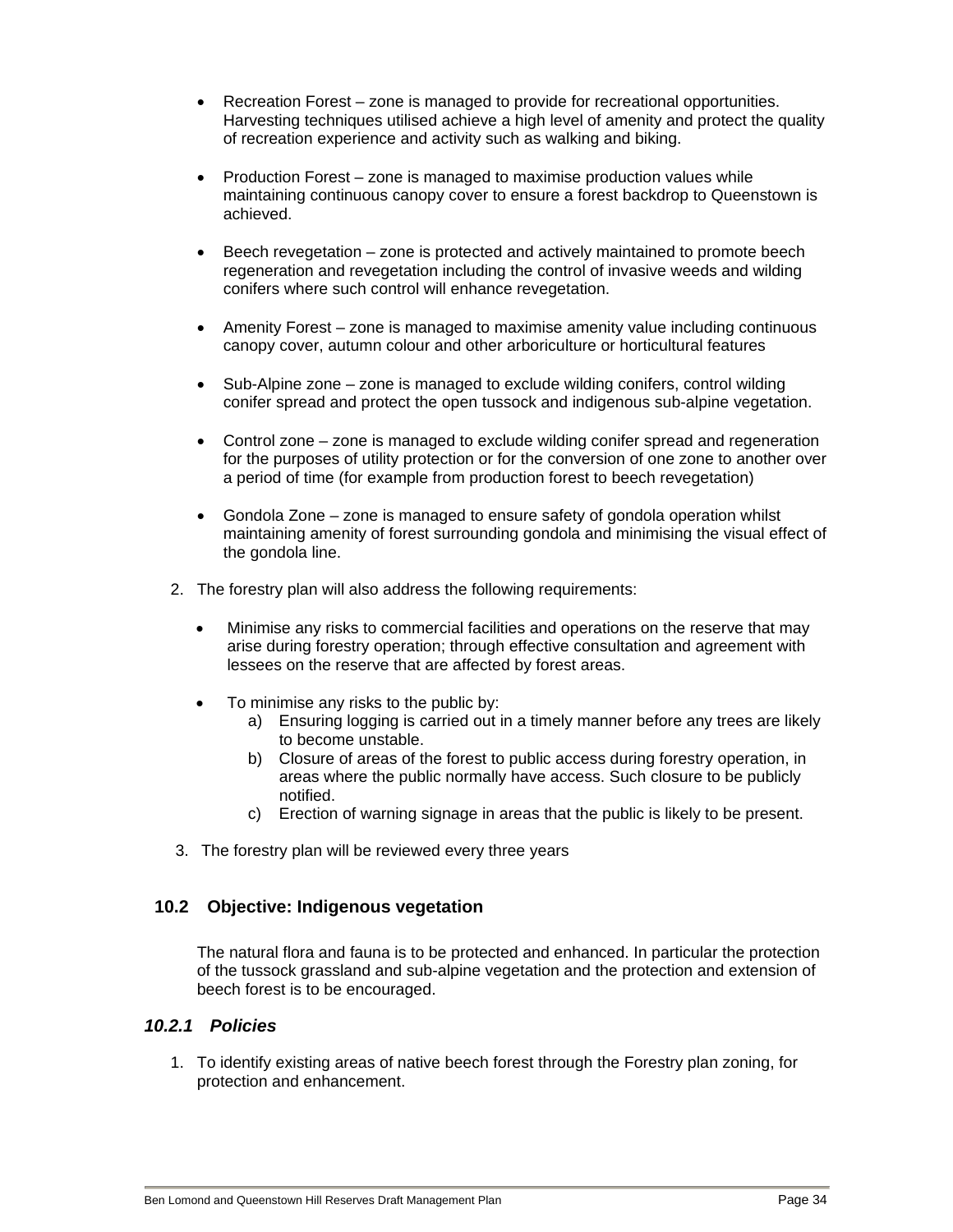- 2. To identify future areas, through the forestry plan for the implementation of a programme to expand areas of indigenous forest.
- 3. To support a ongoing programme of wilding pine control in the tussock grassland and sub alpine areas including the provision of signs to inform the public of the wilding conifer issue and steps they can take to contribute to control.

## **11.0 GOAL 3: RECREATION OPPORTUNITIES**

#### **Ben Lomond**

There are two distinct areas of recreation use of the Ben Lomond Reserve.

One is the tourism-based activities that are characterised by;

- Facility developments
- High use
- Private commercial operations
- Primarily visitor use

The second is the casual recreation activities characterised by;

- Informal use
- Predominantly track or terrain based either walking or mountain biking
- Based on natural and landscape values
- Mix of visitor and local use

While there is some crossover between these two areas of activities, they have different needs and requirements and it is important to recognise these, to ensure the reserve is managed to fulfil the potential opportunities.

The gondola and associated facilities in this area appear to be a highly successful icon of the Queenstown tourist attractions. They appear to have community support with no particular concerns being expressed regarding the appropriateness of this activity on the reserve, although issues of amenity have been noted with regard to the "straight cut" that has been made through trees to provide a clear way for the operation. As such their continued operation on the reserve is supported.

With the focus on the commercial tourist activities there is a potential for the other recreation values and potential of the reserve to be overlooked.

Some walking tracks exist in the reserve, these being the walk up One Mile Creek and the longer walks of the Fernhill – One Mile Loop track and the track to the Ben Lomond summit.

The One Mile Creek walk is through lovely beech forest, which is the closest native bush area to Queenstown and as such, has real potential for greater use by locals and visitors. The track at present is in poor condition and is generally poorly signposted. The main visitor entranceway to this track is at the One Mile Powerhouse which has been recently developed with improved parking.

The Fernhill Loop Track offers a splendid mixture of exotic and beech forest, with alpine tussock lands at the highest sections and many inspiring views.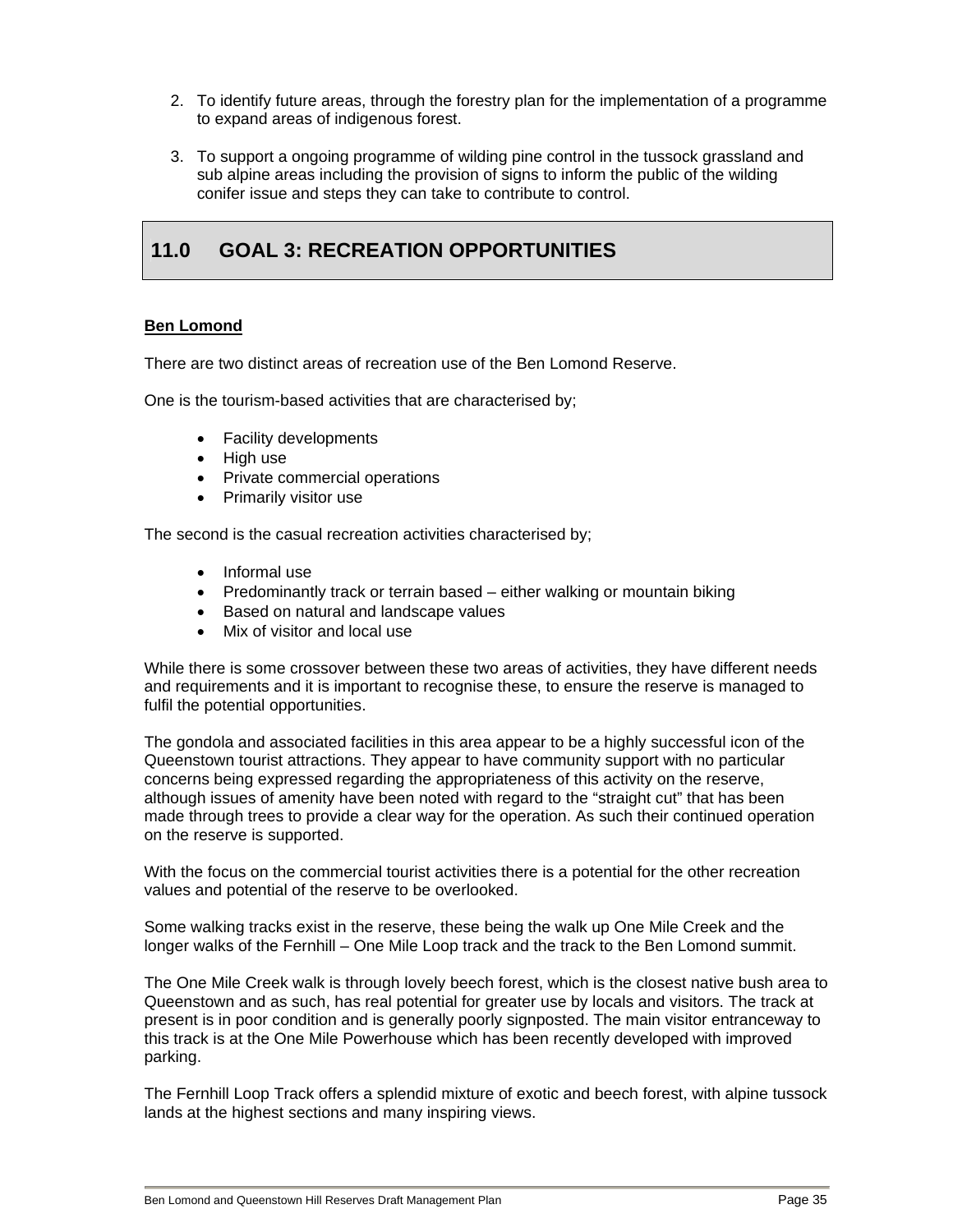Additional walking and cycling tracks are proposed including the Town Link track from Thompson Street to Cameron Place in Fernhill.

These tracks offer the experience of a taste of NZ native bush and sub alpine environment within easy reach of the centre of Queenstown. The development of these tracks with appropriate signage, facilities and promotion offer real opportunities for higher recreation use.

There is also mountain bike use in the reserve. There is a dedicated downhill track, which starts from the top of the gondola area and continues down the hill to the north of the One Mile creek track. The track is used by a commercial tourist operator with a licence, as well as casual use. The licensee developed the top section of the track. In addition there a numerous informal mountain bike tracks that have been created by users in the forest area.

A separate downhill mountain bike track and associated freestyle terrain area has been created from Williams Street to the One Mile Powerhouse. The track will need to be rerouted in places to provide for segregated use of the proposed Town Link track and the Downhill Track.

The Fernhill Loop Track is a dual use track.

With the current popularity of Mountain biking there is potential for the development of other tracks. Increasing activity of both walking and mountain biking will lead to some conflicts between the activities, leading to a need for either improved (wider) tracks and/or separate tracks.

The One Mile creek area also contains the historic Powerhouse, together with a dam and remnants of the cast iron water pipe. The Dam was built in approximately 1884 to provide a water supply to the town. The powerhouse and 600mm diameter cast iron water pipe was built in 1924 to provide the first power supply to Queenstown.

The One Mile Power House Powerhouse Restoration Trust has recently restored the historic powerhouse, and is installing a static display of the original generating equipment and providing a graphic display of the early (1880 to 1924) history of power generation in the district. The Powerhouse was officially opened in February 2005.

This historic attraction will add significant interest to the area and enhance the recreational value and use of Reserve. In the future facilities such as public toilets and/or a small interpretive centre with an associated café may be considered.

The reserve area below the Heritage Hotel and Heritage Villa's is owned by Council but has a covenant in place over it requiring the land to be developed and maintained by the owners of Heritage Hotel and Heritage Villas site in perpetuity for public use and enjoyment. A landscape plan is being implemented by the owners of the adjoining property and public tennis courts and a full size petanque terrain were constructed on the site in 2004.

Council has received proposals for the development of a commercial thermal pool complex on this site from two separate parties.

#### **Queenstown Hill**

The major recreation use of the reserve is walking on the Queenstown Hill Time Walk track.

There is rock-climbing activity on the bluffs on the western side of the hill beyond the reserve boundary which utilises fixed ladders.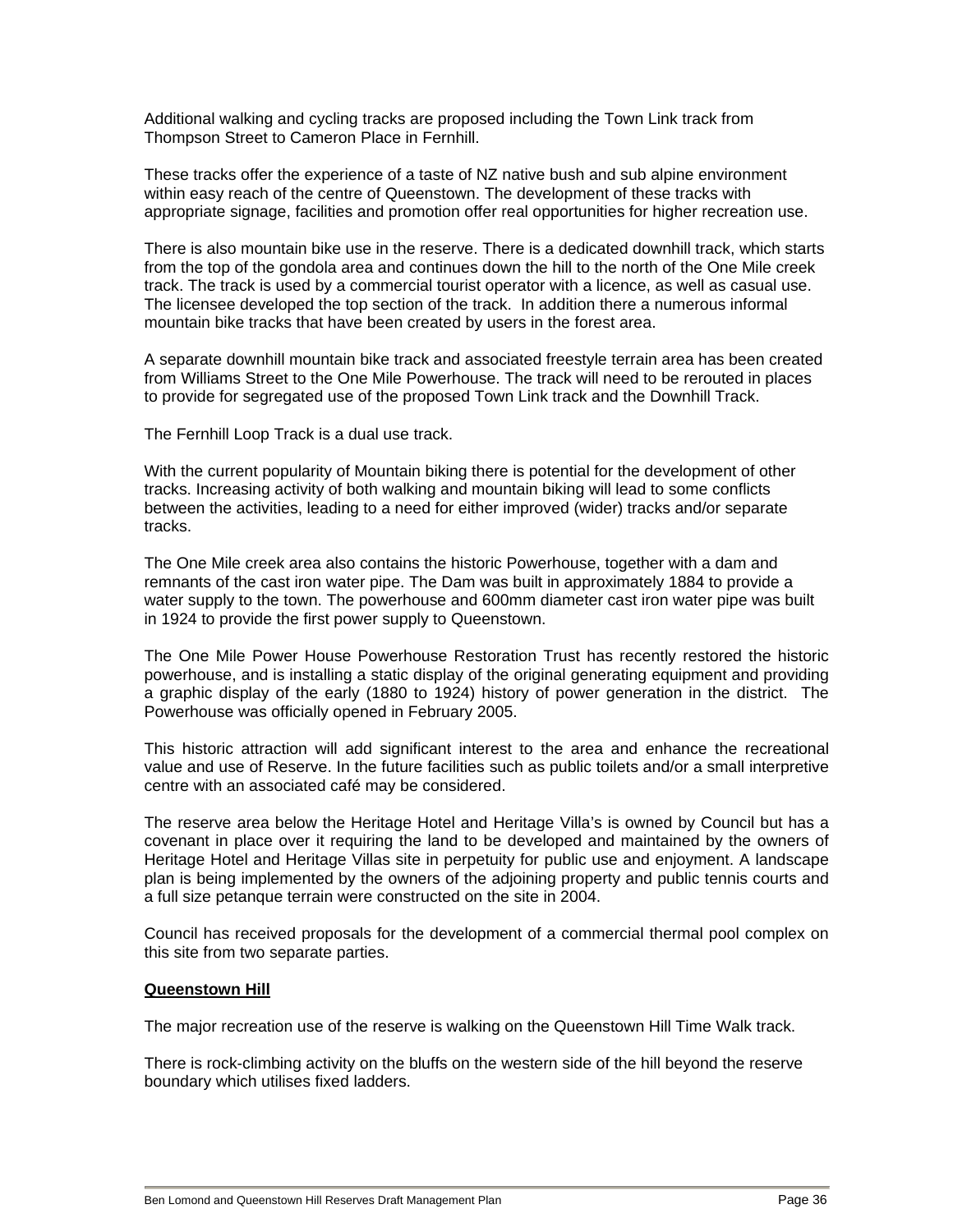The intention is that Queenstown Hill will be low impact recreation use, with the focus continuing to be on casual use such as currently provided by the walking tracks and rock climbing.

Organised recreation concessions may be considered where the impact is low. Low impact is defined as having no or minimal requirement for built facilities or significant changes to the natural environment and the activity does not significantly impact on the natural quiet of the reserve.

## **11.1 Objective: Recreation Use**

#### **Ben Lomond**

- 1 Limited provision of commercial tourism based recreation activities that rely on the unique topography and location of Ben Lomond reserve, and are compatible with the reserves wider values.
- 2 Enhancement of opportunities for casual recreation activities that are based on the enjoyment of the reserves natural environment, topography and landscape views, and are compatible with the reserves wider values.
- 3 Restoration of the historic Powerhouse and associated landscape development to include carparking, stream restoration, improved access and circulation and provision for future interpretive facilities, public amenities in accordance with a landscape plan approved by Council

#### **Queenstown Hill**

4 Low impact recreation activities that rely on and are complementary to Queenstown Hill's natural quiet.

## *11.1.1 Policies*

- 1 To maintain existing 'recreation' leases where there is clear benefit to public recreation use of the reserve.
- 2 To consider additional commercial recreation activities on the Ben Lomond reserve, that are compatible with, and do not compromise the reserves wider values.
- 3 To limit commercial recreation activities on the Queenstown Hill reserve. Applications for concessions will be considered where it can be clearly demonstrated that they will have a minimal requirement for development of facilities or changes to the environment, and the activity will have a minimal impact on the natural quiet of the reserve.
- 4 To retain the existing vehicle access road to the top of the Gondola, and to maintain the existing easement to Skyline Enterprises Limited, which provides for their uninterrupted access along this road, with maintenance of the road being the responsibility of Skyline Enterprises Limited.
- 5 To permit the limited use of the road for mountain bike events from time to time subject to the event organiser gaining the written approval from the easement tenant (Skyline Enterprises Ltd) and lodging a traffic management plan with Council.
- 6 To develop and maintain to a high standard, a network of walking tracks within the reserves, to the appropriate New Zealand standards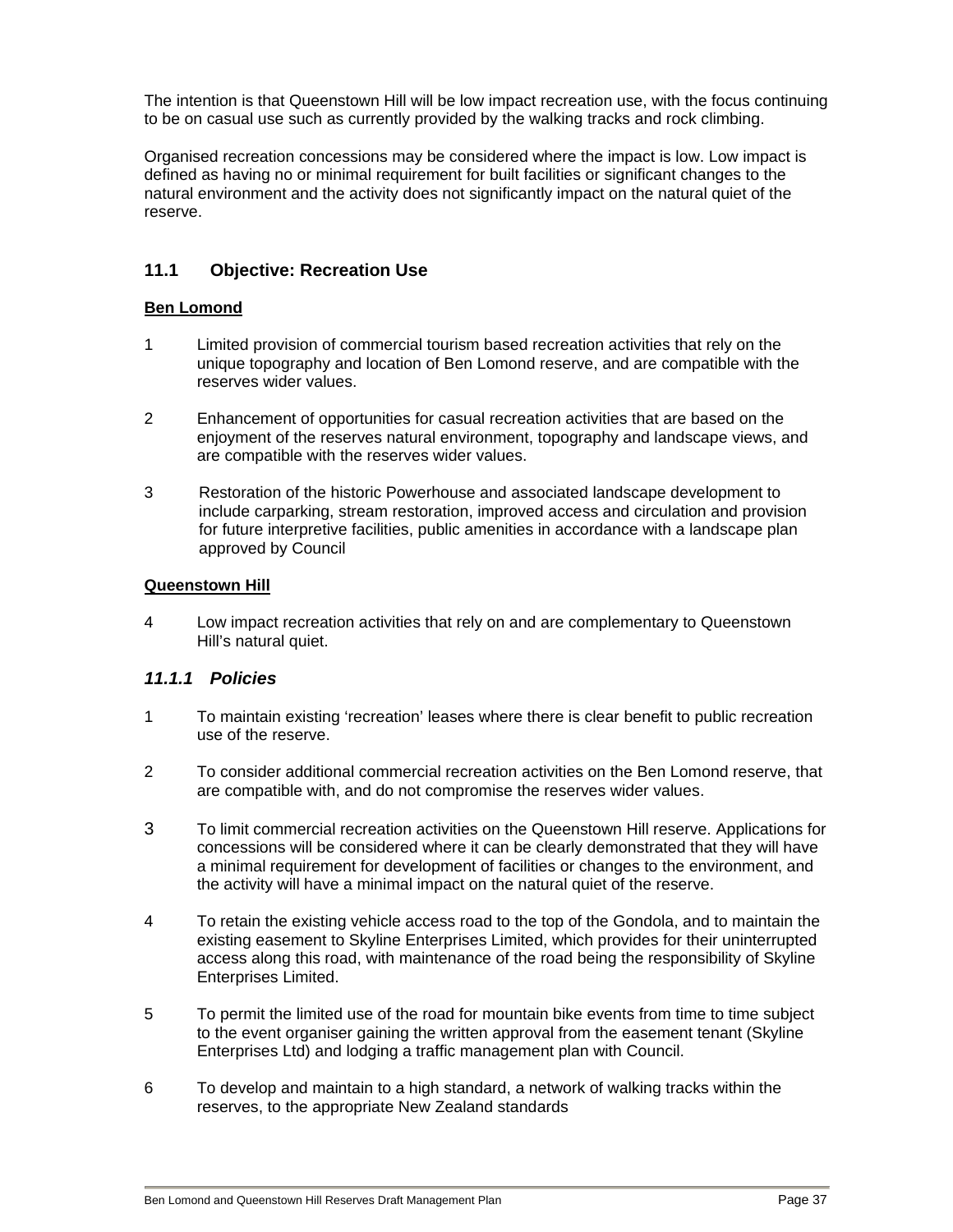- 7 To exclude mountain bike use within 200 metres of (and including) the Time Walk track and restrict mountain bike use to formed and approved trails.
- 8 To develop new tracks as demand warrants and opportunities are identified.
- 9 Develop a new high standard walking and cycling commuter track from Fernhill to Thompson Street (Town Link Track).
- 10 Undertake a review and rationalisation of existing tracks and identify strategies to minimise conflicts between pedestrian users and mountain bike riders.
- 11 To define tracks as either single use tracks or dual use (mountain biking and walking) and develop the tracks to an appropriate width for each category.
- 12 To plan and develop a network of mountain bike tracks to specifically target beginner and intermediate level riders in association with the Wakatipu Trails Trust and the Queenstown Mountain Bike Club.
- 13 To permit the retention of the existing freestyle mountain bike terrain park to the current extent subject to entering into a lease for the care and maintenance of the facility with a suitable club and subject to future forestry, safety and operational requirements.
- 14 To realign the downhill mountain bike track from Williams Street to the One Mile Powerhouse to minimise pedestrian and mountain bike conflicts.
- 15 To support the preservation of the Powerhouse as a public amenity and historical premise for the enjoyment of the Queenstown community and visitors.
- 16 To permit the use and development of the historic powerhouse as a static or interactive historic display and to provide for the development of associated amenities such as carparking, improved access, public toilets and limited commercial opportunities such as a café or display centre where these are compatible with the use of the powerhouse as a visitor destination.
- 17 To permit the development, alterations and additions to One Mile Creek including the diversion of water and restoration of the dam and pipeline for the purpose of power generation subject to resource management and Reserves Act requirements.
- 18 To recognise that the Powerhouse and the precinct generally has historical significance both in terms of the Queenstown Lakes District Council District Plan and the New Zealand Historic Places Trust.
- 19 To support agencies that wish to stage events within the reserves where the events have clear public good benefits, negligible environmental impacts and which support the vision and goals of this management plan.
- 20 To work with the Department of Conservation and the Wakatipu Trails Trust to ensure all tracks and other recreation assets within and adjoining the Council administered reserves are developed and maintained to consistent and recognised standards.
- 21 To encourage and work with community and other volunteer groups who wish to work with the Queenstown Lakes District Council to develop and maintain appropriate recreation resources.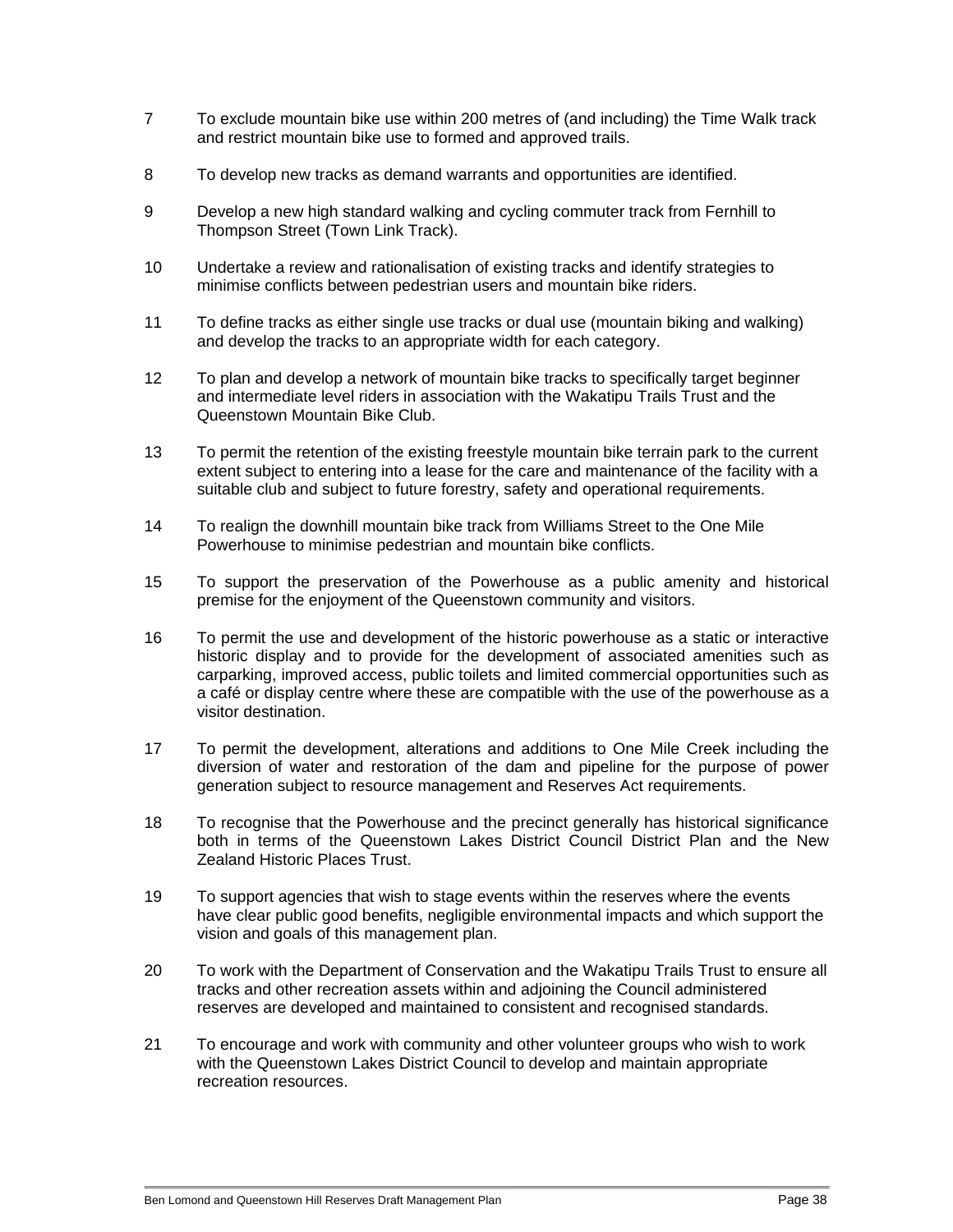- 22 To complete a review of sign requirements throughout and leading to the reserves and upgrade signs to guide and provide information for visitors to the reserves including information on trails, descriptions and grades in accordance with the appropriate New Zealand and Council Standards.
- 23 To review the location of the existing interpretative signs on Queenstown Hill and to locate where view shafts are to be created as "resting points" on the uphill walk.
- 24 To prohibit domestic animals (other than dogs) from the reserves.
- 25 To prohibit dogs from the Queenstown Hill Time Walk as much of the walkway is on private farmland which is grazed.

## **12.0 Goal 4: Protect Landscape Values**

Any developments or changes to the management of the reserves vegetation cover have the potential to alter the Landscape values of the reserve. Due to the reserves prominence in the wider landscape setting, any developments or changes must be carefully considered in regard to these landscape values.

The exotic forestry management and in particular the rate and method of logging has the greatest potential to adversely effect the landscape values, although the impact is relatively short term.

Physical structures also have the potential to create an adverse effect. Therefore new structures should be limited and designed, or of a scale so that adverse landscape impacts are minimised.

Long term changes to the vegetation cover will also have an effect on landscape values. This could be as a result of continuing wilding pine spread onto the upper slopes or a managed approach to replacing exotic conifer vegetation with native bush.

The tarns at the top of Queenstown hill are considered to have special values and their protection from wilding pine spread or inappropriate use will receive priority.

Fire has the potential to have a devastating effect on the landscape values of the reserve; the large areas of exotic pine are particularly at risk. As such, active measures should be in place to prevent fires and to deal quickly with any outbreaks.

Helicopter operations over the reserve have a detrimental effect on the natural quiet of the reserve and have the potential to adversely affect the experience of users. However, they are considered an important component of the Tourism services available. As such licenses have been issued for limited landings on the reserve at the Skyline restaurant site. In 2003, 1531 licensed landings were made at this site. This situation will need to monitored carefully and reassessed when new or renewal of helicopter licenses is considered to ensure that an acceptable balance is achieved. However, it also needs to be recognised that this management plan has no ability to prevent or restrict helicopters flying over the reserve.

The protection and enhancement of the landscape values provided by the vegetation cover is defined in Section 10 Biodiversity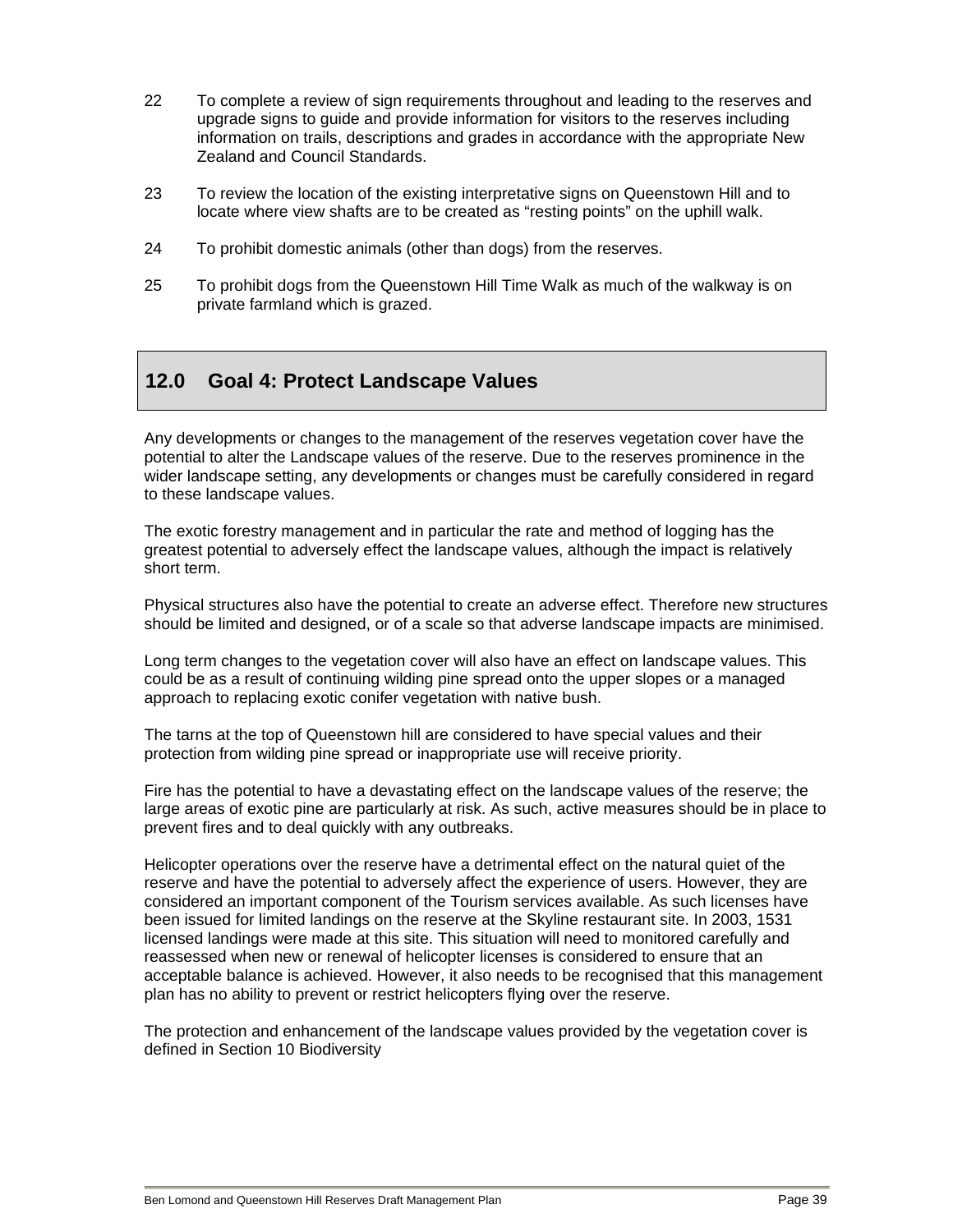## **12.1 Objectives: Protect Landscape values**

- 1 Current landscape values maintained and protected.
- 2 Limit development of built facilities.
- 3 Minimise impacts of forestry operations
- 4 Protect and enhance vegetation cover
- 5 Reduce potential for fire risk and damage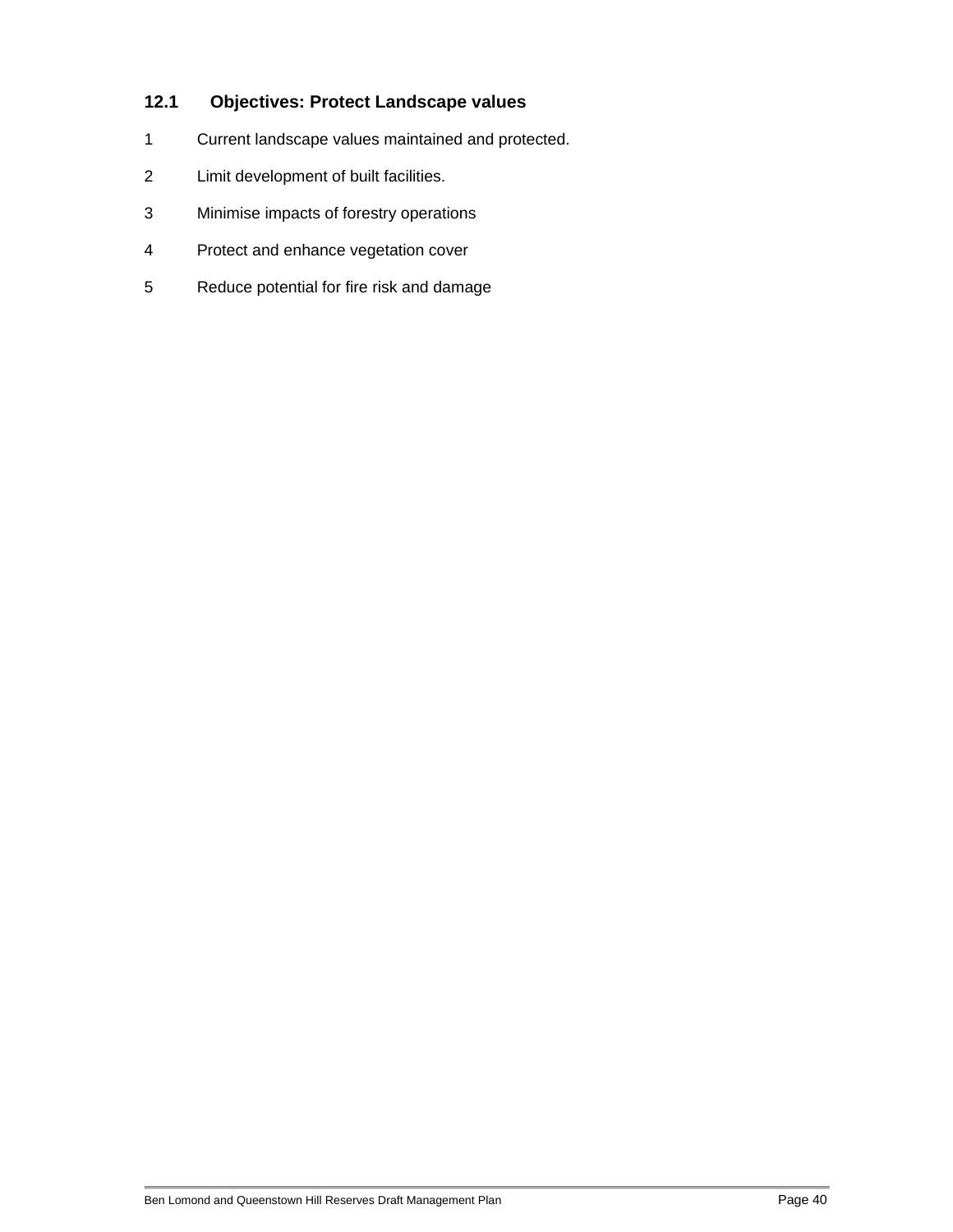## *12.1.1 Policies*

- 1 Limit the development of built facilities (such as commercial facilities) to the general area of the existing facilities associated with the gondola, the Powerhouse area and the adjoining reserve below the Heritage Villas.
- 2 Other minor built facilities (such as shelters, toilets, bridges, viewing areas etc) may be considered in locations where they will have a minimal impact on landscape values and/or are of a scale where their impact is minimal, and the need for their development is compatible with the wider values of this management plan.
- 3 Any new buildings or facilities are to be designed to be compatible with the natural landscape, to minimise their impact.
- 4 Forestry logging operations are to be managed to minimise the impact on landscape values, by the use of low impact extraction methods. These logging operations are to be defined and carried out in accordance in the forestry management plan as required by policy 10.1.1.
- 5 To work with the relevant agencies to ensure that an active fire prevention strategy is in place.
- 6 To close access to parts of the reserve when fire risk is considered to be extreme.
- 7 To limit helicopter landing activity on the reserves to ensure that a balance is achieved between meeting the demand for this tourism activity and protecting the reserves "natural quiet" values.
- 8 Create and maintain 'view shafts' through the forest at various points along the Queenstown Hill Time Walk track, to provide views over the township and Wakatipu basin.
- 9 Ensure the protection of the tarns on the top of Queenstown Hill from wilding pine spread, inappropriate uses and other threats.
- 10 The provision of artworks in the reserves will be considered in accordance with Queenstown Lakes District Council arts policy.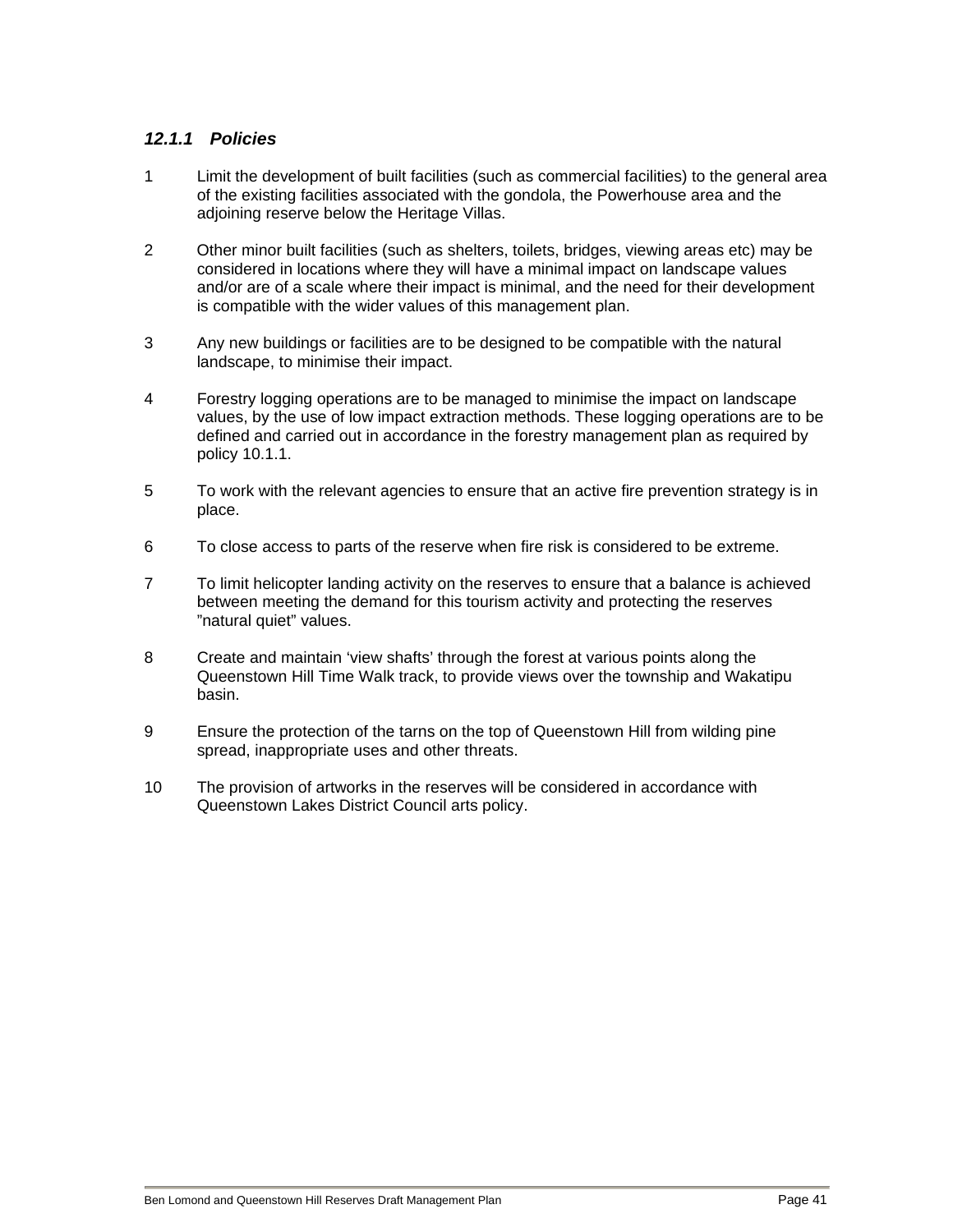# **PART C: ACTION PLAN**

The following is intended to provide a guide for the implementation of this management plan and specific improvements that were identified as desirable during the preparation of the plan.

| <b>BEN LOMOND RESERVE</b>                                                                                                                                                   |                             |
|-----------------------------------------------------------------------------------------------------------------------------------------------------------------------------|-----------------------------|
| <b>DESCRIPTION</b>                                                                                                                                                          | <b>PRIORITY</b>             |
| Forestry Management Plan: Prepare a forestry management plan which<br>identifies vegetation zones and appropriate management practices for each<br>area.                    | High                        |
| Track from Thompson St to Fernhill: Initiate the development of a shared<br>walk/bike track from Thompson Street to Fernhill, which also serves a<br>commuting role.        | High                        |
| Revegetation: Initiate an indigenous enhancement planting and weed<br>control programme as identified by the Forestry Management Plan.                                      | Medium                      |
| <b>Lomond Cres: Review the carparking arrangements in Lomond Crescent.</b>                                                                                                  | Medium                      |
| Wilding Pine Control: Review opportunities for the control of wildings<br>through a mixture of commercial contracts and volunteerism on an ongoing<br>basis.                | Medium                      |
| Signage: Implement an improvement programme for directional and<br>interpretative signs within the reserve and also to guide people from the<br>town centre to the reserve. | High                        |
| Leases: Formalise leases for clubs operating facilities such as the Freestyle<br>mountain bike terrain park and the Petanque terrain.                                       | Medium                      |
| <b>Helicopter use:</b> Review the helicopter arrangements in terms of number and<br>times of flights to Ben Lomond.                                                         | <b>Every Three</b><br>years |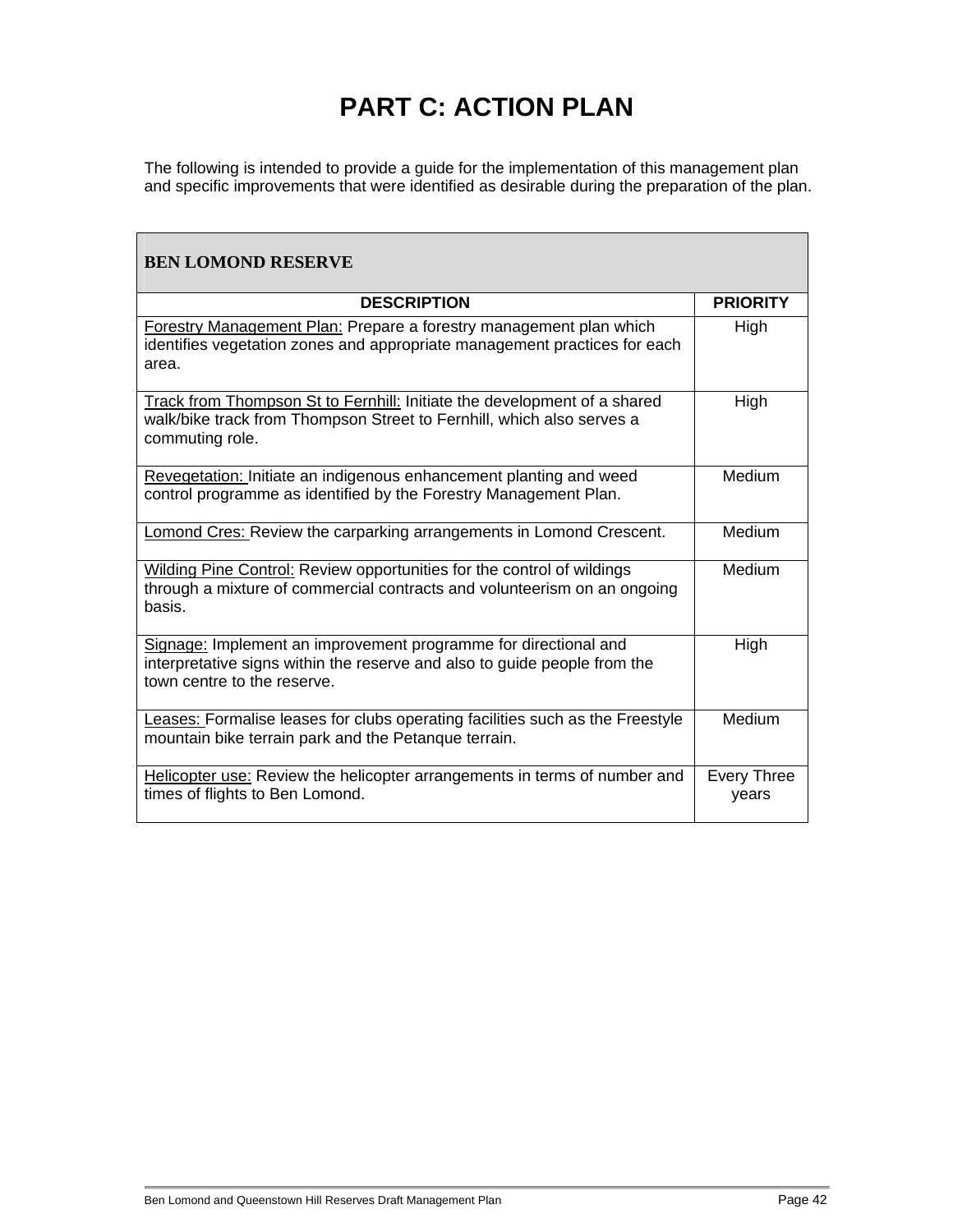| <b>QUEENSTOWN HILL RESERVE</b>                                                                                                                                                                                                                                                                                                                                |                 |
|---------------------------------------------------------------------------------------------------------------------------------------------------------------------------------------------------------------------------------------------------------------------------------------------------------------------------------------------------------------|-----------------|
| <b>DESCRIPTION</b>                                                                                                                                                                                                                                                                                                                                            | <b>PRIORITY</b> |
| Signage: Implement an improvement programme for directional and<br>interpretative signs within the reserve and also to guide people from the<br>town centre to the reserve.                                                                                                                                                                                   | High            |
| Carparking: Investigate improving the provision of carparking at the access<br>points to the reserve. In particular at Belfast Tce.                                                                                                                                                                                                                           | Medium          |
| View Shafts: Create or re establish 3 to 4 view shafts through the Pine<br>forest to create views from various points along the track subject to these<br>not being visible from the urban area. Create rest areas with seats at these<br>points. Replace Douglas Fir with low growing native shrubs. Relocate if<br>necessary existing interpretative signs. | Medium          |
| <b>Promotion:</b> Provide better promotion of the Queenstown Hill walking tracks<br>through walkway brochures and town centre information.                                                                                                                                                                                                                    | Low             |
| Horncreek Reserve (Gorge Road Wetland): Investigate the designation of<br>the reserve and future inclusion into the Queenstown Hill Plan when next<br>fully reviewed (10 years).                                                                                                                                                                              | Low             |

The following properties are not currently classified under the Reserves Act 1977, and therefore the policies contained in this management Plan do not formally apply to them.

The Queenstown Lakes District Council will initiate the process of classifying these properties under the Reserves Act 1977 as Recreation Reserve.

| <b>Referred to as</b> | <b>Legal Description</b>     | <b>Classification</b> | Area (hectares) |
|-----------------------|------------------------------|-----------------------|-----------------|
| Fernhill Road         | Sec 136 Blk XX Shotover SD   | Stopped Road          | 0.0301          |
|                       |                              |                       |                 |
| Fernhill Road -       | Pt Sec 48 Blk I Mid Wakatipu | Closed Road           | 0.1828          |
| Cameron Cres          | SD                           |                       |                 |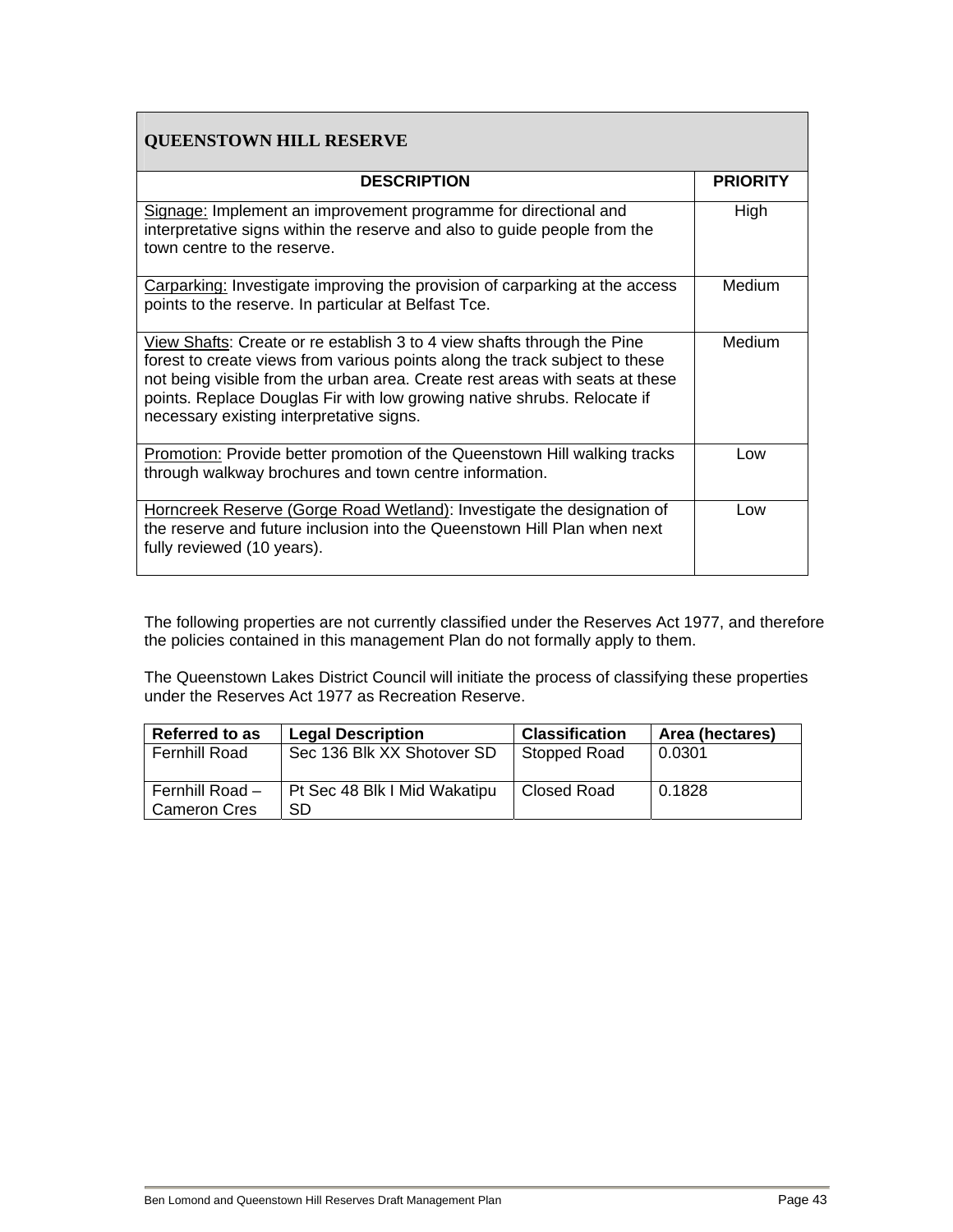## **Appendix One: Ecology Report**

## **Geology and soils**

Most of the area is underlain by finely foliated schist rock of the Haast Schist Group and Chlorite subzone III. This is a relatively soft, erodable rock as indicated by the deeply incised streams, although harder bands of green schist and quartz veins are found in places. Small areas of recent gravels occur along the less steep parts of the streams and lower, lakeshore reserves. The whole area has been glaciated in the past (Pleistocene) and the affect of this can be seen in the steep south face of ""Bob's Peak"", a truncated spur of Ben Lomond, and in the ice rounded topography of Queenstown Hill and spurs of Ben Lomond below about 1200 m. The three creeks draining these south faces have all carved deep valleys and have cut narrow gorges through the soft rock of the lower slopes.

The soils are classified as Brown Soils (Upland Yellow-brown Earths). The soil type is primarily Dunstan Steepland soils with a very steep phase occurring on rocky faces. Dilston soils are found under the beech forest in each of the creeks and close to the lake are Queenstown that have developed on free-draining fans and terraces.

## **Vegetation**

Only a small sample of the original, postglacial vegetation of Ben Lomond remains today and most of this is found on the upper levels of the mountain. The postglacial vegetation here would have been similar to that found in the Twelve Mile area, that is beech forest with broadleaved species in the damper gullies and along the lake edge. A few podocarps such as matai (Prumnopitys taxifolius), Hall's totara (Podocarpus hallii) and mountain toatoa (Phyllocladus alpinus) may have also been present. But by the time William Rees arrived to take his sheep to the head of the lake, at least some of this forest had gone, burnt by natural or Maori fires and aided by a fire lit by Rees himself (Duncan 1964).

Today remnant beech forest continues to occupy all three of the steep-sided creek beds where it has been protected from fire, and it also covers some of the upper slopes of the One Mile Creek catchment to about 1060 m, the original treeline. In places, the beech forest extends almost to lake level. Small patches of mountain beech (Nothofagus solandri var. cliffortioides) also occur on the south and southwest faces of ""Bob's Peak"". Above this, tussock grassland dominates with a narrow band of sub-alpine shrubland in places. The tussockland descends downhill along the edge of the beech forest where the latter has been depressed by fire and maintained by grazing, but lower down exotic grasses become prominent. A large area of manuka (Leptospermum scoparium) shrubland occurs on the true right of One Mile Creek but is fast disappearing under the encroaching Douglas fir (Pseudotsuga menziesii). Almost surrounding the beech forest in places and covering much of the lower slopes right down to the lakeshore is tall Douglas fir. Damp gullies on the south face of "Bob's Peak" contain patches of sycamore (Acer pseudoplatanus) while larch (Larix decidua) is prominent on west faces. Many other exotic species and weed plants cover the lower slopes, particularly where logging has occurred. They include rowan (Sorbus aucuparia), Pinus radiata, two species of Cotoneaster, Himalayan honeysuckle (Leycesteria formosa), gooseberry (Ribes uva-crispa) and blackberry (Rubus fruticosus). Broom (Cytisus scoparius) is growing on some of these areas with a few patches along the foot of "Bob's Peak".

Most of the reserve area on the southwest end of Queenstown Hill has a similar plant cover to that on lower "Bob's Peak". It has a wide range of exotic trees and shrubs but dominated by Douglas fir with also radiata pine (Pinus radiata), Lawson species (Cupressus lawsoniana) and silver birch (Betula pendula). A small area of manuka with matagouri (Discaria toumatou), Coprosma propinqua) and hard tussock (Festuca novae-zelandiae) with invading Douglas fir is found part way up the walking track. A relatively small area of grassland remains above the tall Douglas fir on the western corner. It contains a range of native shrubs such as Dracophyllum uniflorum and snowberry (Gaultheria crassa) and small native herbs such as Celmisia gracilenta and Ourisia caespitosa but is gradually being overtaken by Douglas fir.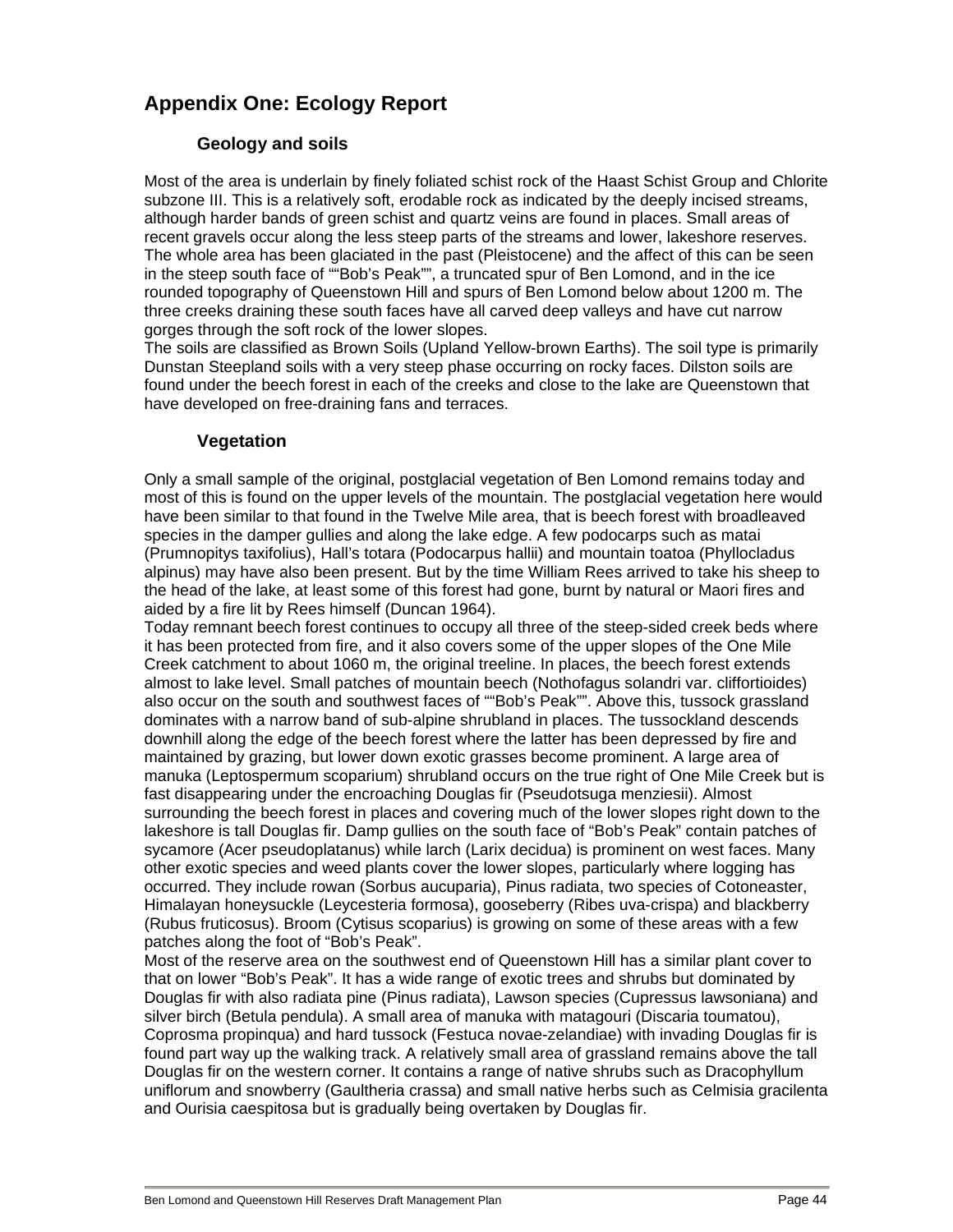## **Beech Forest**

Mountain beech forest occupies some of the upper slopes and the sides of One Mile, Two Mile and Bush Creeks with a few patches on the face of "Bob's Peak". The forest of the spurs and dry valley sides has a sparce understorey with occasional broadleaf (Griselinia littoralis) Coprosma lucida. Coprosma propinqua, mikimiki (Cyathodes juniperina) and tall snowberry (Gaultheria antipoda). Moss cushions (Dicranoloma sp.) are common in more open areas. In the damper gullies and nearer the streambed, the forest is more diverse with species such as putaputaweta (Carpodetus serratus), fuchsia (Fuchsia excorticata), Olearia arborescens, Coprosma sp. aff. parviflora, Coprosma linariifolia, Coprosma rhamnoides, kohuhu (Pittosporum tenuifolium), wineberry (Aristotelia serrata), lancewood (Pseudopanax crassifolius), three-finger (Pseudopanax colensoi var. ternatus) koromiko (Hebe salicifolia) and Helichrysum aggregatum. Red beech (Nothofagus fusca) occurs sporadically on warmer sites and where the soil is deeper. The yellow mistletoe (Alepis flavida) is found occasionally on mountain beech, and on forest edges where it can reach the light grow a few white clematis (Clematis paniculata). A number of ferns grown in the gullies also including Asplenium fluviatile, prickly shield fern (Polystichum vestitum), Polystichum richardii, hounds tongue (Phymatosorus diversifolius), Asplenium gracillimum, Blechnum montanum, Blechnum vulcanicum, Blechnum procerum, Blechnum chambersii and Blechnum penna marina. The large bush lily (Astelia fragrans) and climbing lawyer (Rubus schmidelioides) are also present. The opening up of light gaps adjacent to the beech forest patches along the Skyline road has allowed some regeneration of mountain beech with young trees now present in places.

## **Subalpine Shrubland**

In places such as the head of One Mile Creek, there is a narrow band of shrubland. Subalpine shrubs also occur on cold, rocky slopes and frequently in the tussock grassland. The main species are the red turpentine shrub (Dracophyllum uniflorum) and Hebe anomala. Other prominent shrubs are Coprosma cheesemanii, the snowberries Gaultheria novae-zelandiae and Gaultheria crassa and the large, fierce and unnamed speargrass (Aciphylla sp. "lomond"). Less common are Olearia cymbifolia, the native brooms Carmichaelia crassicaule var. ramosa and Carmichaelia petriei, Hebe hectorii, the cottonwood (Ozothamnus vauvilliersii), Pimelea oreophila and the prostrate coprosma (Coprosma petriei). The yellow flowered shrub Brachyglottis revoluta is found on the higher, rocky, damp south faces with Celmisia angustifolia.

## **Tussock grassland**

Above the treeline, grassland takes over as the vegetative cover. At lower altitudes there is much introduced grass with brown top (Agrostis capillaris) and sweet vernal (Anthoxanthum odoratum) prominent and numerous shrubs including the introduced sweet brier (Rosa rubiginosa). The large snow tussock (Chionochloa rigida) occurs as scattered plants, but the introduced plants reduce in number and importance higher up until at about 1000 m there are few or none at all and narrow-leaved snow tussock dominates. Many small herbs, grasses and shrubs also grow amongst the tussock including Raoulia subsericea, Celmisia gracilenta, Celmisia lyallii, Ranunculus multiscapus, Ourisia caespitosa, Anisotome flexuosus, Geranium microphyllum, Viola cunninghamii, Wahlenbergia albomarginata, Brachyglottis bellidioides, Acaena caesiiglauca, Epilobium alsinoides, the grasses, hard tussock (Festuca novaezelandiae), blue tussock (Poa colensoi), dwarf tussock (Rytidosperma pumila) and wheat grass (Elymus solandri) and clubmosses Lycopodium fastigiatum and Lycopodium australianum. The small shrubs patotara (Leucopogon fraserii), Cyathodes pumila and Coprosma petriei and the woodrush Luzula rufa are relatively common while the mountain lily (Astelia nervosa) is found occasionally.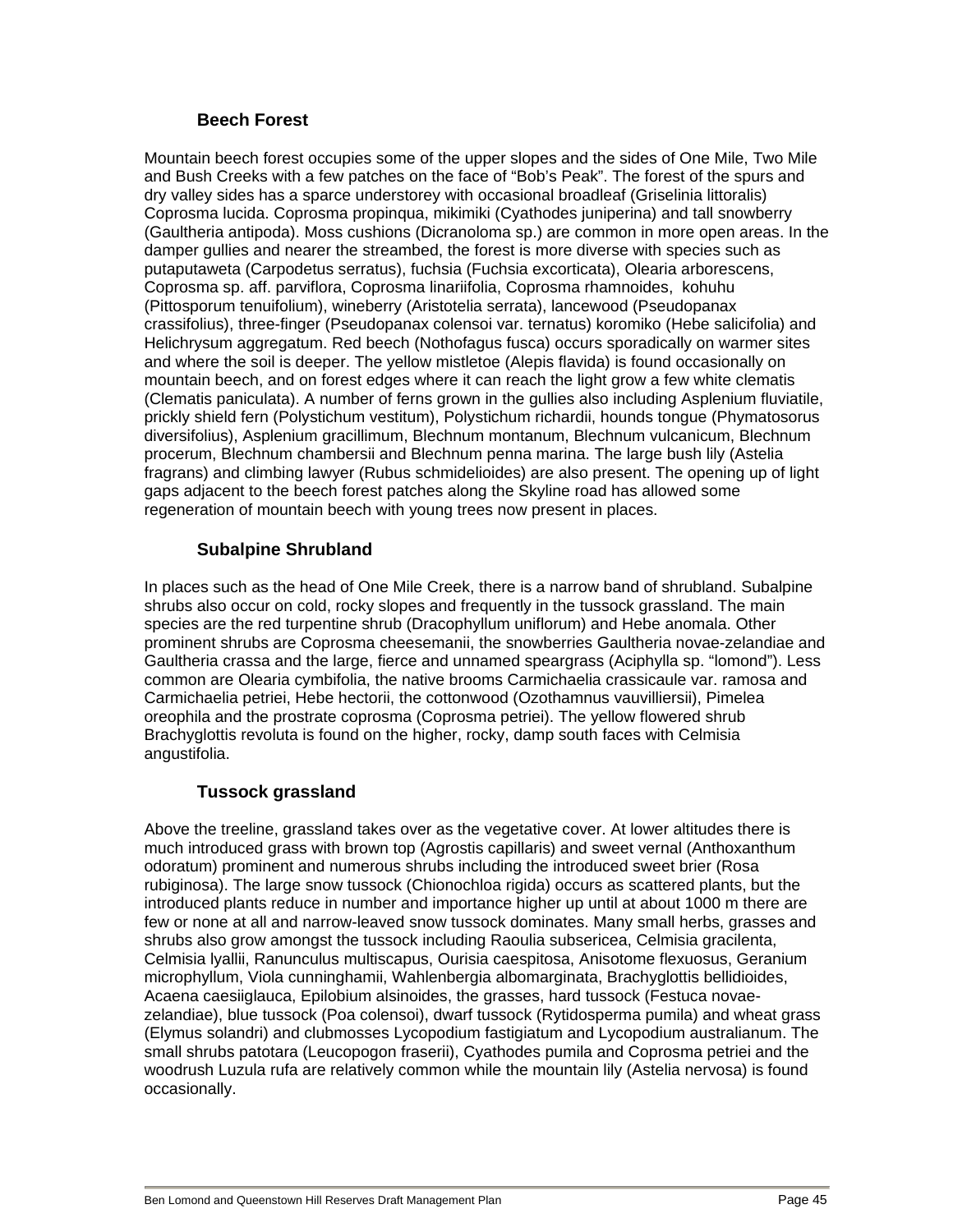## **Exotic communities of the lower slopes**

During the 1940's and 50's as part of Arbour Day activities, school children planted trees along the foot of "Bob's Peak" and Queenstown Hill. The present mix of large trees on both hills is the result of these plantings and of subsequent natural spread from seedlings. Trees such as Douglas fir, larch and sycamore in particular have found the conditions ideal and have become prolific in places and still spreading. An aerial drop of seed assisted the spread of Douglas fir in 1964. At this time trees still only sparsely covered the hillsides above Queenstown with grasses dominating.

Today all the lower slopes of the reserve land except for the creek sides are covered in introduced trees, shrubs and many large herbs such as foxglove (Digitalis purpurea) and tussock hawkweed (Hieracium lepidulum) that also favours shaded slopes.

## **Douglas fir (Pseudotsuga menziesii)**

From the lakeshore up to about 1100 m Douglas fir are now growing and are gradually increasing their area at the expense of both the native tussock and shrubland and also the native beech forest. They have the potential to attain much higher altitudes than mountain beech and could eventually cover the whole of Ben Lomond and Queenstown hill, considerably reducing the biodiversity and interest of both areas. Their seedlings will grow in lower light conditions than beech seedlings and can infiltrate mature beech forest so that they not only prevent natural beech regeneration around the edges but also will compete with the mature trees and reduce their vigour and longevity. Along the upper edges of the Douglas fir invasion can be seen dead and dying native plants that have succumbed to the reduced light conditions.

## **Fauna**

The bird life of the reserves is quite varied with many introduced birds such as blackbird (Turdus merula merula), thrush (Turdus philomelos clarkei), starling (Sturnus vulgaris vulgaris), yellow hammer (Emberiza citrinella caliginosa), goldfinch (Carduelis carduelis britannica), green finch (Carduelis chloris chloris), chaffinch (Fringilla coelebs gengleri), redpoll (Carduelis flammea cabaret), skylark (Alauda arvensis arvensis) and hedge sparrow (Prunella modularis occidentalis). Some of these species are mainly found in open land and grassland, others such as blackbird and thrush are found in most habitats including exotic and native forest and shrubland. Native forest and shrubland birds found in the area include silvereye (Zosterops lateralis lateralis), grey warbler (Gerygone igata) and fantail (Rhipidura fuliginosa), bellbird (Anthornis melanura), brown creeper (Finschia novaeseelandiae) and occasionally yellowbreasted tit (Petroica macrocephala). Open country birds of this area include the pipit (Anthus novaeseelandiae novaeseelandiae), while Australasian harrier (Circus approximans) and New Zealand falcon (Falco novaeseelandiae) are frequent visitors. Tui (Prosthemadera novaeseelandiae) and New Zealand pigeon (Hemiphaga novaeseelandiae) may be occasional visitors and Shining cuckoo (Chrysococcyx lucidus lucidus) are likely visitors over the summer months.

A generally unseen but important part of the ecology of the area is the invertebrates. Invertebrates not only provide food for the birds but also break down plant material to create an organic layer and provide plant nutrients, aerate the soil and pollinate flowers. Although no comprehensive study has been completed on Ben Lomond, numerous species of moths, butterflies, flies, spiders, beetles, land snails, grasshoppers, caddis and others groups of insects have been recorded from here and around the district.

The McCann's skink (Oligosoma maccani) and common Otago gecko (Hoplodactylus sp.) are probably present on rocky parts of the area, the former may be seen scuttling for cover on sunny days. The latter is nocturnal in habit.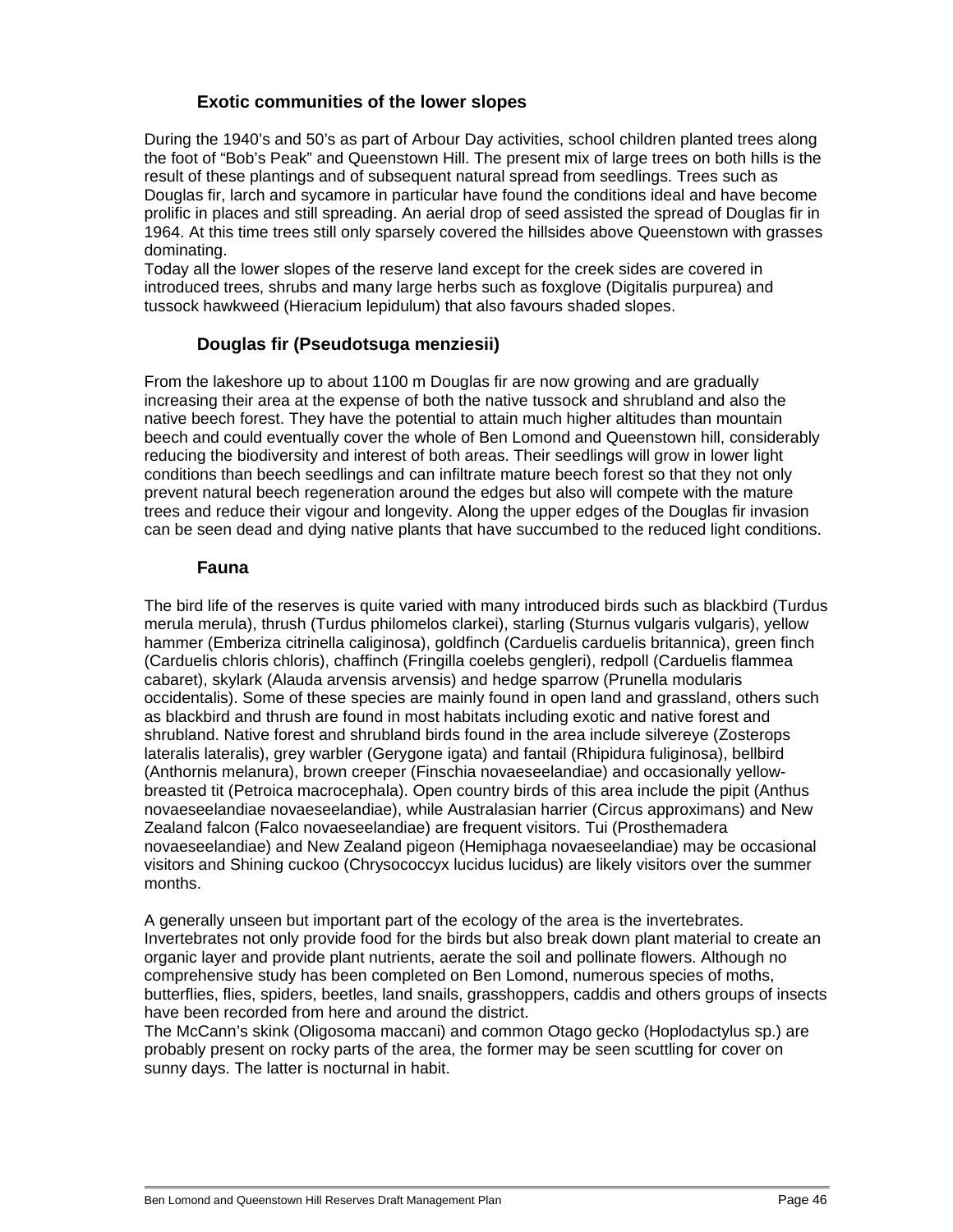Animals present in the area but generally in low numbers include possum (Trichosurus vulpecula), stoat (Mustela ermina), hares (Lepus europaeus occidentalis) and goats (Capra hircus). Mice (Mus musculus) and ship rat (Rattus rattus) will be present throughout but are nocturnal and seldom seen.

## **Ecological Significance**

The ecological significance of the reserves lies in the retention and preservation of the existing natural values. Visitors to Queenstown can see New Zealand beech forest and in particular, subalpine shrubland and montane tussock grassland all within easy walking distance from town or the gondola. The walk up One Mile Creek takes you up through diverse beech forest to the subalpine and alpine zones a walk emulated by few if any other town or city in New Zealand. This vegetation can be likened to a microcosm of the mountain vegetation of the South Island and is generally representative of our montane forests and tussocklands.

All natural values and the existing biodiversity in the reserves are threatened by the spread of wild conifers and will eventually be lost without intervention.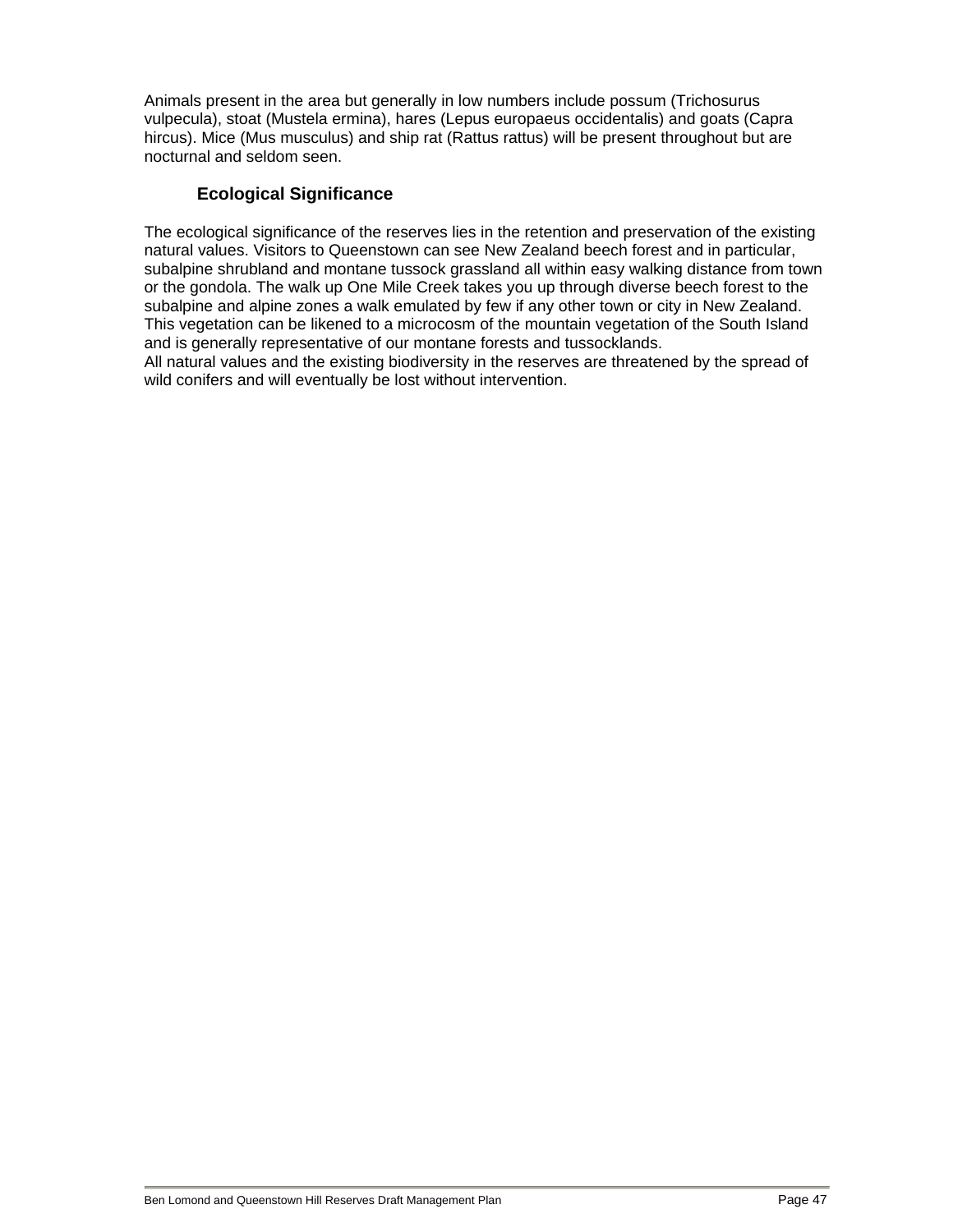## **APPENDIX TWO: Leases, Licenses, Concessions and Landscape Plans**

| Lessor      | Lessee                                      | Commen-<br>cement    | <b>Term</b>              | <b>Final</b><br><b>Expiry</b> | Location                                                                            | <b>Purpose</b>                                 |
|-------------|---------------------------------------------|----------------------|--------------------------|-------------------------------|-------------------------------------------------------------------------------------|------------------------------------------------|
| <b>QLDC</b> | Peak Bungy Ltd                              | 1 Dec 1997           | 10<br>years              | 2017                          | Section 110 Block<br>XX Shotover SD                                                 | Bungy<br>Jumping<br>operation                  |
| <b>QLDC</b> | Vertigo Heli<br>Adventures Ltd              | 1 November<br>2001   | 5 years                  | 2011                          | Section 110 Block<br>XX Shotover SD<br>And Section 106,<br>Block XX, Shotover<br>SD | Downhill<br>mountain<br>biking<br>operation    |
| <b>QLDC</b> | Queenstown<br>Commercial<br>Parapenters Ltd | 1 June 2000          | 20<br>years              | 2020                          |                                                                                     |                                                |
| <b>QLDC</b> | Skyline<br><b>Enterprises Ltd</b>           | 1 April 1995         | 5 years                  | 2070                          | Section 1 SO 24832<br>and Section 1 and<br>Pt of CT9B/769 SO<br>22971               | Gondola,<br>Luge and<br>associated<br>activity |
| <b>QLDC</b> | Via Ferrata NZ<br>Limited                   | Under<br>negotiation | Under<br>negotiat<br>ion | Under<br>negotiatio<br>n      | Lot 2 DP 20808, Blk<br><b>XX Shotover SD</b>                                        | Rock<br>Climbing<br>Operation                  |

## **Easements**

In favour of Dunedin Electricity Limited as a right of way to convey water, electricity and telephonic communications 2 April 1997 over Section 42 Block I Mid Wakatipu Survey District.

#### **Licences under the Civil Aviation Regulations (Superseded)**

Alpine Helicopters Ltd Southern Lakes Helicopters

#### **Approved Council landscape Plans**

One Mile Powerhouse Landscape Plan, Blakely Wallace 2004 Two Mile Creek Landscape Management Plan, Morgan Pollard and Associates, 2004 Heritage Hotel – Little Rock Villas Landscape Plan 2003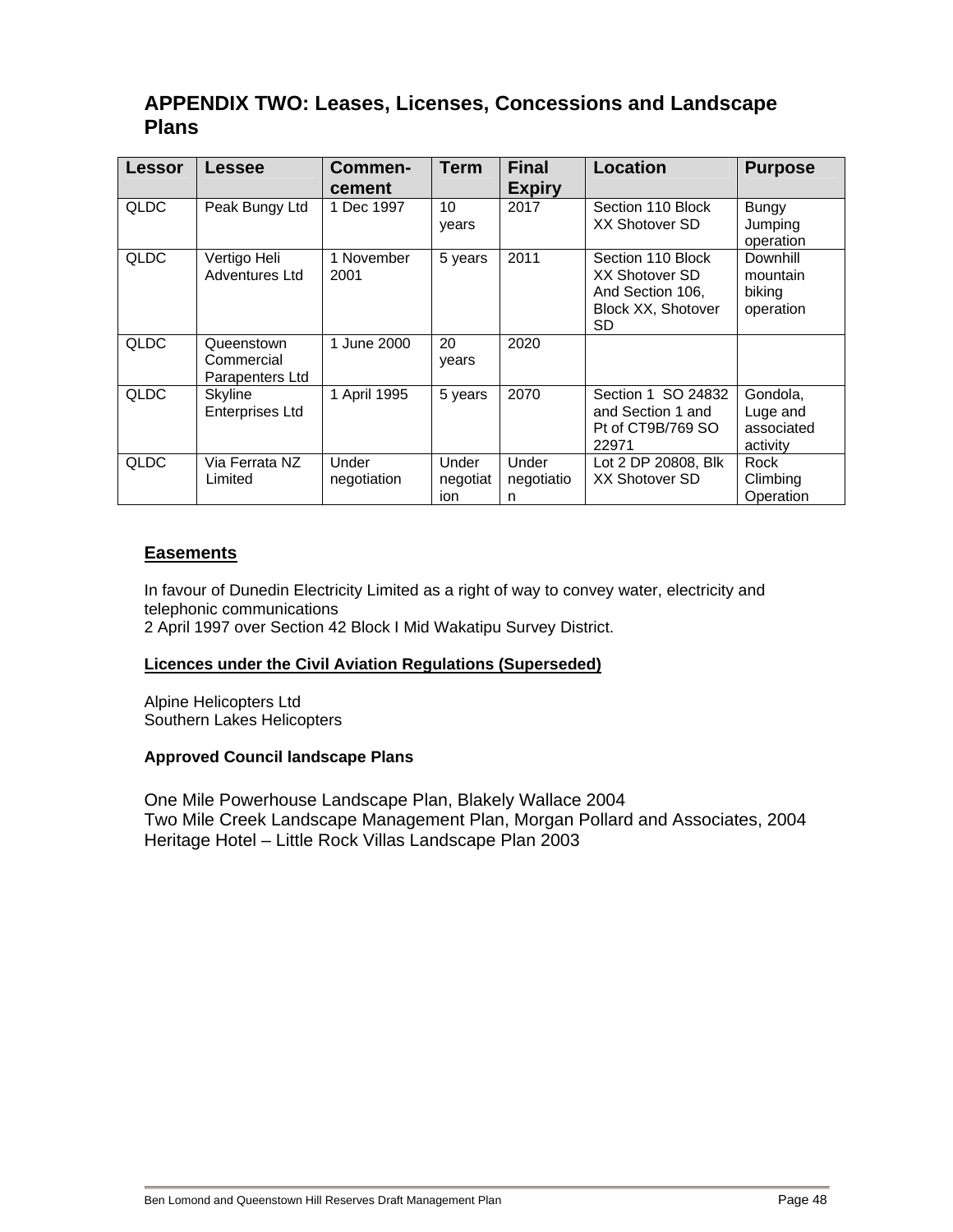## **Appendix Three: Reserves Act 1977**

- 19. Scenic reserves---
- (1) It is hereby declared that the appropriate provisions of this Act shall have effect, in relation to reserves classified as scenic reserves---
- (a) For the purpose of protecting and preserving in perpetuity for their intrinsic worth and for the benefit, enjoyment, and use of the public, suitable areas possessing such qualities of scenic interest, beauty, or natural features or landscape that their protection and preservation are desirable in the public interest:
- (b) For the purpose of providing, in appropriate circumstances, suitable areas which by development and the introduction of flora, whether indigenous or exotic, will become of such scenic interest or beauty that their development, protection, and preservation are desirable in the public interest.
- (2) It is hereby further declared that every scenic reserve classified for the purposes specified in subsection (1) (a) of this section shall be so administered and maintained under the appropriate provisions of this Act that---
- (a) Except where the Minister otherwise determines, the indigenous flora and fauna, ecological associations, and natural environment and beauty shall as far as possible be preserved, and for this purpose, except where the Minister otherwise determines, exotic flora and fauna shall as far as possible be exterminated:
- (b) The public shall have freedom of entry and access to the reserve, subject to the specific powers conferred on administering bodies by sections 55 and 56 of this Act, to any bylaws under this Act applying to the reserve, and to such conditions and restrictions as the administering body considers to be necessary for the protection and well-being of the reserve and for the protection and control of the public using it:
- (c) To the extent compatible with the principal or primary purposes of the retention and preservation of the natural or scenic values, open portions of the reserve may be developed for amenities and facilities where these are necessary to enable the public to obtain benefit and enjoyment from the reserve:
- (d) Where historic, archaeological, geological, biological, or other scientific features are present in the reserve, those features shall be managed and protected to the extent compatible with the principal or primary purpose of the reserve: Provided that nothing in this paragraph shall authorise the doing of anything with respect to fauna that would contravene any provision of the Wildlife Act 1953 or any regulations or Proclamation or notification under that Act, or the doing of anything with respect to archaeological features in any reserve that would contravene any provision of the Historic Places Act 1954:
- (e) (e) To the extent compatible with the principal or primary purpose of the reserve, its value as a soil, water, and forest conservation area shall be maintained.
- (3) It is hereby further declared that every scenic reserve classified for the purposes specified in subsection (1) (b) of this section shall be so administered and maintained under the appropriate provisions of this Act that---
- (a) Except where the Minister otherwise determines, the flora and fauna, ecological associations, and natural environment and beauty shall as far as possible be preserved:
- (b) The public shall have freedom of entry and access to the reserve, subject to the specific powers conferred on administering bodies by sections 55 and 56 of this Act, to any bylaws under this Act applying to the reserve, and to such conditions and restrictions as the administering body considers to be necessary for the protection and well-being of the reserve and for the protection and control of the public using it:
- (c) To the extent compatible with the principal or primary purposes of the retention and preservation of the natural or scenic values, open portions of the reserve may be developed for amenities and facilities where these are necessary to enable the public to obtain benefit and enjoyment from the reserve:
- (d) Where historic, archaeological, geological, biological, or other scientific features are present in the reserve, those features shall be managed and protected to the extent compatible with the principal or primary purpose of the reserve: Provided that nothing in this paragraph shall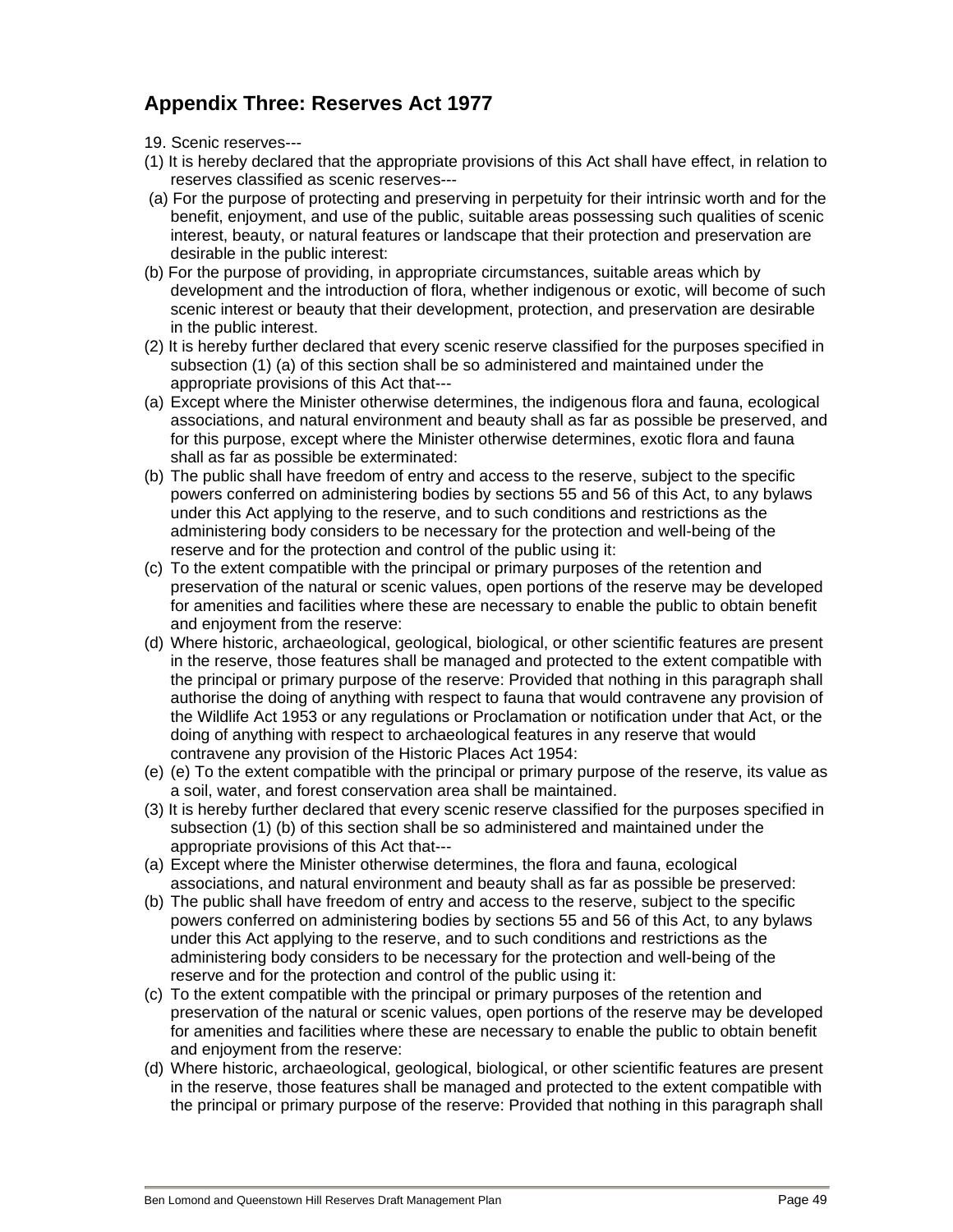authorise the doing of anything with respect to fauna that would contravene any provision of the Wildlife Act 1953 or any regulations or Proclamation or notification under that Act, or the doing of anything with respect to archaeological features in any reserve that would contravene any provision of the Historic Places Act 1954:

- (e) To the extent compatible with the principal or primary purpose of the reserve, its value as a soil, water, and forest conservation area shall be maintained.
- 17. Recreation reserves---
- (1) It is hereby declared that the appropriate provisions of this Act shall have effect, in relation to reserves classified as recreation reserves, for the purpose of providing areas for the recreation and sporting activities and the physical welfare and enjoyment of the public, and for the protection of the natural environment and beauty of the countryside, with emphasis on the retention of open spaces and on outdoor recreational activities, including recreational tracks in the countryside.
- (2) It is hereby further declared that, having regard to the general purposes specified in subsection (1) of this section, every recreation reserve shall be so administered under the appropriate provisions of this Act that---
- (a) The public shall have freedom of entry and access to the reserve, subject to the specific powers conferred on the administering body by sections 53 and 54 of this Act, to any bylaws under this Act applying to the reserve, and to such conditions and restrictions as the administering body considers to be necessary for the protection and general well-being of the reserve and for the protection and control of the public using it:
- (b) Where scenic, historic, archaeological, biological, geological, or other scientific features or indigenous flora or fauna or wildlife are present on the reserve, those features or that flora or fauna or wildlife shall be managed and protected to the extent compatible with the principal or primary purpose of the reserve: Provided that nothing in this subsection shall authorise the doing of anything with respect to fauna that would contravene any provision of the Wildlife Act 1953 or any regulations or Proclamation or notification under that Act, or the doing of anything with respect to archaeological features in any reserve that would contravene any provision of the Historic Places Act 1954:
- (c) Those qualities of the reserve which contribute to the pleasantness, harmony, and cohesion of the natural environment and to the better use and enjoyment of the reserve shall be conserved:
- (d) To the extent compatible with the principal or primary purpose of the reserve, its value as a soil, water, and forest conservation area shall be maintained.
- 23. Local purpose reserves---
- (1) It is hereby declared that the appropriate provisions of this Act shall have effect, in relation to reserves classified as local purpose reserves, for the purpose of providing and retaining areas for such educational, community, social, or other local purposes as may be specified in the Gazette notice issued under section 16 of this Act classifying the reserve.
- (2) It is hereby further declared that, having regard to the general purposes specified in subsection (1) of this section, every local purpose reserve shall be so administered and maintained under the appropriate provisions of this Act that---
- (a) Where scenic, historic, archaeological, biological, or natural features are present on the reserve, those features shall be managed and protected to the extent compatible with the principal or primary purpose of the reserve: Provided that nothing in this paragraph shall authorise the doing of anything with respect to fauna that would contravene any provision of the Wildlife Act 1953 or any regulations or Proclamation or notification under that Act, or the doing of anything with respect to archaeological features in any reserve that would contravene any provision of the Historic Places Act 1954: Provided also that nothing in this paragraph shall authorise the doing of anything with respect to any esplanade reserve created under Part XXV of the Municipal Corporations Act 1954 or Part II of the Counties Amendment Act 1961 and existing at the commencement of this Act or any local purpose reserve for esplanade purposes created under the said Part XXV or Part II after the commencement of this Act that would impede the right of the public freely to pass and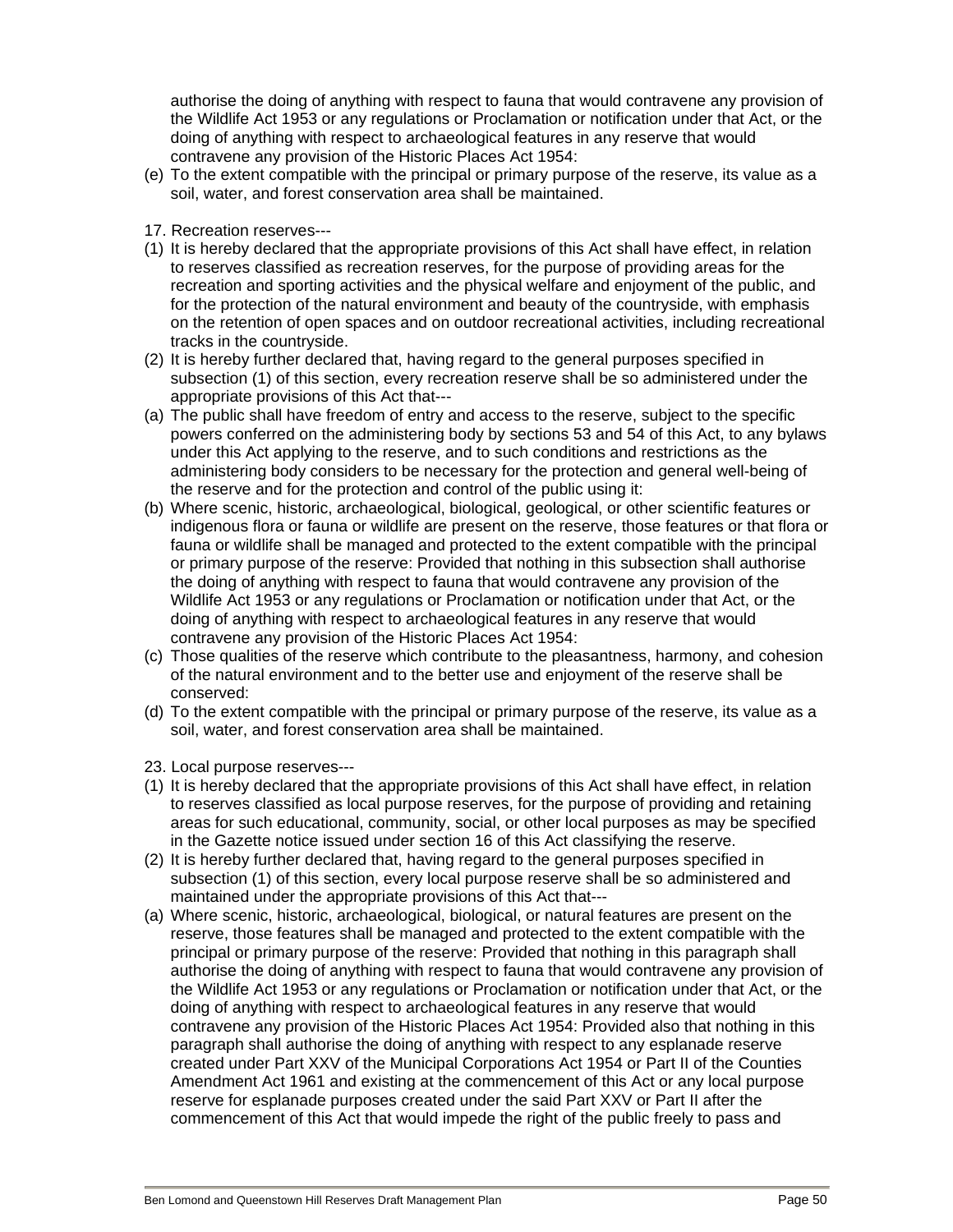repass over the reserve on foot, unless the administering body determines that access should be prohibited or restricted to preserve the stability of the land or the biological values of the reserve:

- (b) To the extent compatible with the principal or primary purpose of the reserve, its value as a soil, water, and forest conservation area shall be maintained.
- (3) Where a local purpose reserve is vested in a local authority or where the administering body is a local authority, it may from time to time, by public notice, prohibit access to the whole or any specified part of the reserve, and in that case no person shall enter the reserve or, as the case may be, that part, except under the authority of a permit issued by the local authority.
- (4) Where a local purpose reserve is not vested in a local authority and a local authority has not been appointed to control and manage it, the Minister may from time to time, by public notice, prohibit access to the whole or any specified part of the reserve, and in that case no person shall enter the reserve or, as the case may be, that part, except under authority of a permit issued by the Minister.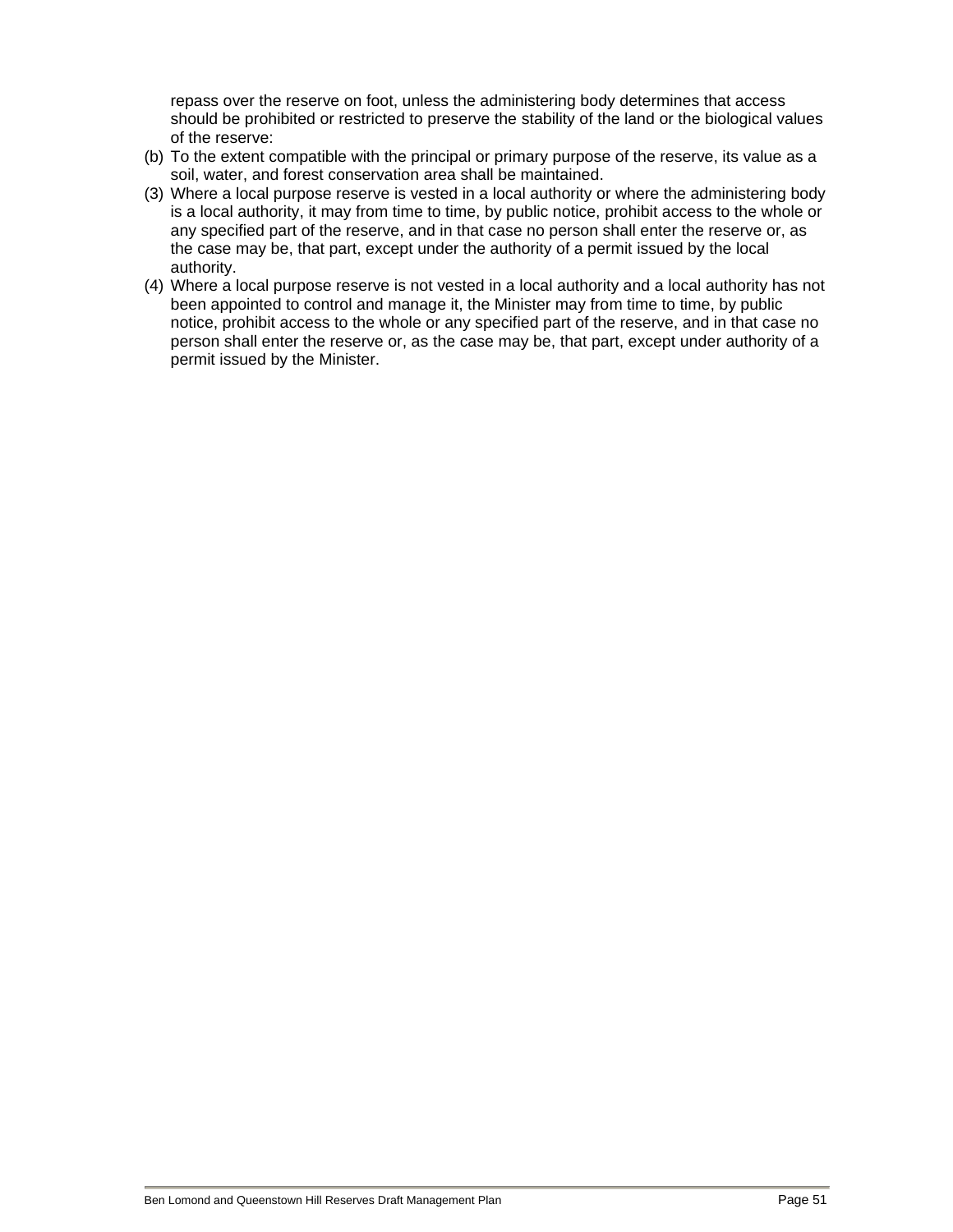## **Appendix four: Powerhouse history**

# The Powerhouse One Mile Creek, Queenstown

#### **Background**

The Powerhouse building is located at the end of the vehicle track leading off the Fernhill roundabout in Oueenstown. It was built in 1924 to house Queenstown's first electrical generating plant. Up till that time Queenstown had not had a mains supply, despite public pressure for an electrical supply. Public areas etc were lit by gas light until the spectacular explosion of the gas<br>works in 1923, blowing out the windows of over half the buildings in the town.

(Eichardt's Hotel in Queenstown had, however, had electric lighting to its public rooms from as early as 1886 thanks to the determination of Julia Eichardt and the electrical generating technology developed in the early gold fields.) [1]

The site at the One Mile was well suited to the location of a hydro electric generating plant being beside the One Mile Creek and below the dam constructed by the Council in approximately 1884 to provide a mains water supply to the town.

Water was piped to the plant via a 600mm diameter cast iron pipe, presumably from the dam, entered the building below ground, passed through the generator, and returned to the creek by means of a stone and concrete lined spillway, which was also below ground level.

(Malcom Boote, and the Queenstown and Lakes District Historical Society, have more detailed information regarding generating plant itself.)



View from southern approach showing Powerhouse and adjoining concrete slab and upstand



Detail showing spillway emerging from Under Western wall

[1] See Conservation Plan for Eichardt's Hotel, Salmond Reed Architects, 2001, pp 10-12.